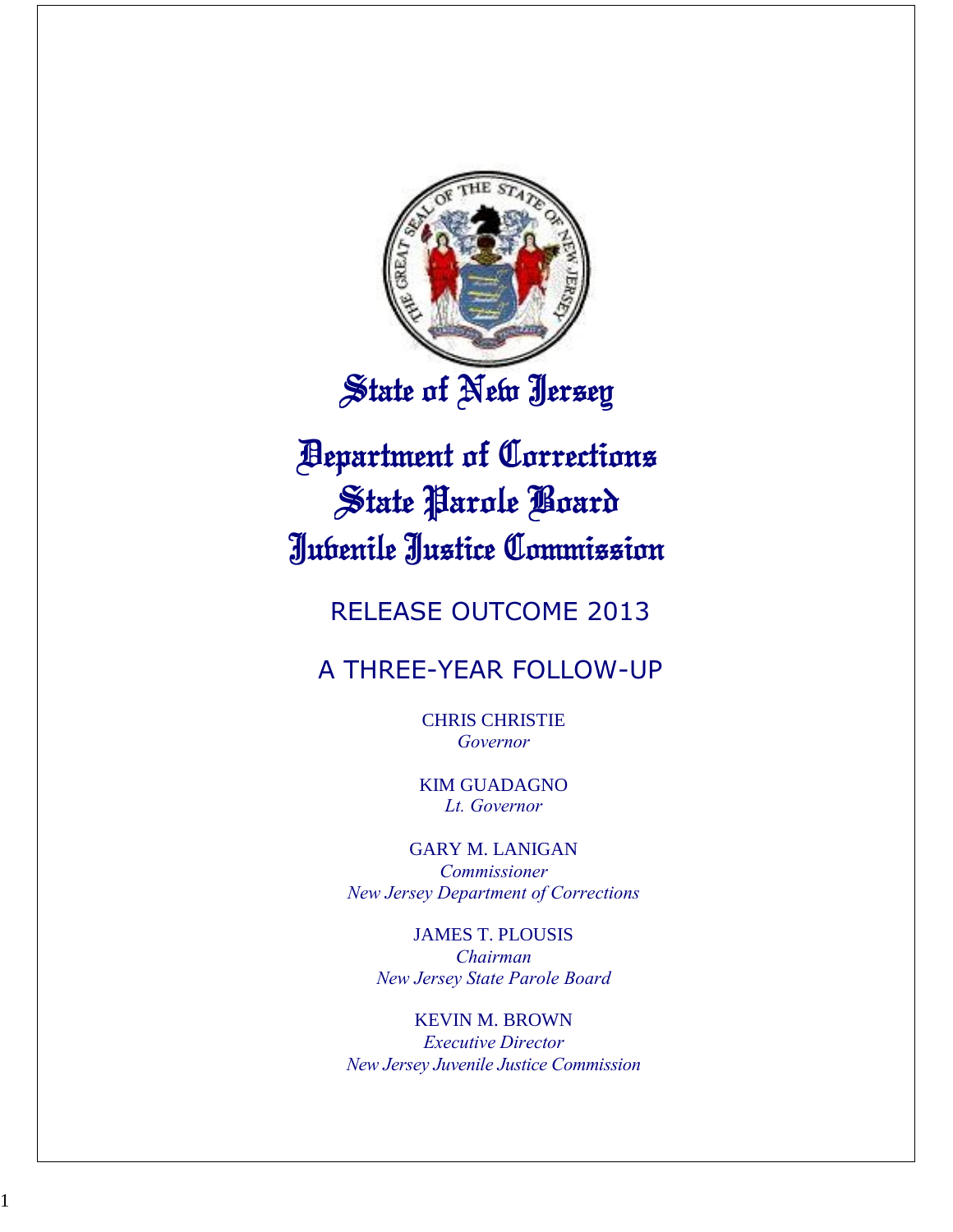| <b>TABLE OF CONTENTS</b>                                                             |    |
|--------------------------------------------------------------------------------------|----|
| <b>ACKNOWLEDGEMENTS</b>                                                              | 3  |
|                                                                                      |    |
| <b>REPORT HIGHLIGHTS</b>                                                             | 5  |
|                                                                                      |    |
| <b>INTRODUCTION</b>                                                                  | 8  |
|                                                                                      |    |
| <b>AGENCY MISSION STATEMENTS</b>                                                     | 9  |
|                                                                                      |    |
| <b>METHODOLOGY</b>                                                                   | 11 |
|                                                                                      |    |
| <b>RESULTS: New Jersey Department of Corrections and State Parole Board</b>          | 14 |
| 2013 Release Cohort Characteristics                                                  |    |
| 2013 Release Cohort Recidivism                                                       |    |
| Cumulative Rearrest Percentages by Monthly Interval                                  |    |
| Seven-year Comparison of Recidivism Percentages                                      |    |
| Index Incarceration Offense for 2013 Release Cohort                                  |    |
| Breakdown of Original Booking Offense for Community Supervision Violators            |    |
| Reincarceration Rates and Readmission Offenses Grouped by Admission Offense for 2013 |    |
| <b>Factors Associated with Rearrest</b>                                              |    |
| Logistic Regression Analysis Predicting Rearrest                                     |    |
| <b>Reentry Programming Analyses</b>                                                  | 21 |
| <b>RCRP</b> Releases                                                                 |    |
| <b>Drug Treatment Programming</b>                                                    |    |
| <b>Education Programming</b>                                                         |    |
| <b>RESULTS: Juvenile Justice Commission</b>                                          | 27 |
| Overall Recidivism Rates for Youth Released from JJC Custody in 2013                 |    |
| Recent Trends in Juvenile Recidivism, 2010 to 2013                                   |    |
| Average Time to Recidivate in Days, 2010 to 2013                                     |    |
| Re-Arrest Rates for Departures from Secure Care vs. Residential Placement            |    |
| <b>Rehabilitation and Reentry Programming Analyses</b>                               |    |
|                                                                                      |    |
| <b>CONCLUSION</b>                                                                    | 33 |
|                                                                                      |    |
| <b>APPENDICES</b>                                                                    | 37 |
|                                                                                      |    |
| <b>ENDNOTES</b>                                                                      | 39 |
|                                                                                      |    |
|                                                                                      |    |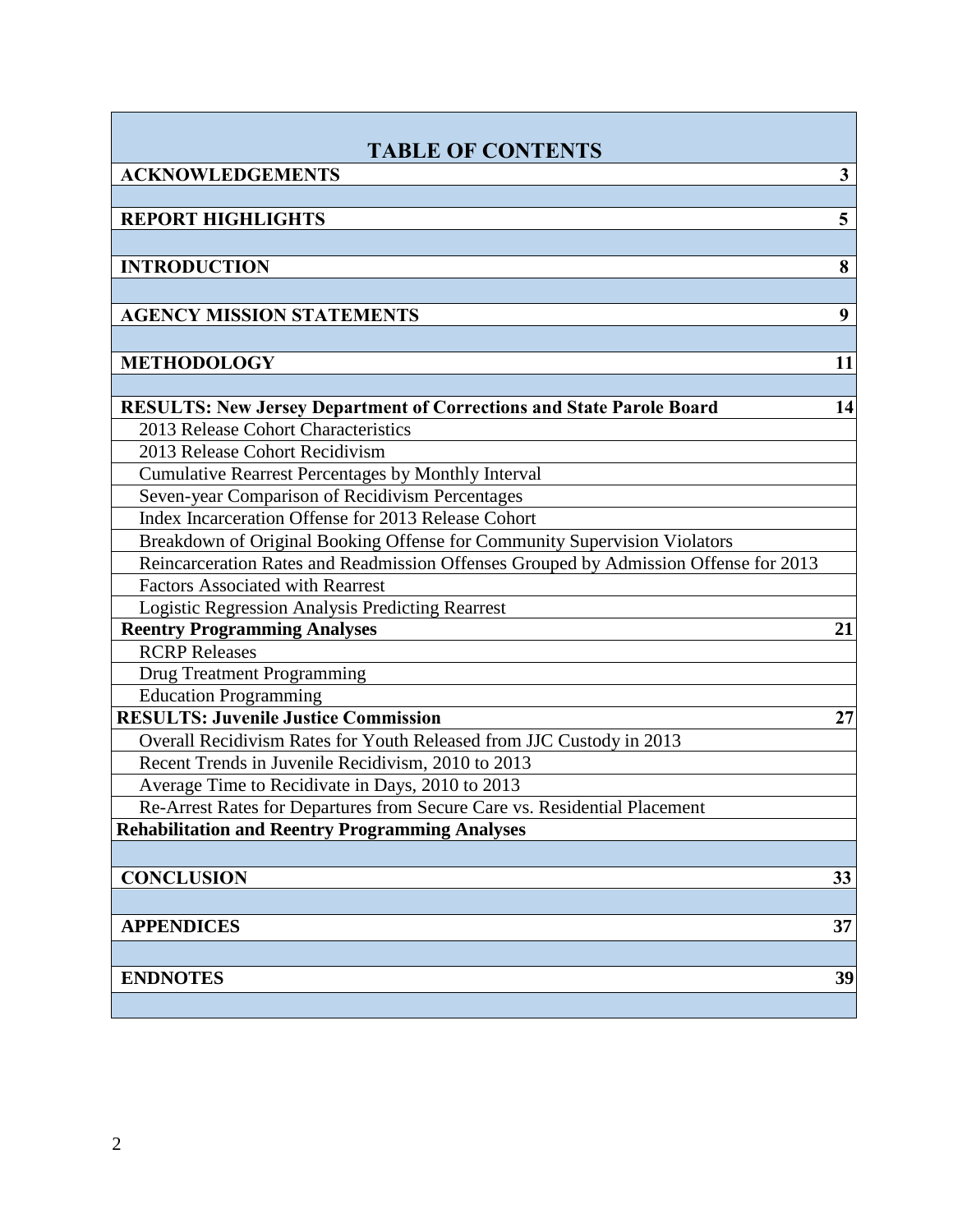## **Acknowledgements**

## **New Jersey Department of Corrections**

Gary M. Lanigan *Commissioner*

Judith Lang *Chief of Staff*

Jennifer Malinowski, Esq. *Director, Office of Policy & Planning*

Kristen M. Zgoba, Ph.D. *Supervising Research Scientist I*

Sabrina Haugebrook, MPA, MS *Research Scientist II*

Laura M. Salerno, Ph.D. *Research Scientist II*

Jerry D. Harris, Jr. *DP Programmer 1* 

## **New Jersey State Parole Board**

James T. Plousis *Chairman*

Samuel J. Plumeri, Jr. *Vice Chairman*

David W. Thomas *Executive Director*

Deborah Mohammed-Spigner, Ph.D. *Research Scientist II*

## **New Jersey Juvenile Justice Commission**

Kevin M. Brown *Executive Director*

Jennifer LeBaron, Ph.D. *Deputy Executive Director of Policy, Research & Planning*

Robert Montalbano *Deputy Executive Director of Programs*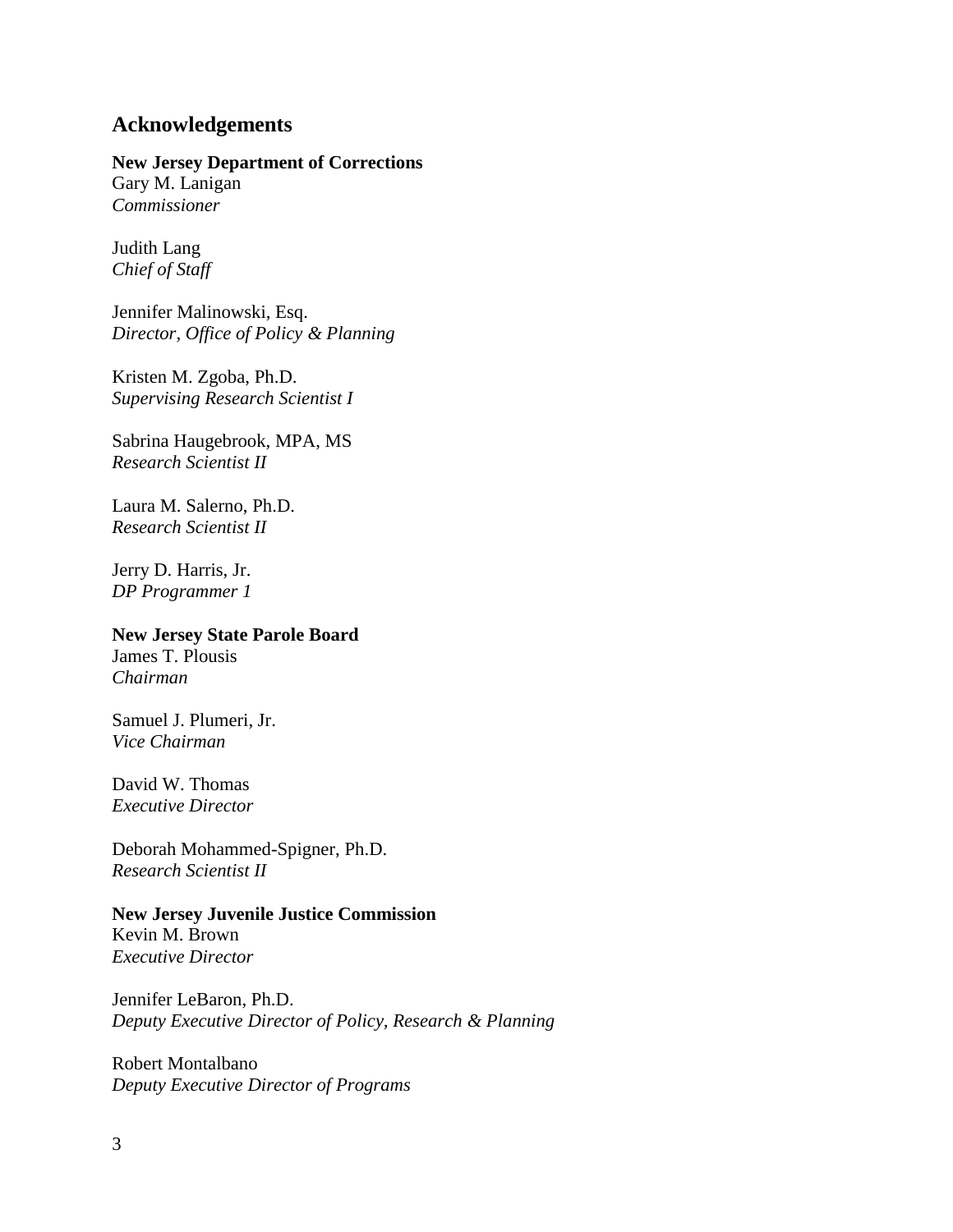Felix Mickens *Deputy Executive Director of Operations*

Patti Mattson *Manager, Research & Evaluation*

John E. Vanloan *Administrative Analyst III*

## **New Jersey Office of Information Technology**

Jessica Costanzo *OIT Information Architect*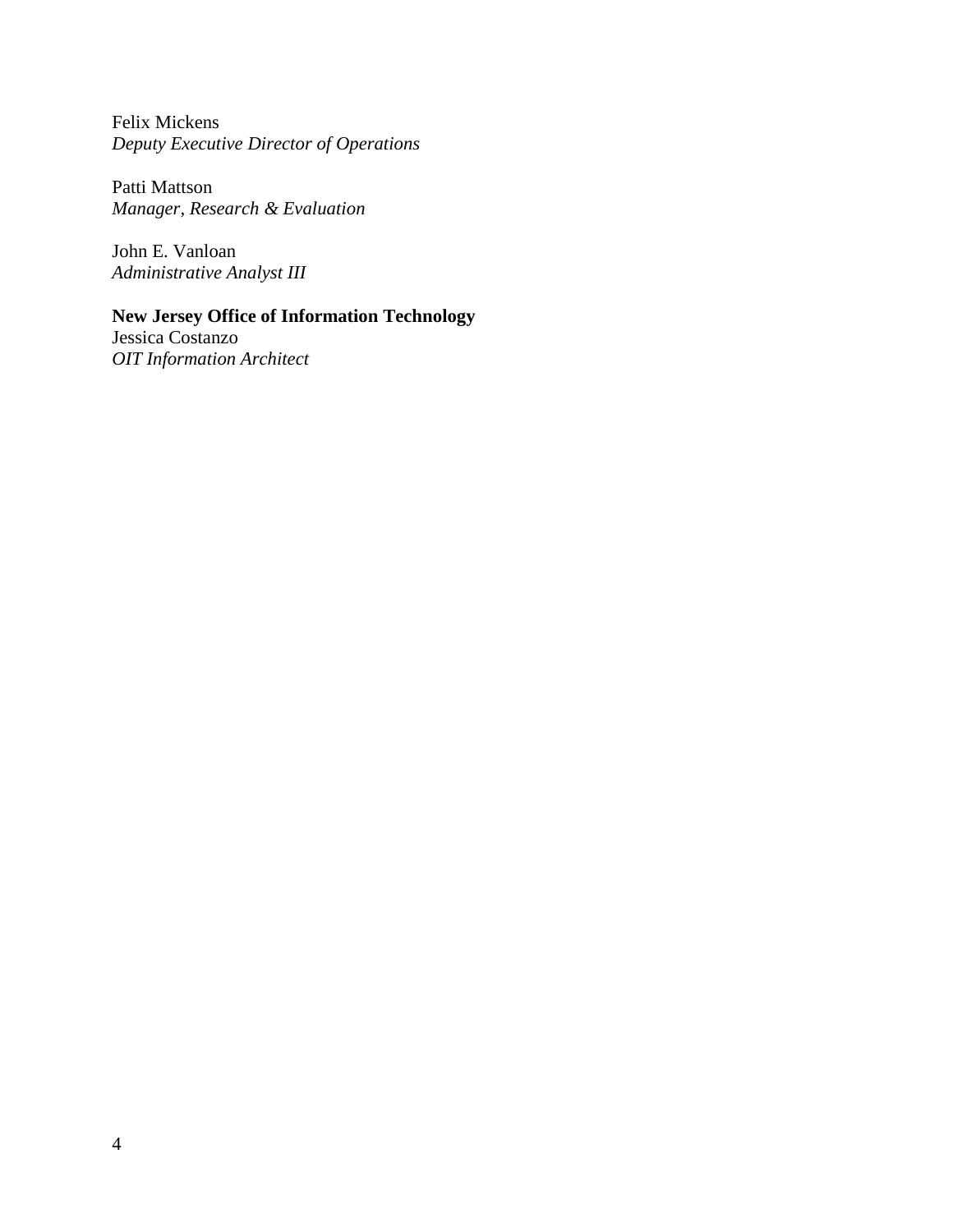## **REPORT HIGHLIGHTS**

## **OVERALL ADULT RECIDIVISM FINDINGS**

- In 2013, the State of New Jersey Department of Corrections (DOC) had lower adult recidivism rates from 2012 for rearrest post-release (i.e., 52.3%), reconviction post-release (38.2%) and reincarceration post-release (29.8%).
- Approximately 70% of adult inmates released in 2013 did not return to prison within the three-year follow-up period of analysis utilized in this report.
- The adult cohort was composed of 9,669 released inmates: 5,785 supervised releases (59.8%) and 3,884 (40.1%) unsupervised offenders.
- The mean time served for the adult cohort was 841.8 days.
- For the index incarceration offense, a drug offense (25.6%) was the most common for adult inmates followed by a violent offense (22.4%).
- The offender's release type (i.e., supervised vs. unsupervised) was a significant predictor of whether the offender was rearrested. Unsupervised releases were rearrested and reconvicted more frequently, while supervised releases were reincarcerated more frequently.

## **REHABILITATION AND REENTRY PROGRAMMING ANALYSES**

- Recidivism on three measures of follow-up (reconviction, reincarceration, and reincarceration for a community supervision violation) was lower for inmates who completed RCRPs and released in 2013 compared to those who did not complete a RCRP.
- Rearrests, reconvictions, reincarcerations, and reincarcerations for a community supervision violation were lower for RCRP work program completers than those who did not complete a work release RCRP program.
- The employment rate post-release was higher for inmates who were released from a work house vs. not released from a work house (50.5% vs. 42.9%).
- Reconvictions, reincarcerations, and reincarcerations for a community supervision violation were statistically lower for inmates who completed a drug treatment program in 2013, compared to those who did not.
- Differences in the employment rates post-release were found between vocational education participants and non-participants. Vocational education participants were also more likely to be employed at any time within three years of release compared with non-participants.
- There were 398 inmates released in 2013 who participated in mandatory education programming. Mean scores on the Test of Adult Basic Education (TABE) test for this sample increased by nearly two grades from the first to the last test taken.
- Inmates within the mandatory education group had a 93% pass rate on the High School Equivalency (HSE) exam.

## **OVERALL JUVENILE FINDINGS**

• In 2013, the Juvenile Justice Commission recidivism rate for all three measures of recidivism continued the downward trend. New court filings decreased by 7.2 percentage points from 2010; new adjudications/convictions decreased by 4.0 percentage points; and new juvenile commitments decreased by 6.7 percentage points.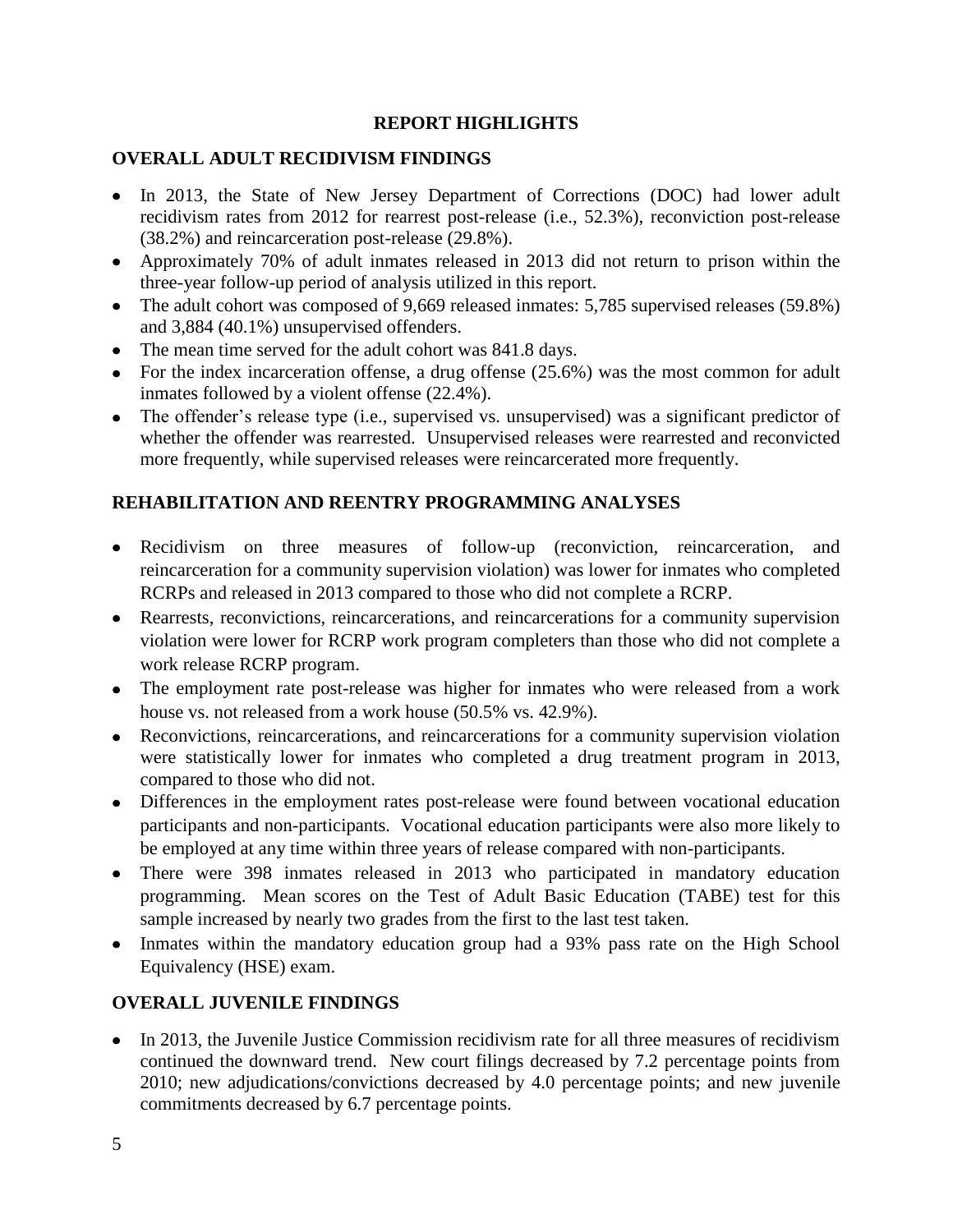Approximately 69.8% of juvenile offenders did not return to a juvenile or adult State facility within three years of release from custody.

## **YOUTH CHARACTERISTICS OF 2013 RELEASE COHORT**

- The juvenile cohort was comprised of 450 releases.  $\bullet$
- The average age at release from the JJC was 18.1 years.
- The cohort was comprised of 69.1% Black, 20.7% Hispanic, 10.0% White, and 0.2% Asian youth, or 90.0% minority.
- Males comprised 94.9% of the juvenile release cohort and females comprised 5.1%.
- The average time served in custody for the juvenile cohort was 349 days.
- The majority of youth served sentences for persons offenses (44.4%), followed by violations of probation (VOP) (23.8%), property offenses (11.1%), drug offenses (9.1%), weapons offenses (7.6%) and public order offenses (4.0%).

## **TOTAL JUVENILE COHORT RECIDIVISM CHARACTERISTICS**

- 78.7% of the cohort had a new court filing/arrest.
- 67.3% of the cohort had a new adjudication/conviction.
- 30.2% of the cohort had a new commitment.
- The average time to re-offend for a new court filing/arrest was 277 days.
- The average time to re-offend for a new adjudication/conviction was 288 days.
- The average time to re-offend for a new commitment to a State facility was 308 days.

## **DIFFERENCES IN RECIDIVISM (REARREST) ACROSS KEY VARIABLES**

- Males were more likely to recidivate (80.3% males vs. 52.2% of females).
- Recidivating youth had accumulated a greater number of total adjudications of delinquency in their history than non-recidivists (6.9 vs. 4.5).
- Recidivating and non-recidivating youth had roughly equivalent composite scores (83.2 vs.) 83.7) on the Kaufman Brief Intelligence Test (indicating level of functional intelligence).
- Recidivating youth had a higher score on the JJC's Initial Classification & Custody Document than non-recidivists (13.0 vs. 11.5).
- Recidivating youth were found to have higher levels of substance abuse need than nonrecidivists, based on the JJC's Comprehensive Information Assessment (CIA) (4.3 vs. 3.4).
- Regarding multiple needs, recidivating youth were found to have a higher number of staff assessed areas of need than non-recidivists, based on the JJC's CIA (5.1 vs. 4.8).
- Youth of color were more likely to recidivate than white youth (80.2% vs. 66.7%).
- Youth residing in the 15 most densely populated cities were more likely to recidivate compared with other youth (83.9% vs. 74.0%).
- Youth committed/admitted on drug charges (as their most serious offense) were most likely to recidivate (95.1%), followed by weapons offenses (91.2%), public order offenses (88.9%), property offenses (86.0%), Violations of Probation (81.3%), and persons offenses (69.5%).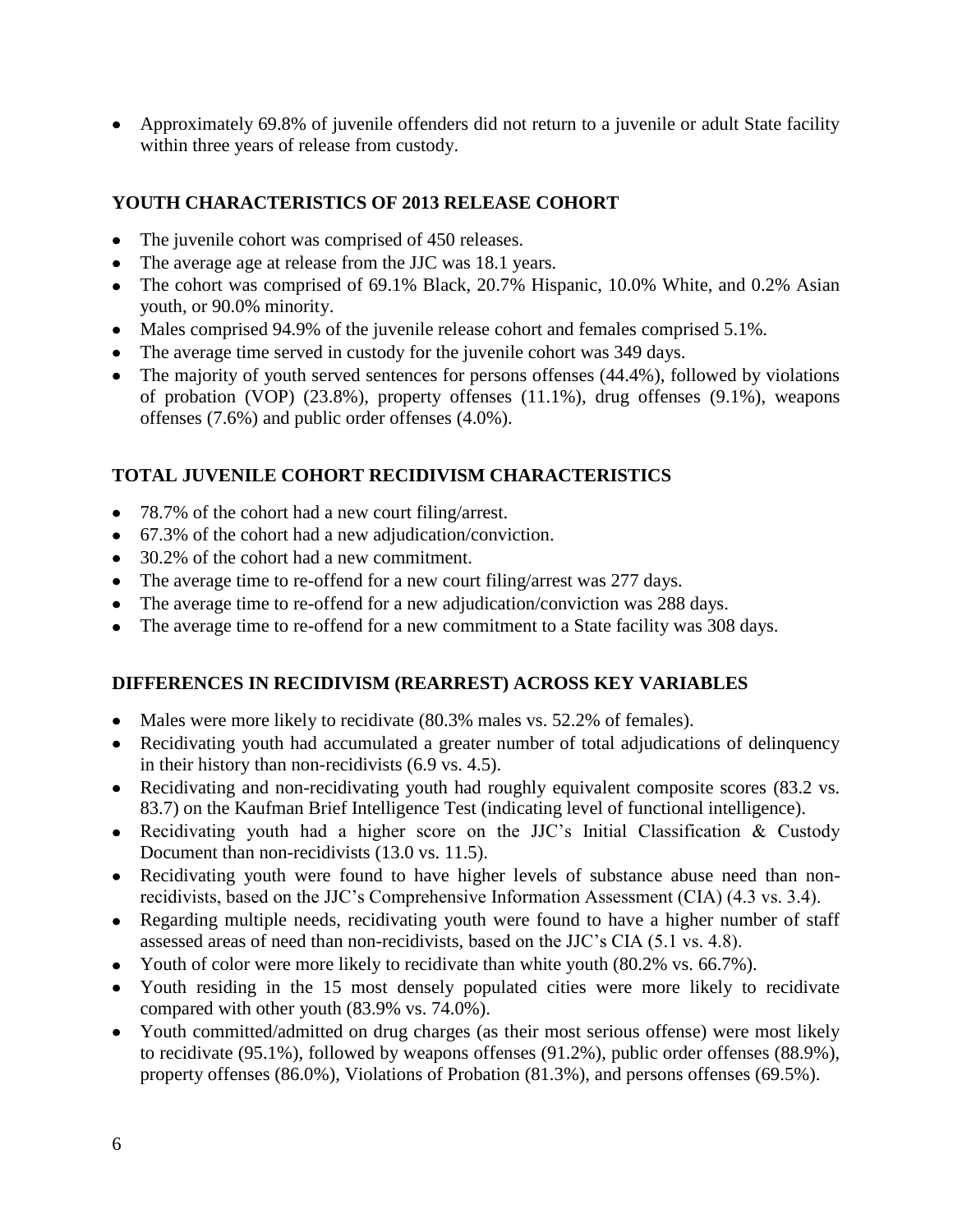Juveniles committed/admitted on  $3<sup>rd</sup>$  degree offenses (as their most serious offense) were  $\bullet$ most likely to recidivate (86.3%), followed by 85.7% for 4<sup>th</sup> degree offenses, 81.2% for Violations of Probation, 79.2% for disorderly persons/or petty disorderly persons offense (DP/PDP), 78.0% for  $2<sup>nd</sup>$  degree offenses, and 66.7% for  $1<sup>st</sup>$  degree offenses.

## **REHABILITATION AND REENTRY PROGRAMMING ANALYSES**

- Youth who had a GED or high school diploma when leaving the JJC in 2013 were less likely to recidivate than those who did not (76.2% vs. 81%).
- Sex offender specific treatment is provided in both the secure and residential environments. The recidivism rate for those in secure care receiving sex offender treatment was 50.0% and 0.0% for those receiving sex offender treatment in a residential setting.
- Intensive substance abuse treatment is provided in both secure and residential environments. The recidivism rate for those receiving most of their intensive substance abuse treatment in secure care was 86.8%, as compared to 78.1% for those receiving the majority of their intensive substance abuse treatment in a residential setting.
- Youth who departed secure settings recidivated 69 days sooner than youth departing residential settings (235 vs. 304 days).
- Juveniles who spent a majority (51% or more) of their time in custody in secure care recidivated sooner than youth who spent a majority of their time in residential placement (250 vs. 302 days).
- Youth participating in a transitional program had a higher recidivism rate (81.0%) than youth who did not participate in a transitional program (78.6%).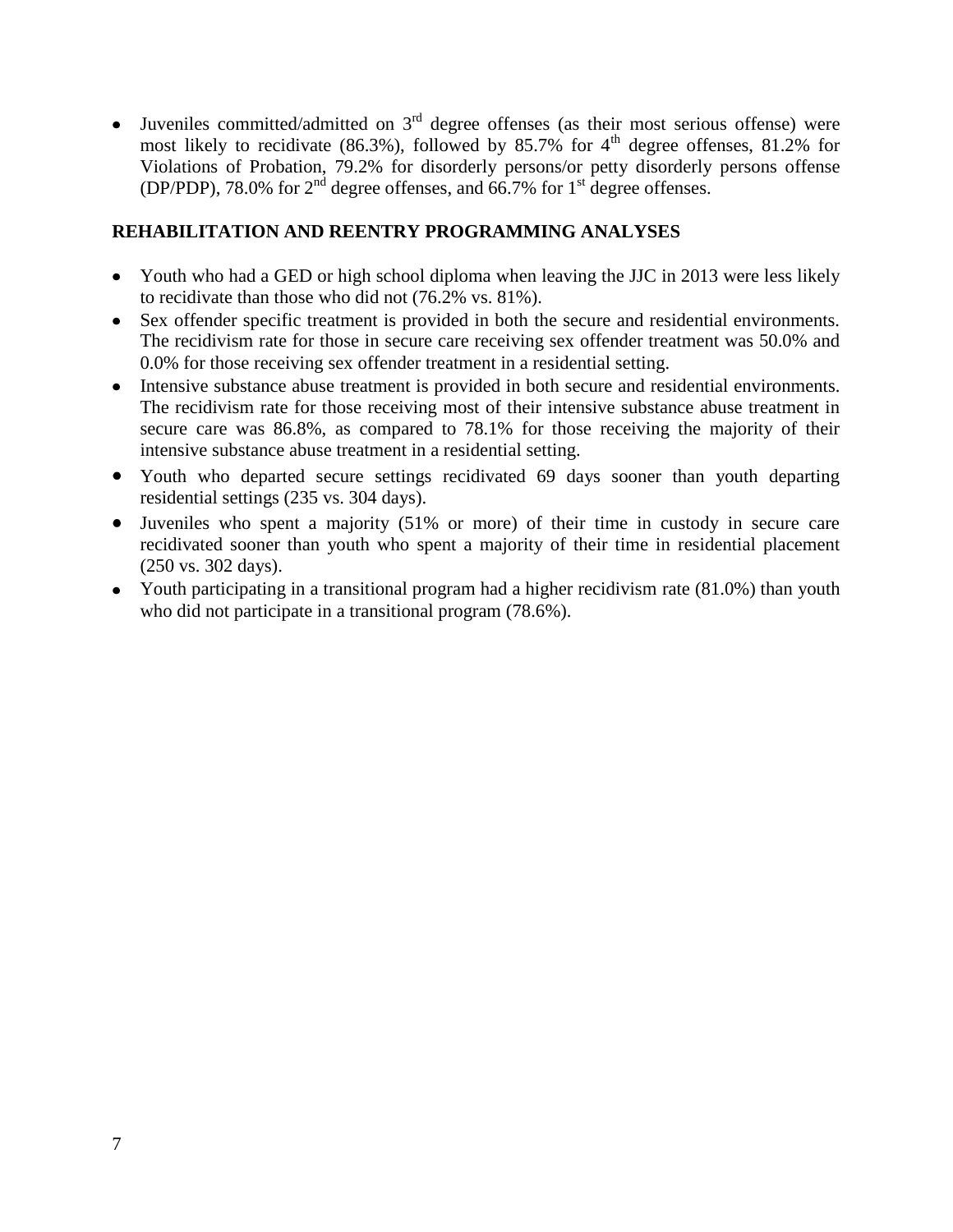#### **INTRODUCTION**

This report is the result of a legislative mandate instituted by P.L. 2009, c.329, (C.30: 4-91.15). The law enforcement agencies of the New Jersey Department of Corrections (DOC), New Jersey State Parole Board (SPB) and the New Jersey Juvenile Justice Commission (JJC) are tasked by the legislature to compile reports that record and examine annual recidivism rates. This report is also the result of a legislative mandate instituted by P.L. 2015, c. 144 (a4008). The DOC, SPB, and JJC are tasked with measuring the effectiveness of the State's reentry initiatives and programs. This report is the seventh in a series of reports that measures overall recidivism levels, describes adult and juvenile cohort characteristics and analyzes recidivism factors. It is the first report that examines reentry programming consistent with P.L. 2015, c. 144 (a4008).

The initial sections of the report provide an introduction and the various agencies' mission statements. Moreover, the report provides an extensive review of the methodology and definitions used in this report as they may significantly differ between agencies. The following sections address recidivism of the total sample, the supervised and unsupervised adults, the adjudicated delinquent juvenile releases, and the characteristics associated with reoffending for the overall sample. Furthermore, the factors associated with recidivism are examined, as are any patterns that have developed. An exploration of reentry programming follows. The final section focuses on the conclusions from the collaborating agencies.

In New Jersey, while our incarceration and crime rates have decreased and are trending downward, we attempt to prepare inmates who transition from behinds bars to law abiding citizens and back to their families. Law enforcement agencies such as the DOC, SPB, and JJC continue to prepare inmates for release from prison.

Within the mission statement of each agency, rehabilitation of these offenders who will return to society is paramount. Each of the three agencies in this report promote offender rehabilitation and provide services that will boost a successful transition back to the community for adult and juvenile offenders. The recidivism outcome report is one tool that measures the effectiveness of New Jersey's reentry initiatives and programs. The success of these agencies is illustrated in our recidivism rates, as less juveniles are returning to juvenile facilities and less adult offenders are returning to prison.

Offenders start preparing for rehabilitation and reentry immediately upon intake into our system. Inmates receive a comprehensive plan based upon their assessment scores at intake. The plan includes the in-prison programs and treatment that will be beneficial to an offender once released from prison. Programs and treatment, such as education, vocational classes, anger management, and substance abuse classes, lead inmates to better understand their behavior and provide them with skills to assist them once they reenter the community.

For this report, the recidivism levels of offenders released in 2013 are analyzed. They are divided into three groupings: unsupervised adult releases (i.e., max outs) from the DOC; adult offenders supervised with the New Jersey State Parole Board; and juveniles released from the New Jersey Juvenile Justice Commission. For the juvenile analysis, recidivism is defined as a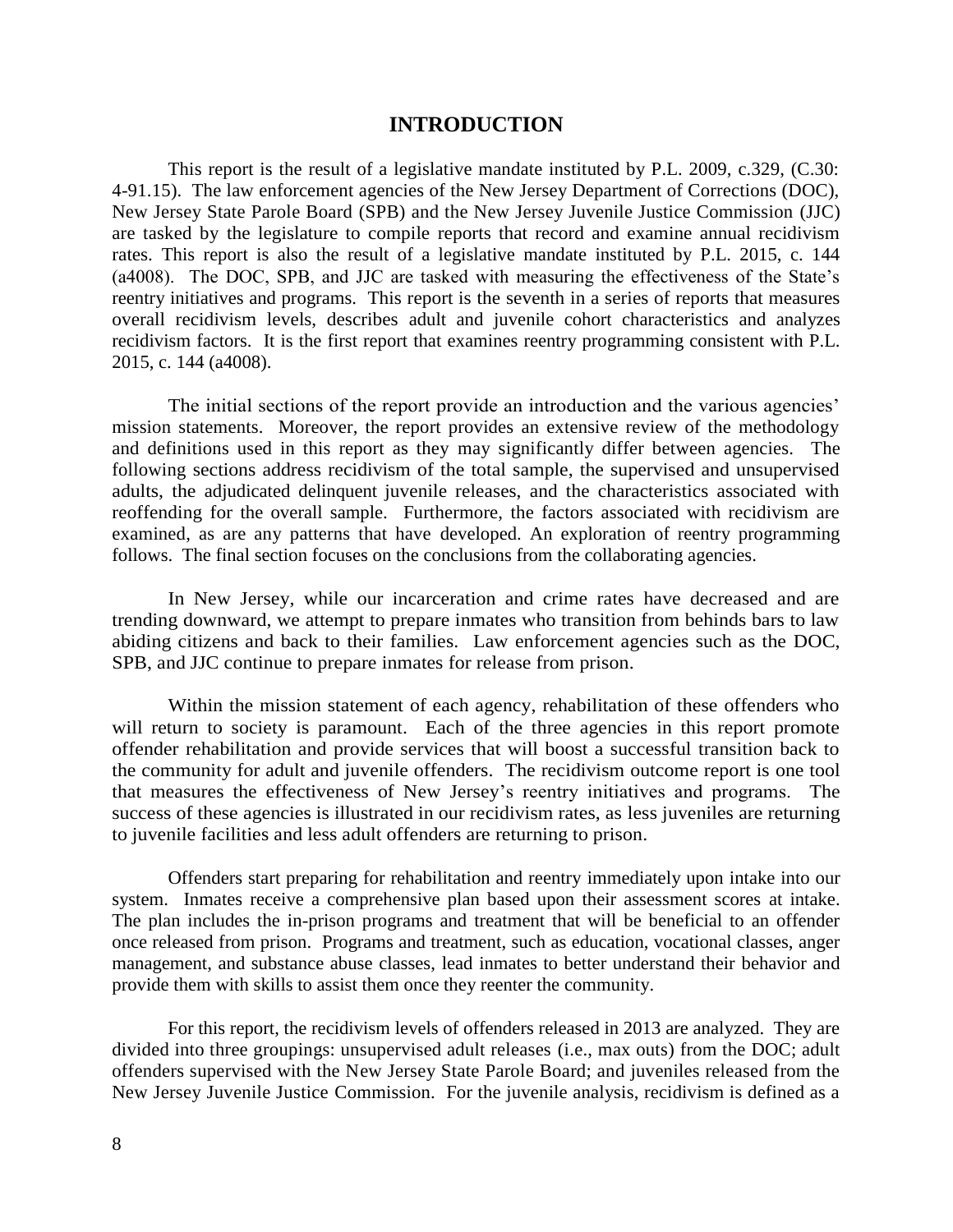new offense that would be a crime if perpetrated by an adult, committed by a previouslyadjudicated youth who has been released from a program or returned to the community. Although the DOC defines recidivism in terms of reincarceration only, for the purposes of this report, the analysis is expanded to also include data on rearrest, reconviction, or reincarceration for a community supervision violation that occurs during the follow-up period.

The report also analyzes factors related to reentry for those offenders released in 2013, unless otherwise noted. Specifically, analyses related to RCRP participation, drug treatment programming, vocational education and mandatory education are completed.

## **AGENCY MISSION STATEMENTS**

#### **New Jersey Department of Corrections**

The mission of the New Jersey Department of Corrections is to protect the public by operating safe, secure and humane correctional facilities. The mission is realized through effective supervision, proper classification, appropriate treatment of offenders, and by providing services that promote successful re-entry into society. According to the 2018 budget, the department is responsible for managing nearly \$1 billion and employing approximately 8,000 persons, including more than 5,800 in custody positions, to supervise approximately 20,000 offenders. The DOC is responsible for 13 institutions-eight adult male correctional facilities, three youth correctional facilities, one women's correctional institution and a central reception/intake unit. These facilities collectively house inmates in minimum, medium and maximum security levels. In addition, the department contracts with various Residential Community Release Program centers to provide for the transition of minimum security inmates back into the community.

The Department is committed to providing offenders with structured learning experiences, both academic and social, which will enhance their return to the community as productive citizens. The DOC's goal is to provide the offender with the experiences and skills necessary to enter the job market. Comprehensive academic education and career technical training are important elements to a successful transition into society and the workforce. The department also offers an array of institutional and community-based program opportunities for offenders, including community labor assistance, library (lending and law) services and substance abuse treatment. Other specialized services include victim awareness, chaplaincy services, transitional services, Intensive Supervision Program and ombudsman services, which is one of many options available to offenders to seek redress for problems and complaints.

Additionally, the DOC, acting in conjunction with the New Jersey State Parole Board, provides a continuum of treatment services for offenders as they complete their sentences. Public safety is enhanced through the development, coordination, administration and delivery of these institutional and community-based programs and services.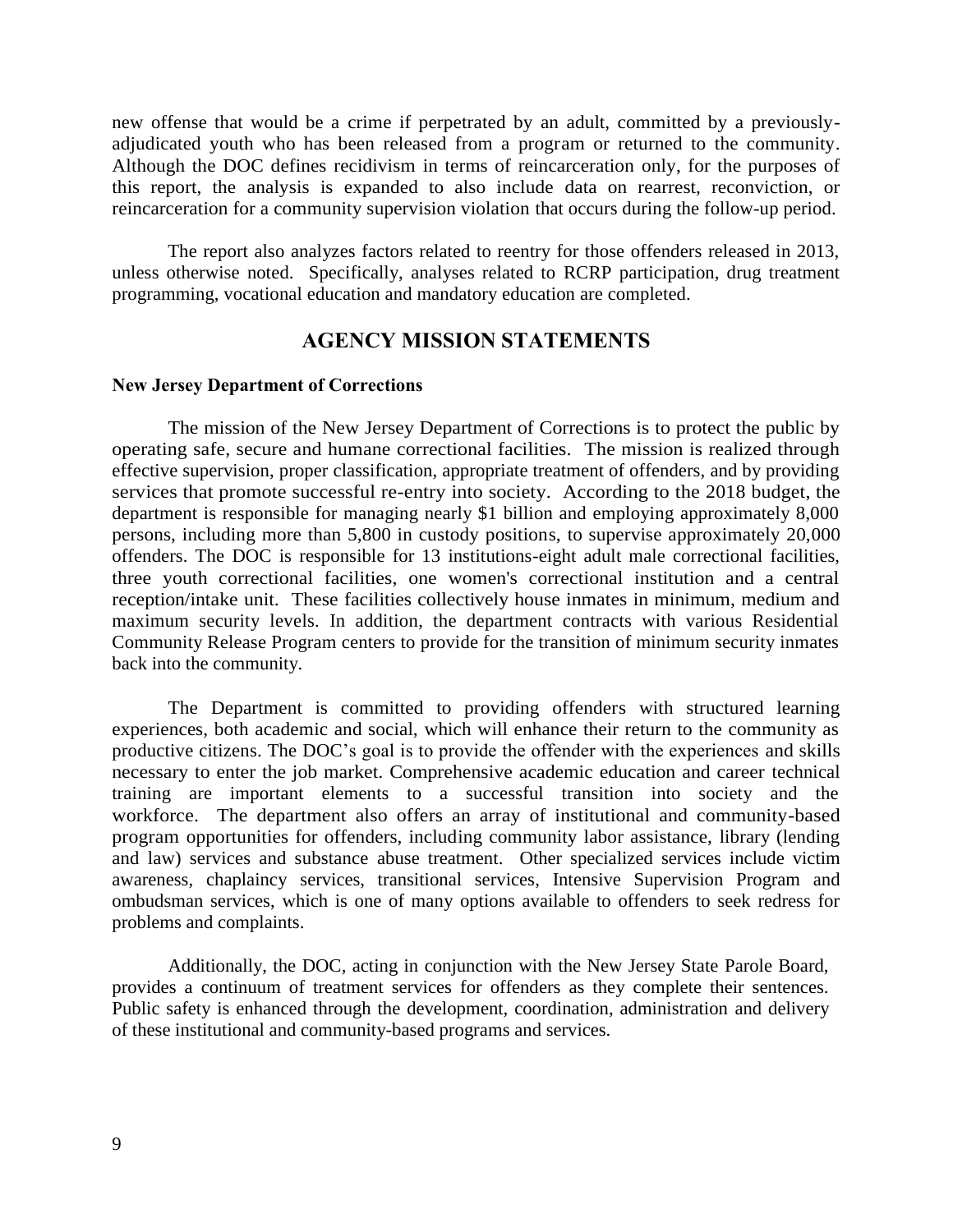#### **New Jersey State Parole Board**

The New Jersey Parole Act of 1979 places with the New Jersey State Parole Board the authority and responsibility of deciding which inmates of the State's and of the counties' correctional institutions shall be granted release on parole and what the conditions of that release will be. Since 2001, the Board has been charged with the responsibility of overseeing all of the functions, powers and duties of the State's 387 sworn parole officers who supervise and monitor parolees. The Parole Act of 1979 created presumptive parole, meaning that, when an inmate appears before a Board Panel, the assumption, before anything is said or reviewed, is that the inmate has a legitimate expectation of release on his or her parole eligibility date. It is therefore important that the Board make appropriate release decisions based on all relevant information. To assist Board members in this important task, the Board obtains a comprehensive pre-parole package that includes a current psychological evaluation of the inmate as well as a risk and needs assessment tool (the LSI-R) to determine what degree of supervision and what program placement may be appropriate if release is authorized.

The statute provides, as to offenses committed on or after August 19, 1997, that an adult inmate shall be paroled unless he or she has failed to cooperate in his or her own rehabilitation or there is a reasonable expectation that the inmate will violate conditions of parole. This statutory standard implements an important objective of parole---namely, to encourage an inmate to avoid institutional disciplinary infractions and to participate in institutional programs while incarcerated. Once an offender is granted parole release, the Board then has the continuing responsibility of ascertaining and monitoring compliance with the conditions of supervision that have been established by the Board. If the parolee does not comply with the conditions of supervision, the Board has the lawful authority to issue a warrant for the arrest of that parolee. Following an administrative hearing, a Board Panel may either "revoke" the grant of parole and return the parolee to prison, or modify the offender's parole conditions.

The Board is committed to a mission of promoting public safety and fostering rehabilitation of offenders by implementing policies that result in effective parole case management. The Board seeks to accomplish this through the administration of an innovative parole system. The parole system in New Jersey addresses the needs of the community, victims and offenders through responsible decision-making and supervision processes. The implementation of this system results in effective parole case management and serves to attain the important goals of the Board, to increase public safety and decrease recidivism while promoting successful offender reintegration.

#### **New Jersey Juvenile Justice Commission**

The New Jersey Juvenile Justice Commission (JJC) is the state agency responsible for providing juvenile rehabilitation and parole services. Established in 1995 by statue, the JJC serves to coordinate services, planning, and policies affecting delinquent youth throughout the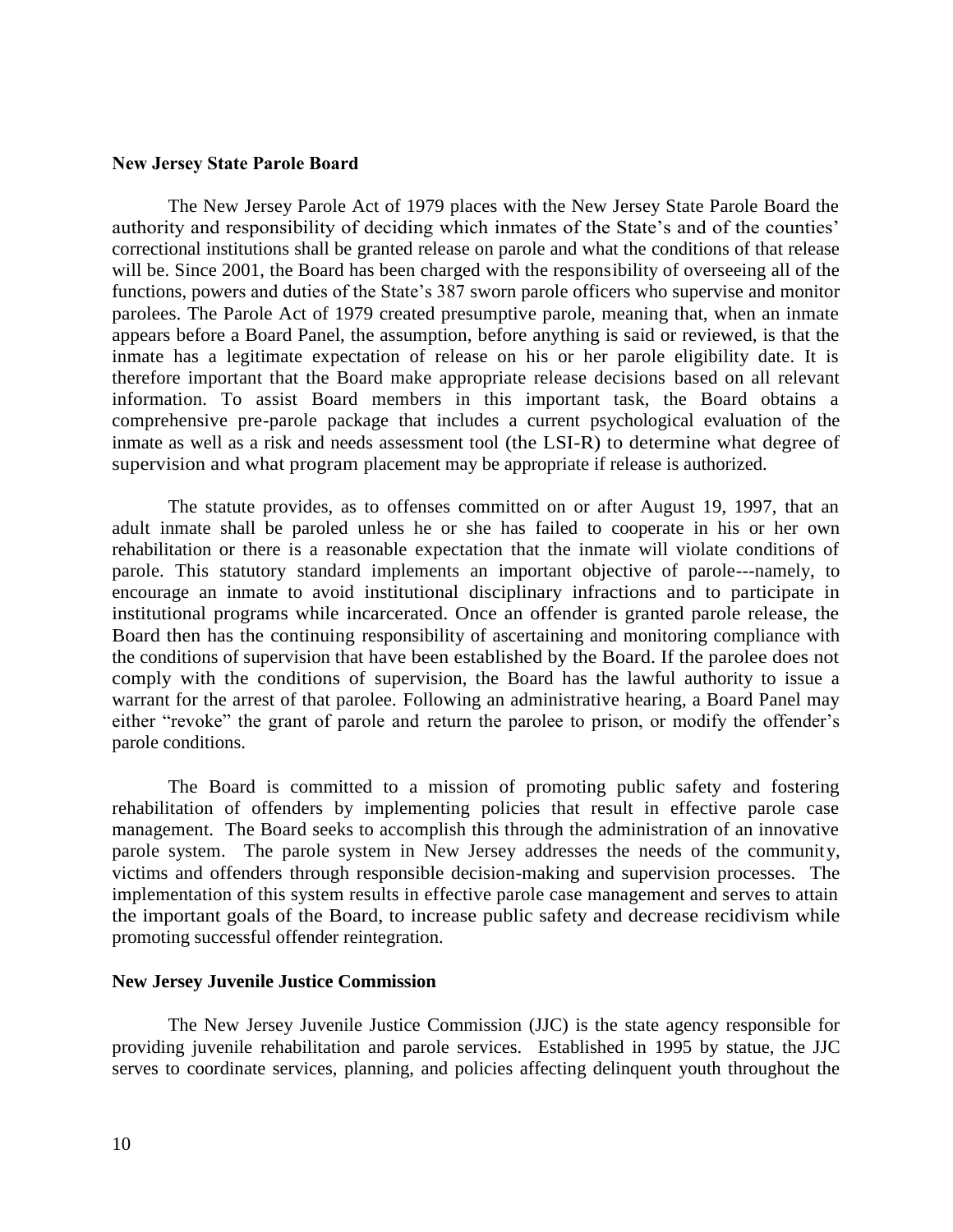State. From prevention to parole, the JJC is a partner in the entire juvenile justice system, redirecting the lives of young people.

 As a partner with communities, the JJC works to identify and address specific issues that face at-risk youth. The JJC awards millions of dollars in state, federal, and private funding each year to communities allowing them to implement programs and services that help at-risk and court-involved youth grow into successful adults. Many youth receive the necessary interventions and rehabilitative assistance in their communities and never enter a JJC facility or program.

 For those who require further contact with the juvenile justice system, a comprehensive classification process, which involves in-depth evaluations and assessments, determines each resident's placement in the JJC's continuum of secure-care facilities, residential community homes, and transitional programs. These tools also direct the rehabilitative services each young person receives. Medical needs, education level, mental health diagnosis, substance abuse involvement, suicide risk level, and gang affiliation are also examined and used to guide services. Routine assessments measure progress and direct adjustments to each resident's placement and programming.

 The JJC also oversees juvenile parole and reentry services striving to help youth stay on track after they return home. Each juvenile leaves the JJC with a structured reentry plan that includes a monitoring schedule, required services, and goals. JJC Parole Officers document each parolee's success with these plans and help each youth reconnect with their community through education, work, and mentoring.

 The JJC has additional significant responsibilities which include: partnering with counties in implementing juvenile justice reforms designed to improve outcomes for young people and communities; coordinating through County Youth Services Commissions the planning and expansion of local services and interventions; establishing standards for county detention facilities and monitoring compliance; overseeing the implementation of education programs in county detention facilities; and, in partnership with the Governor's Juvenile Justice & Delinquency Prevention (JJDP) Committee, monitoring compliance with the core requirements of the federal JJDP Act.

#### **METHODOLOGY**

#### **Adult Sample: Department of Corrections**

#### *Recidivism Analyses*

This portion of the report examines subsequent criminal activity of adult offenders released from the completion of a maximum sentence with the DOC (n=3,884) or released to supervision by the SPB or the Administrative Office of the Courts (AOC) Intensive Supervision Program (n=5,785) in 2013; this resulted in the review of criminal activity for a total sample of 9,669 adults. This study also later examines the release of juveniles (n=450) from the Juvenile Justice Commission in 2013. The subjects were thus placed into one of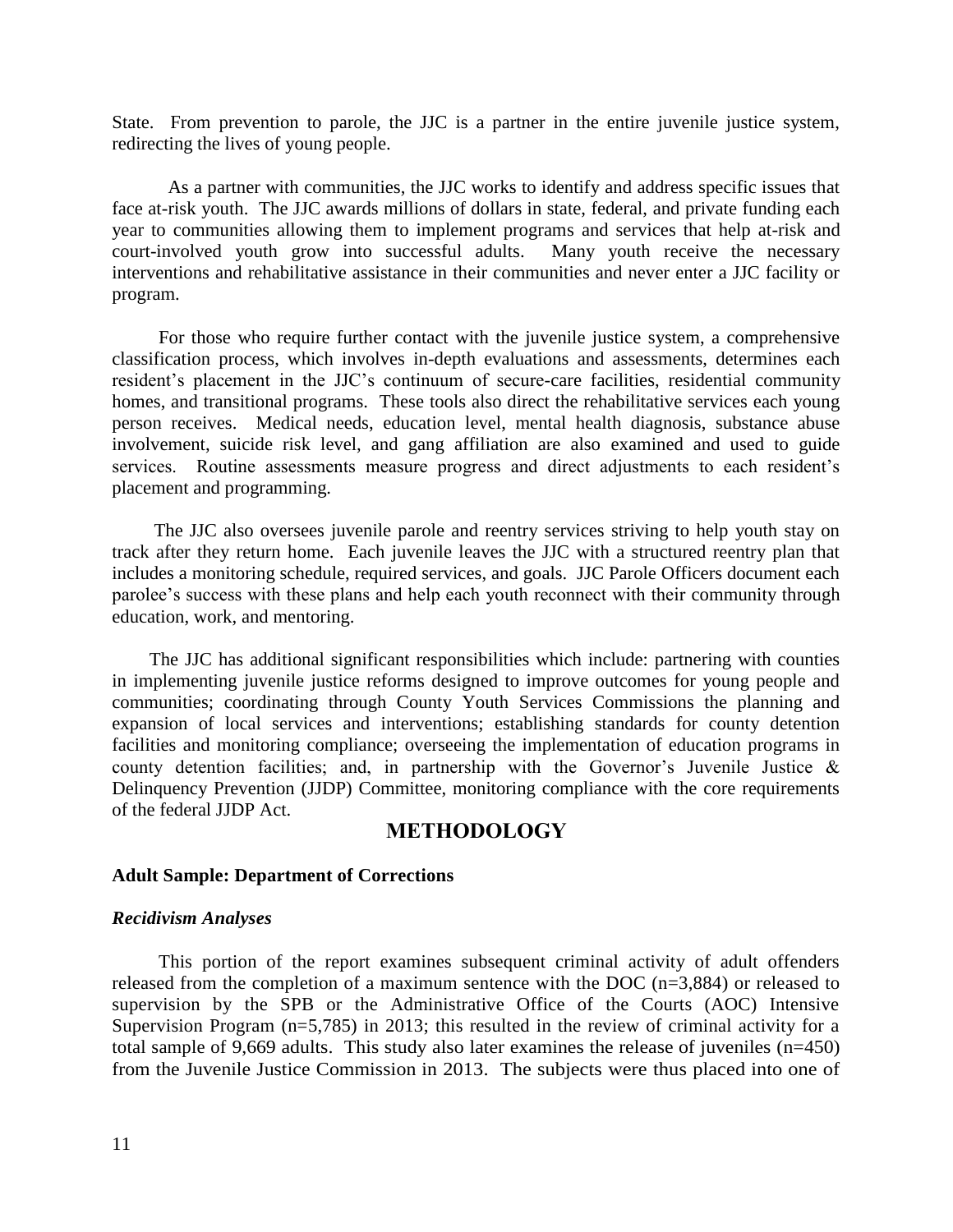the following three categories: the unsupervised cohort (DOC), the supervised cohort (SPB) and the juvenile cohort (JJC).

The adults who are excluded from this study are offenders who were arrested outside of New Jersey, offenders without a State Bureau of Identification (SBI) number, offenders who were deceased, and offenders who were released to other agencies (e.g., released to a law enforcement agency in another state, released to a federal law enforcement agency).

The DOC provides data on all three levels of criminal activity (i.e., rearrest, reconviction, and reincarceration), as well as violations of community supervision:

- 1. Rearrest: Defined as a rearrest on felony charges within the three-year follow-up (i.e., 1095 days) regardless of outcome. This count includes violations for releases placed on parole or other forms of supervision (e.g., Intensive Supervision Program). The rearrest date is tracked for a review of time to failure.
- 2. Reconviction: Defined as a felony reconviction within the three-year follow-up (i.e., 1095 days). This count is collected regardless of whether or not the offender went on to be readmitted to the DOC.
- 3. Reincarceration: Defined as a DOC readmission for a felony conviction within the three-year follow-up period (i.e., 1095 days). This count also includes inmates released to community supervision who are reincarcerated for a new offense only.
- 4. Reincarceration for a community supervision violation: Defined as a DOC readmission for a community supervised offender who returns to a DOC facility within the three-year follow-up for a violation of supervision (e.g., dirty urine, curfew infraction). A community supervised offender with both a supervision violation and an arrest for a new crime is classified under the "rearrest" category only.

The categorizations of the index incarceration offense were separated consistent with the federal government's crime types, including weapons offenses, drug offenses, property offenses, violent offenses, community supervision violations, and "other" offenses. The category of community supervision violation is included to capture offenders who returned to prison on either a technical parole violation or a violation of another form of supervision (e.g., Intensive Supervision Program, supervision under Megan's Law). The category of "other" crimes includes offenses that do not fit into the other typologies, such as crimes against the courts (e.g., contempt, failure to appear) and traffic offenses.

Additional variables are included in an effort to determine whether an association with recidivism exists. These variables include but are not limited to release type, release age, time served on sentence, original index incarceration offense, gender, race/ethnicity, marital status, whether the offender completed a RCRP, disciplinary allegations while incarcerated, education level, and prior criminal history.<sup>1</sup> The SBI number was used to electronically retrieve arrest, conviction and incarceration information for criminal events that occurred within New Jersey both prior and subsequent to their 2013 release. This has allowed researchers to track the number of rearrests, reconvictions, and reincarcerations over the three-year follow-up.

#### *Reentry Programming Analyses*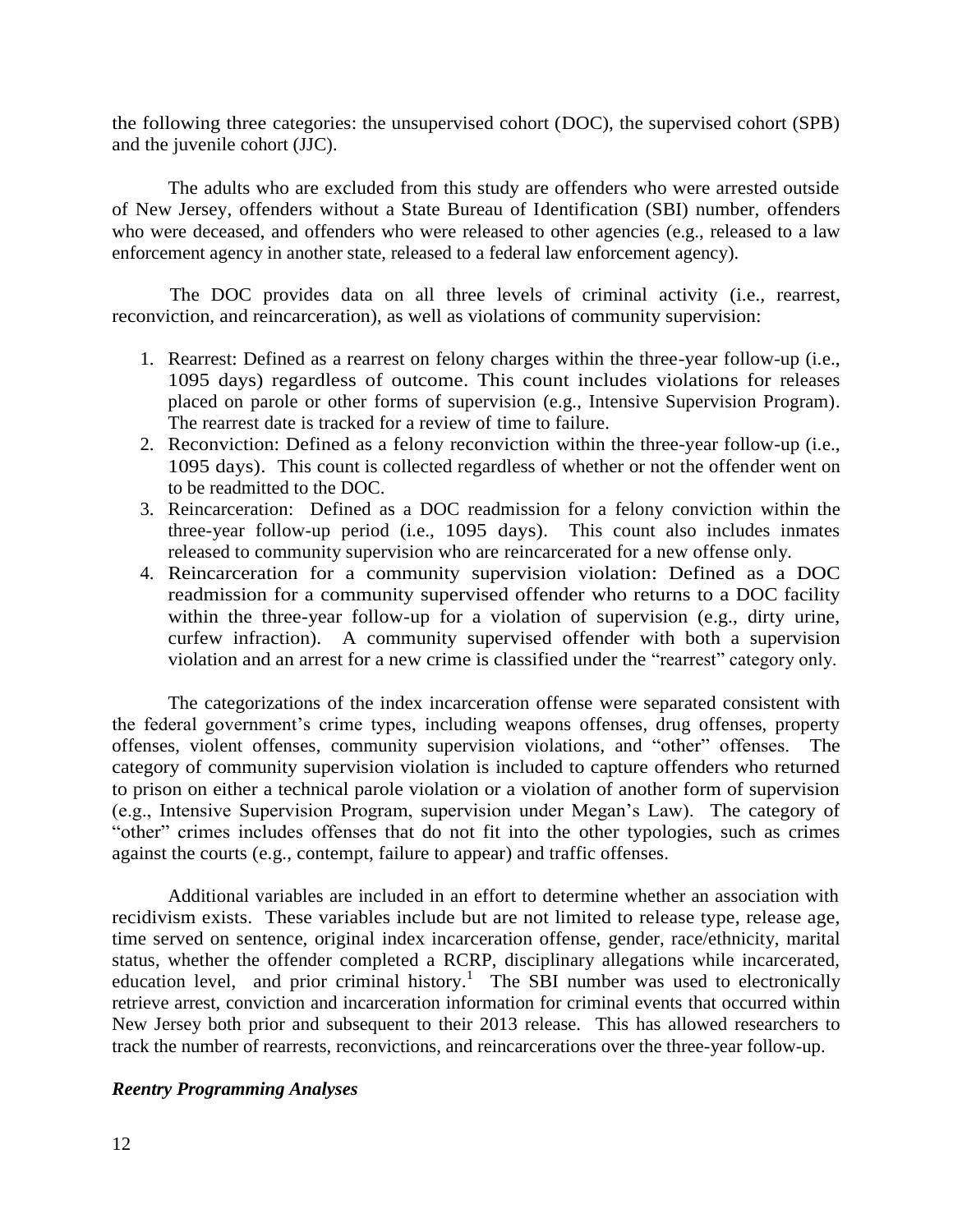This portion of the report examines reentry programming in regards to RCRP participation (i.e., RCRP work program participation, drug treatment house participation), drug treatment programming, and education programming. Different analyses are completed for each section and sample sizes are specific to each analysis. Unless otherwise noted, the sample of study includes inmates released from a DOC facility in calendar year 2013. Similar to the recidivism analyses, recidivism in this section is defined as a reincarceration, however, the analysis is expanded to include rearrest, reconviction, a reincarceration for a community supervision violation.

For all DOC analyses, statistical significance is determined when the significance of  $\alpha$  is found to be .05 or lower, indicating a 5% risk or less of concluding that a difference between groups exists when there is no actual difference.

#### **Juvenile Sample: Juvenile Justice Commission**

#### *Measures of Recidivism for the Juvenile Cohort*

For the JJC analysis, the measures and definitions of recidivism were consistent with the work of the National Council of Juvenile Correctional Administrators (CJCA). Recidivism was defined as "a new offense that would be a crime if perpetrated by an adult, committed by a previously-adjudicated youth who has been released from a program or returned to the community." Measurement of recidivism refers to the type(s) of data used to identify an individual as a recidivist or non-recidivist. While there are various ways that recidivism can be measured, the present study focused on three measures. The three primary measures of recidivism considered in the study address three distinct questions.

- 1. Do youth have a subsequent delinquency court filing or adult arrest for a new offense?
- 2. Do youth have a subsequent adjudication or conviction for a new offense?
- 3. Do youth experience a subsequent commitment to the JJC or to the New Jersey Department of Corrections for a new offense?

The three measures, therefore, are identified as:

- 1. New court filing/arrest (regardless of whether it results in an adjudication of delinquency, or conviction as an adult)
- 2. New adjudication/conviction
- 3. New commitment to the JJC or NJDOC

The date recorded for the recidivism event was the available date most closely representing when the juvenile committed (or allegedly committed) the new offense. The study used this offense date to determine whether a given recidivism event occurred within three, six, 12, 24, or 36 months. The JJC's Information Technology Unit provided a database, based on its Juvenile Information Management System (JIMS), containing youths' names and relevant information to identify youth released from JJC custody during 2013. For each of the releases initially identified, an additional search was conducted with the assistance of the Administrative Office of the Courts (AOC) and the Department of Law & Public Safety's (DL&PS) Division of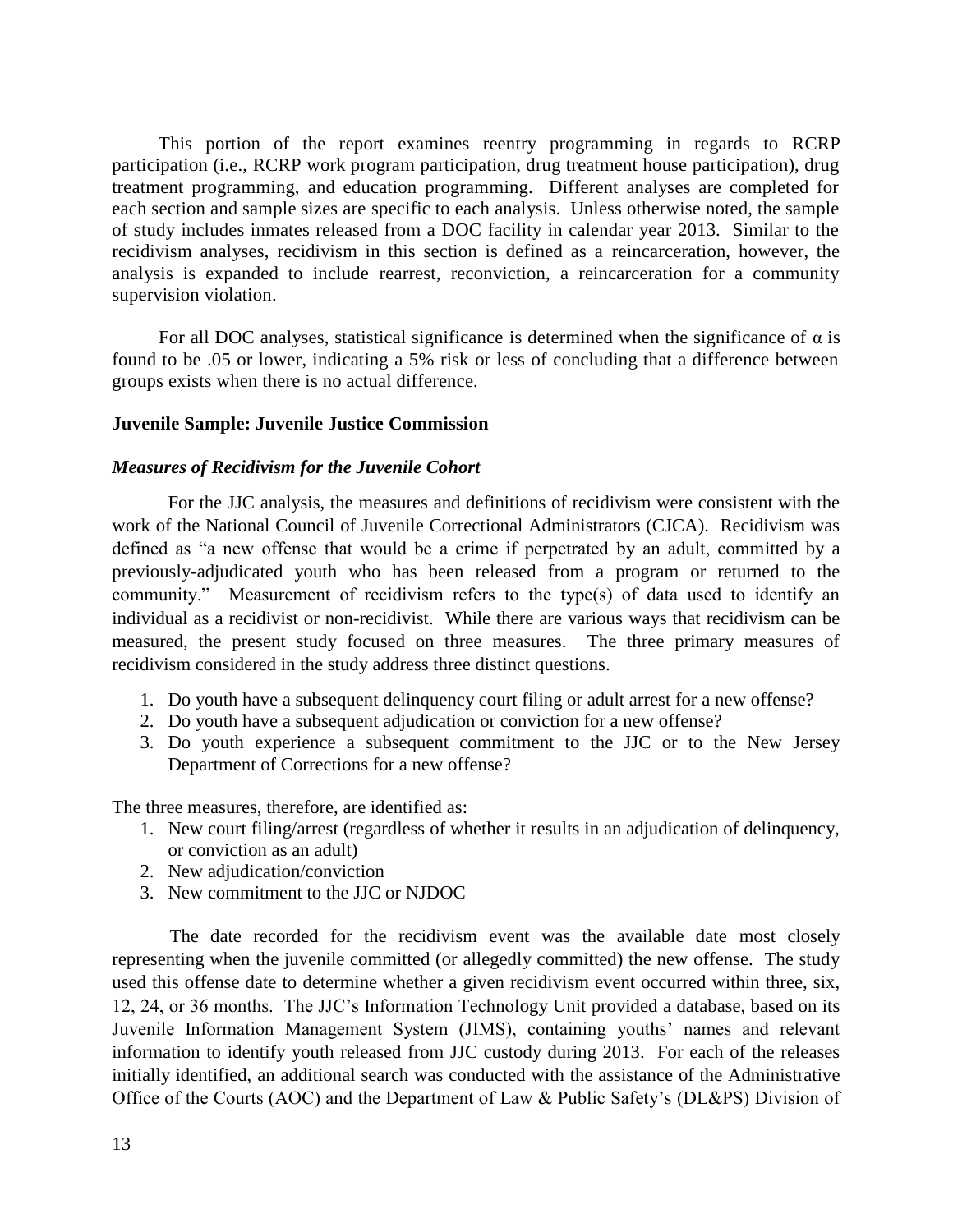Criminal Justice. The AOC provided recidivism-related data from its Family Automated Case Tracking System database, while the DL&PS, Division of Criminal Justice provided recidivismrelated data from the State Police Criminal Case History database.

Note that the average age at release for youth in the study was 18.1 years. As a result, and as suggested by the three questions noted above, the study reviewed both juvenile and adult records for youth in the study in order to assess recidivism.

#### **RESULTS**

#### **Adult Sample: Department of Corrections**

#### *Recidivism Analyses*

The full demographics of the 2013 releases can be viewed in Table 1. During calendar year 2013, 9,669 inmates were released from DOC custody. Of the final sample, 59.8% were released as supervised and 40.1% were released as unsupervised.

Of the total sample, the majority of inmates were male, black and single. The vast majority of inmates had a high school degree/High School Equivalency (HSE) degree or higher education level (73.6%), and the average age at release for inmates was 35.1 years of age.<sup>2</sup>

The majority of inmates had a previous criminal history; drug offenses were the largest admission offense category, followed by violent offenses. The average amount of time served for the entire sample was 842 days. Finally, more than a quarter of inmates attended a RCRP prior to release from prison and 78.2% successfully completed.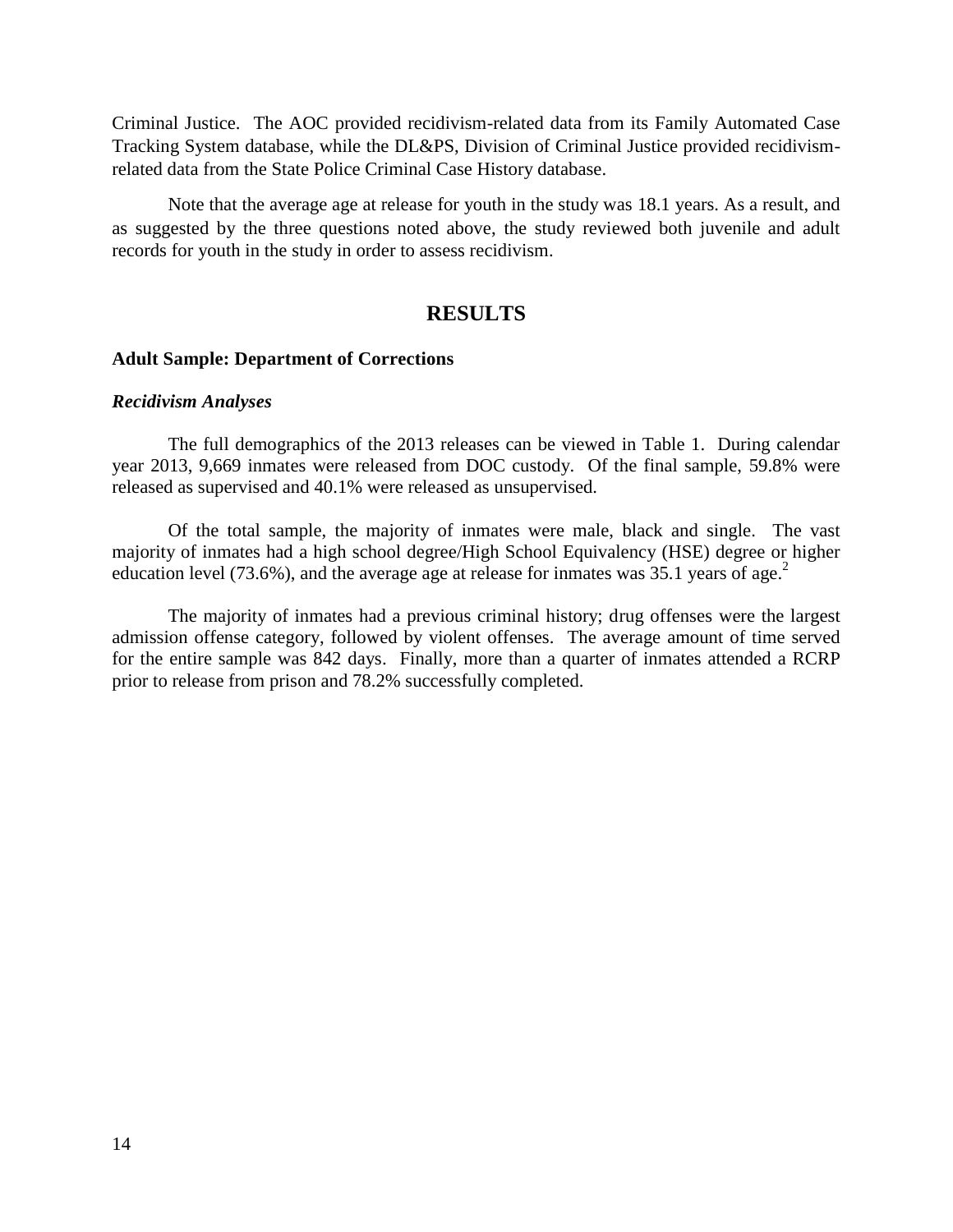|                                        | Table 1. 2013 Release Conort Characteristics |                                              |                              |
|----------------------------------------|----------------------------------------------|----------------------------------------------|------------------------------|
| <b>Variable</b>                        | <b>Supervised Counts (%)</b><br>$n = 5785$   | <b>Unsupervised Counts (%)</b><br>$n = 3884$ | Total Counts (%)<br>$N=9669$ |
| Gender***                              |                                              |                                              |                              |
| Male                                   | 5335 (92.2)                                  | 3657 (94.2)                                  | 8992 (93.0)                  |
| Female                                 | 450 (7.8)                                    | 227(5.8)                                     | 677(7.0)                     |
| Race/Ethnicity***                      |                                              |                                              |                              |
| White                                  | 1705 (29.8)                                  | 1022(26.5)                                   | 2727 (28.5)                  |
| <b>Black</b>                           | 3048 (53.3)                                  | 2359 (61.2)                                  | 5407(56.5)                   |
| Hispanic                               | 928 (16.2)                                   | 466(12.1)                                    | 1394 (14.6)                  |
| Other                                  | 35(0.6)                                      | 10(0.3)                                      | 45(0.5)                      |
| <b>Marital Status</b>                  |                                              |                                              |                              |
| Single                                 | 3635 (82.4)                                  | 2431 (83.9)                                  | 6066 (83.0)                  |
| Married                                | 400(9.1)                                     | 208(7.2)                                     | 608(8.3)                     |
| Divorced                               | 221(5.0)                                     | 146(5.0)                                     | 367(5.0)                     |
| Separated                              | 130(2.9)                                     | 95(3.3)                                      | 225(3.1)                     |
| Widowed                                | 28(0.6)                                      | 17(0.6)                                      | 45(0.6)                      |
| <b>Education Level***</b>              |                                              |                                              |                              |
| Some schooling, not a HS graduate      | 1337 (24.2)                                  | 1083 (29.8)                                  | 2420 (26.4)                  |
| HS graduate/HSE                        | 3591 (65.0)                                  | 2279 (62.7)                                  | 5870 (64.1)                  |
| Some college and beyond                | 599(10.8)                                    | 270(7.4)                                     | 869(9.5)                     |
| <b>Mean Prior Arrests (sd)***</b>      | 6.1(6.3)                                     | 9.4(8.3)                                     | 7.4(7.3)                     |
| <b>Mean Prior Convictions (sd)***</b>  | 3.5(4.0)                                     | 5.6(5.3)                                     | 4.4(4.7)                     |
| Mean Prior DOC admissions (sd)***      | 0.8(1.1)                                     | 1.5(1.5)                                     | 1.1(1.3)                     |
| <b>Prior DOC History***</b>            |                                              |                                              |                              |
| No prior admissions                    | 3372 (58.3)                                  | 1201 (30.9)                                  | 4573 (47.3)                  |
| 1 prior admission                      | 1225(21.2)                                   | 1089 (28.0)                                  | 2314 (23.9)                  |
| 2 prior admissions                     | 705(12.2)                                    | 665(17.1)                                    | 1370 (14.2)                  |
| 3 prior admissions                     | 305(5.3)                                     | 496(12.8)                                    | 801 (8.3)                    |
| $4+$ prior admissions                  | 178(3.1)                                     | 433(11.1)                                    | 611(6.3)                     |
| <b>Index Incarceration Offense ***</b> |                                              |                                              |                              |
| Violent                                | 1670(29.0)                                   | 479(12.4)                                    | 2149(22.4)                   |
| Weapons                                | 399(6.9)                                     | 504(13.1)                                    | 903(9.4)                     |
| Property                               | 841 (14.6)                                   | 656 (17.0)                                   | 1497 (15.6)                  |
| <b>Drugs</b>                           | 1631 (28.3)                                  | 835 (21.6)                                   | 2466 (25.6)                  |
| <b>Community Supervision Violation</b> | 864(15.0)                                    | 1121(29.1)                                   | 1985(20.6)                   |
| Other                                  | 353(6.1)                                     | 262(6.8)                                     | 615(6.4)                     |
| Mean Release Age (sd)***               | 34.28(10.4)                                  | 36.22(10.5)                                  | 35.1. (10.4)                 |
| Mean Time Served - Days (sd)           | 853.35 (1103.9)                              | 824.7 (1189.1)                               | 841.8 (1082.2)               |
| <b>Attended RCRP*</b>                  | 1752 (30.3)                                  | 1267(32.6)                                   | 3019 (31.2)                  |
| Completed RCRP ***                     | 1479(84.4)                                   | 883(69.7)                                    | 2362 (78.2)                  |

#### **Table 1. 2013 Release Cohort Characteristics**

*Notes: \* p*≤.*05; \*\*\*p*≤*.001*

Percentages may not sum to 100 due to missing information.

Column counts may not sum to supervised and unsupervised totals due to missing information.

HSE is the abbreviation of High School Equivalency.

The completed RCRP variable only includes those offenders who attended a RCRP.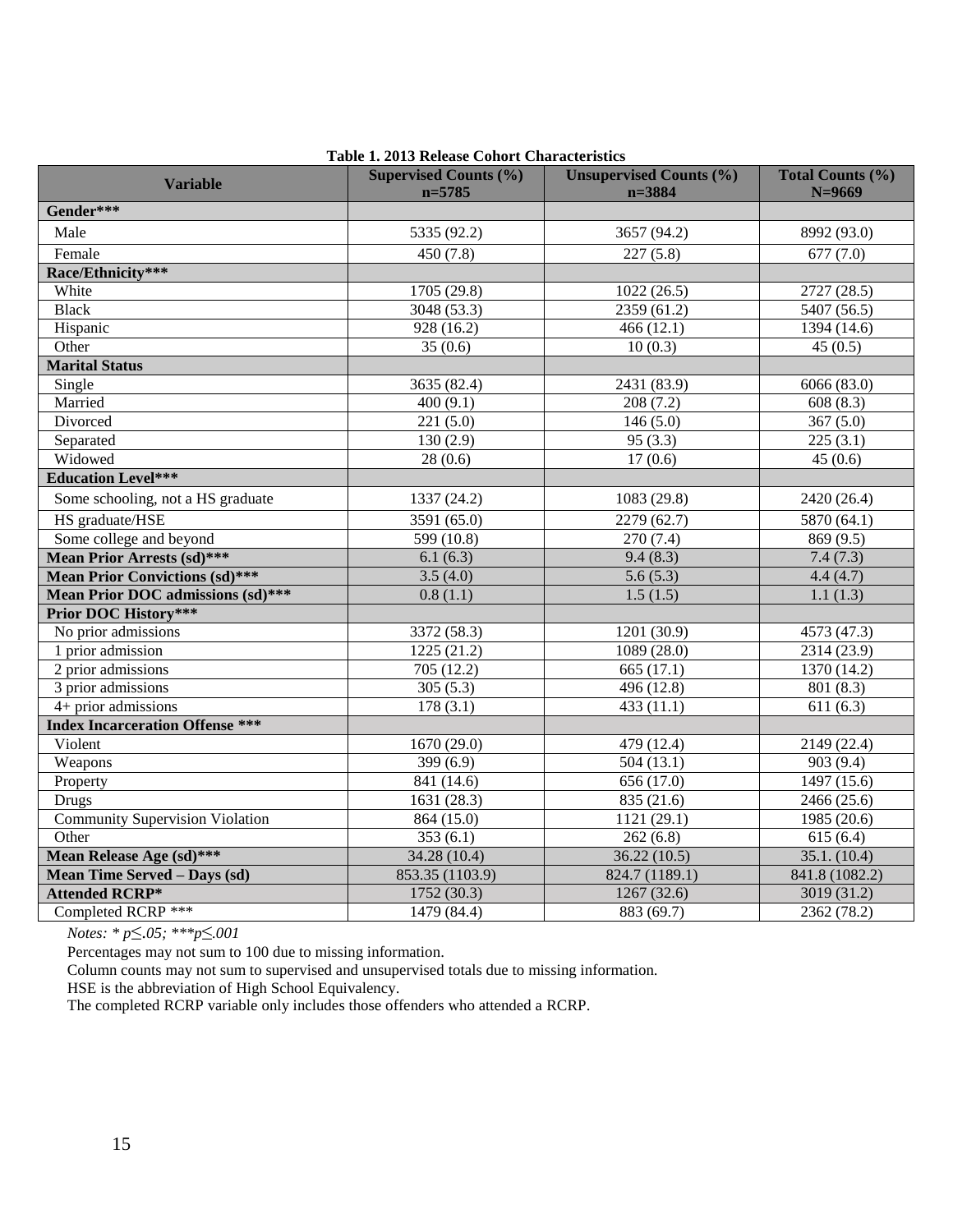| <b>Variable</b>                                                | <b>Supervised Counts (%)</b> | <b>Unsupervised Counts (%)</b> | <b>Total Counts (%)</b> |
|----------------------------------------------------------------|------------------------------|--------------------------------|-------------------------|
|                                                                | $n = 5785$                   | $n = 3884$                     | $N=9669$                |
| Rearrest***                                                    |                              |                                |                         |
| Yes                                                            | 2590 (44.8)                  | 2468 (63.5)                    | 5058 (52.3)             |
| No                                                             | 3195 (55.2)                  | 1416 (36.5)                    | 4611 (47.7)             |
| <b>Reconviction ***</b>                                        |                              |                                |                         |
| Yes                                                            | 1744(30.1)                   | 1949 (50.2)                    | 3693 (38.2)             |
| No                                                             | 4041 (69.9)                  | 1935 (49.8)                    | 5976 (61.8)             |
| <b>Reincarceration***</b>                                      |                              |                                |                         |
| Yes                                                            | 2171 (37.5)                  | 713 (18.4)                     | 2884 (29.8)             |
| No                                                             | 3614(62.5)                   | 3171 (81.6)                    | 6785 (70.2)             |
| Time to Rearrest ***                                           |                              |                                |                         |
| 6 months                                                       | 587 (22.7)                   | 970 (39.3)                     | 1557 (30.8)             |
| 12 months                                                      | 580 (22.4)                   | 605(24.5)                      | 1185 (23.4)             |
| 18 months                                                      | 482 (18.6)                   | 369 (15.0)                     | 851 (16.8)              |
| 24 months                                                      | 374 (14.4)                   | 220(8.9)                       | 594 (11.7)              |
| 30 months                                                      | 320 (12.4)                   | 151(6.1)                       | 471 (9.3)               |
| 36 months                                                      | 247(9.5)                     | 153(6.2)                       | 400(7.9)                |
| <b>Mean Time to Rearrest</b><br>-- Days $(sd)$ ***             | 455.8 (298.4)                | 337.1 (281.2)                  | 397.8 (296.1)           |
| <b>Mean Time to Parole</b><br>Violation – Days $(\text{sd})^*$ | 379.9 (258.2)                |                                |                         |

**Table 2. 2013 Release Cohort Recidivism**

*Note:* \*Time to parole violation has been refined in this year's report. It more closely reflects time to failure for inmates returning to prison for a parole violation and does not include those with pending adjudications. \*\*\**p*≤.001

As displayed in Table 2, 52.3% of the overall sample was rearrested, 38.2% was reconvicted and 29.8% was reincarcerated in a DOC facility. Of the supervised releases, 44.8% were rearrested and 55.2% were not; of the unsupervised releases, 63.5% were rearrested and 36.5% were not. This pattern is repeated for reconvictions, as 50.2% of the unsupervised releases were reconvicted compared with 30.1% of the supervised offenders. Conversely, 37.5% of the supervised releases were returned to prison, while 18.4% of the unsupervised releases returned to prison.

It should be noted that these differences may be attributable to differences in supervision levels. The results of comparative analyses between supervised and unsupervised offenders may be misinterpreted because supervised offenders are subject to greater scrutiny than unsupervised offenders, and thus may be returned to prison with greater frequency due to technical violations or other reasons that would not occur among an unsupervised population.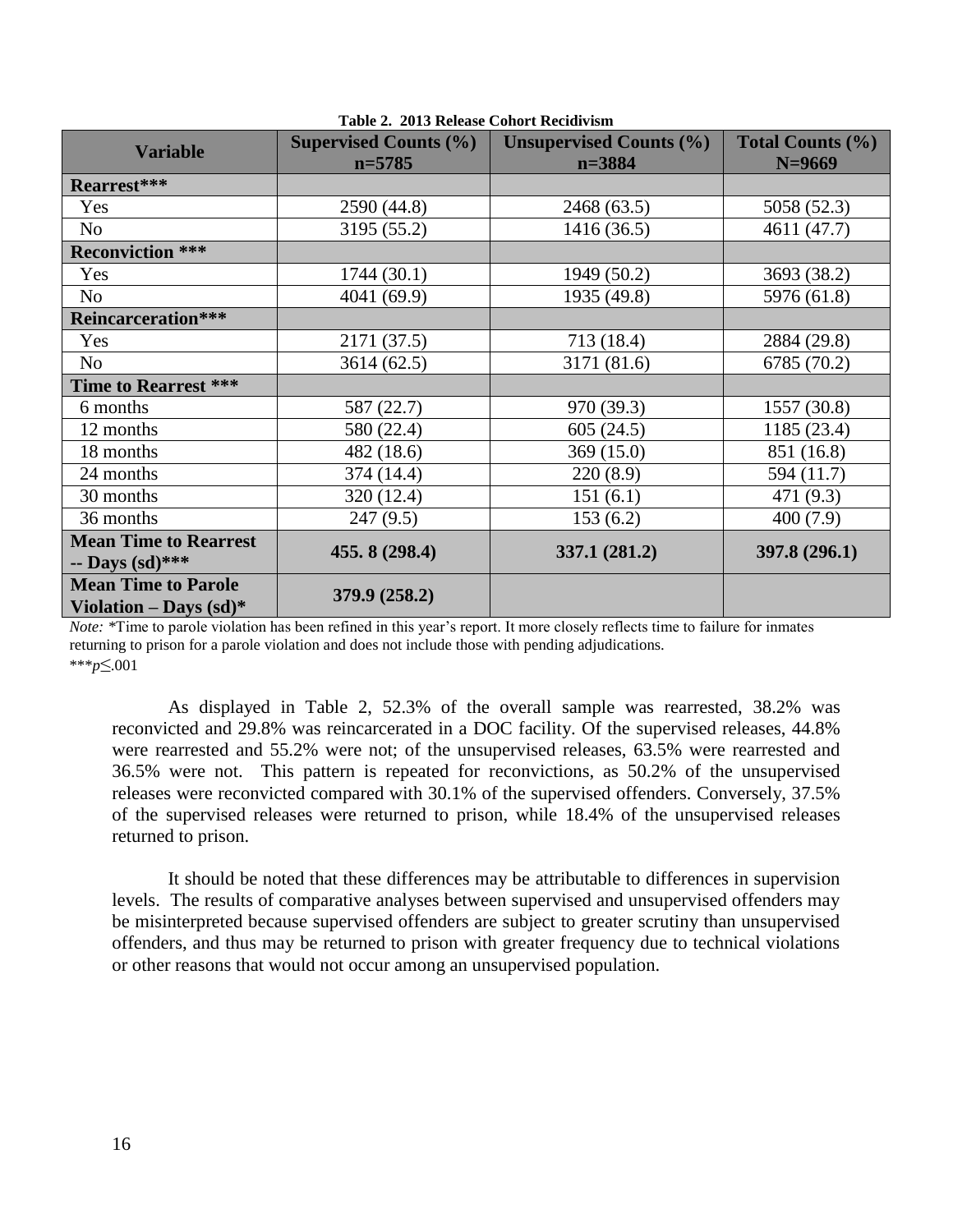| <b>Release Year</b> | <b>Rearrest</b> | <b>Reconviction</b> | <b>Reincarceration</b> |
|---------------------|-----------------|---------------------|------------------------|
| 2007                | 57%             | 45%                 | 37%                    |
| 2008                | 54%             | 42%                 | 35%                    |
| 2009                | 53%             | 39%                 | 32%                    |
| 2010                | 53%             | 42%                 | 32%                    |
| 2011                | 53%             | 40%                 | 31%                    |
| 2012                | 53%             | 40%                 | 31%                    |
| 2013                | 52%             | 38%                 | 30%                    |

**Table 3. Seven--year Comparison of Recidivism Percentages**

Table 3 displays the recidivism percentages for rearrest, reconviction, and reincarceration for the 2013 release cohort, as well as the recidivism percentages for the previous six release cohorts. The 2013 release cohort experienced slight decreases in the rates of rearrest, reconviction and reincarceration from the prior 2012 cohort.

#### **Figure 1. Index Incarceration Offense for 2013 Release Cohort**



Graphically displayed in Figure 1 above is the overall sample's index incarceration offense on record; that is, the most severe offense category inmates were serving time and released for in 2013.

Offenses were independently identified as belonging to one of six categories including violent, weapons, property, drug, and other offenses. The "other" category is a general category for offenses not captured by the other four main crime types and may include administrative offenses and public order offenses, among others.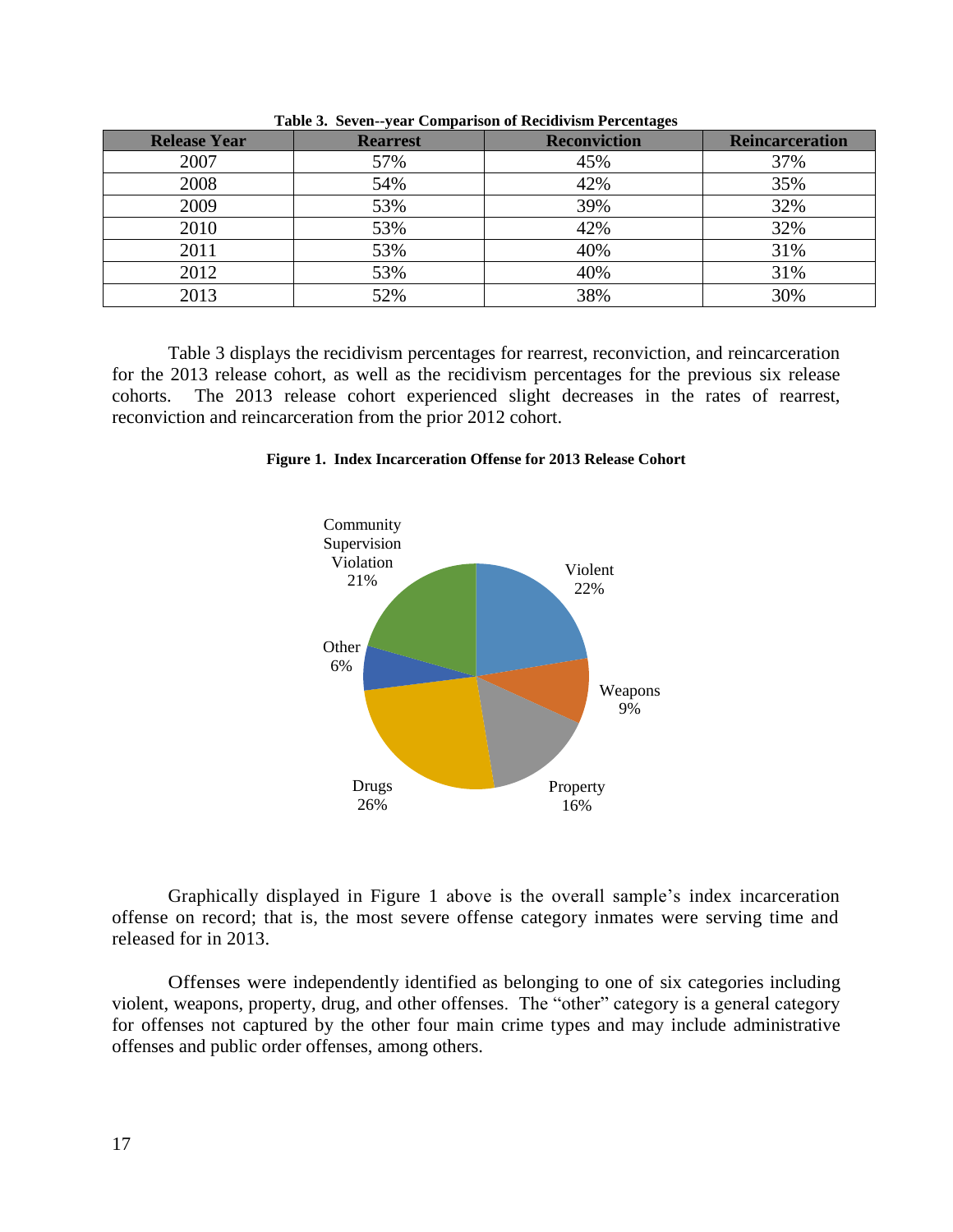Offenders who returned to prison for a community supervision violation (i.e., technical parole violation, Megan's Law supervision violation, Intensive Supervision Program violation) are also captured here. The chart above indicates that 26% of the released sample was serving time for a drug offense. This is followed closely by violent offenses (22%) and community supervision violations (21%).

| Table <del>4</del> . Di candown of Original Dooning Offense for Community Supervision violators |      |                                         |  |
|-------------------------------------------------------------------------------------------------|------|-----------------------------------------|--|
| <b>Original Booking Offense</b>                                                                 | n    | <b>Percent of Supervision Violators</b> |  |
| Violent                                                                                         | 750  | 37.8                                    |  |
| Weapons                                                                                         |      | 3.6                                     |  |
| Property                                                                                        | 355  | 17.9                                    |  |
| Drugs                                                                                           | 569  | 28.7                                    |  |
| Other                                                                                           | 239  | 12.0                                    |  |
| Total                                                                                           | .984 | 100.0                                   |  |

**Table 4. Breakdown of Original Booking Offense for Community Supervision Violators**

Table 4 breaks down the original booking offenses for the 21% of community supervision violators in the pie chart above. The majority of supervision violators originally served sentences for violent and drug offenses (37.8% and 28.7% respectively, totaling 66.5%). Property offenses comprised 17.9% of the sample, while 'other' offenses comprised 12.0%. Only a small portion of the original booking offenses for supervision violators were weapon offenses (3.6%).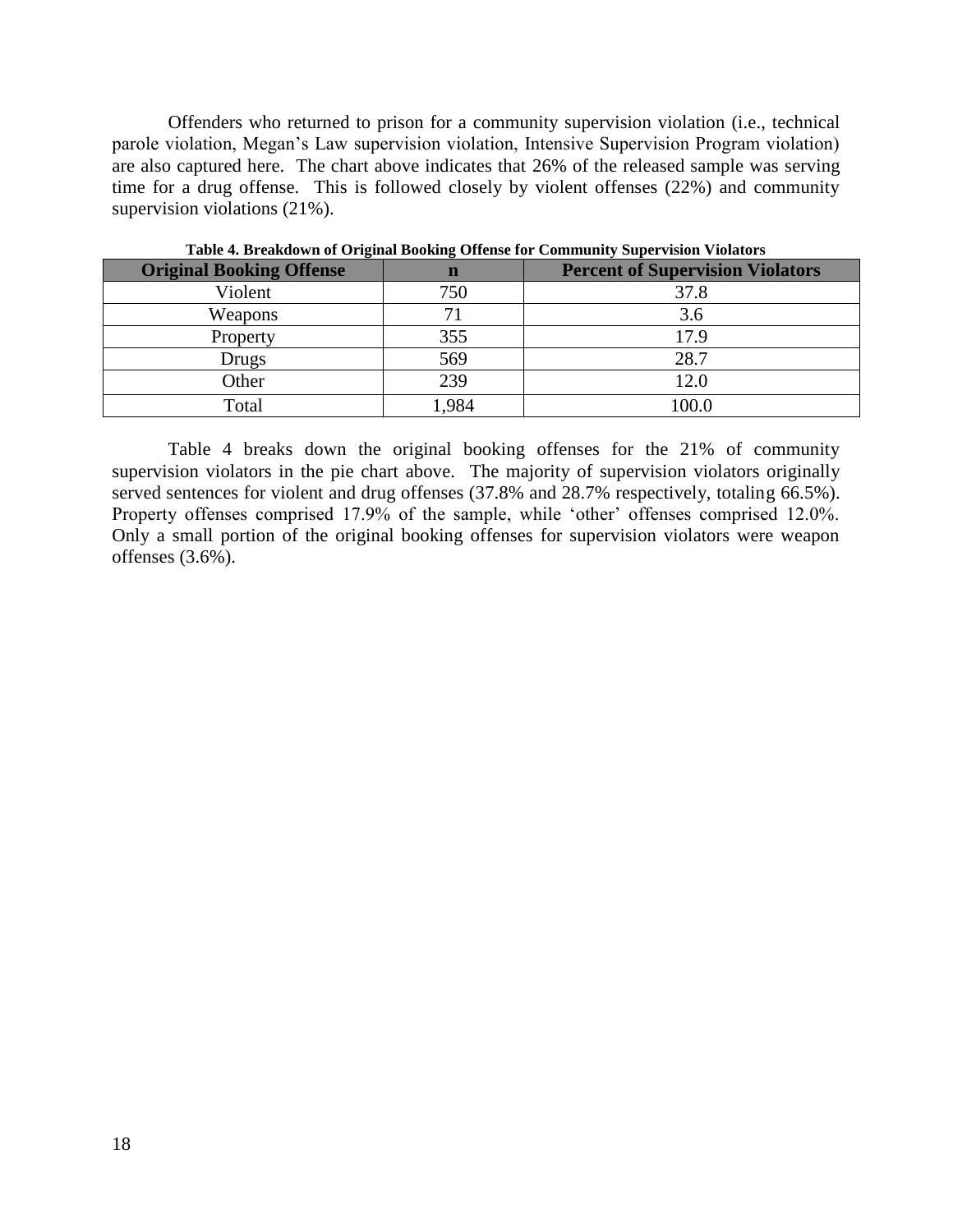

**Figure 2. Reincarceration Rates and Readmission Offenses Grouped by Admission Offense for 2013 Release Cohort**

Readmission rates, as grouped by admission offense, can be viewed in Figure 2. Of inmates with a return to custody on record within three years post-release, individuals initially serving time for a violent or drug offense were most likely to return to prison.

Specifically, released inmates with a violent index offense were reincarcerated at a rate of 25.2% and released inmates with an index drug offense were reincarcerated at a rate of 23.2%. Released inmates initially serving time for a community supervision violation or property offense were next most likely to return to DOC custody, at rates of 21.1% and 18.1%, respectively. Finally, of those inmates who returned to prison within 36 months, 6.7% initially served time for a weapons offense and 5.7% initially served time for an "other" offense.

The types of readmission offenses, as grouped by the original index incarceration offense, are also presented in Figure 2. Overall, released inmates who were reincarcerated within 36 months were predominately readmitted for community supervision violations, regardless of admission offense.

There was little variation in readmission offenses across categories. However, the second most frequent category for readmission tended to be the same offense type the inmate served time for initially. For example, released inmates who initially served time for violent offenses were most frequently readmitted for violent offenses (after community supervision violations).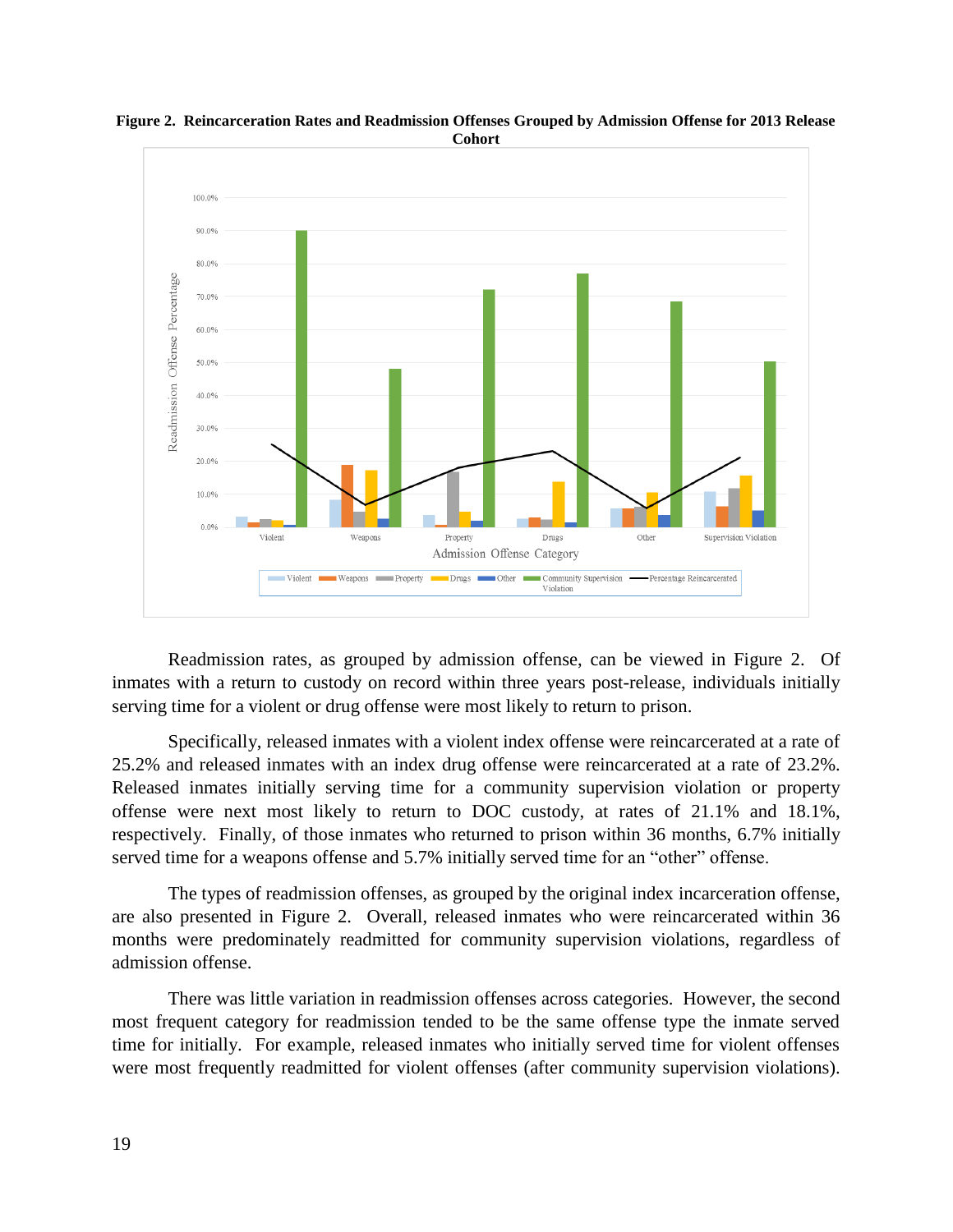The same can be said for weapons, property, and drug offenders. The only exception to this rule were "other" offenders (who tended to be readmitted for drug offenses).<sup>3</sup>

#### **Factors Associated with Rearrest**

This outcome study examined differences between those who were and those who were not rearrested on a number of variables often assumed to contribute to recidivistic behavior. Rearrest was explored in place of other metrics of recidivism, such as reincarceration, to create the most robust analyses. A rearrest signifies an individual's first contact with the criminal justice system post-release. Additionally, utilizing a reconviction or reincarceration event often leads to smaller sample sizes for analysis due to the time lag created between a release and a reconviction or reincarceration.

The analysis revealed that for the population released in 2013, nine factors, out of the eleven entered into the model, were associated with rearrest within three years. As can be seen in Appendix B, these factors included gender, race/ethnicity, age at release, release status (supervised vs unsupervised), the number of prior convictions, the number of prior DOC admissions, original admission offense, the amount of time served and the number of disciplinary allegations while incarcerated for the current offense. Both educational attainment and RCRP completion were not found to be significant predictors of rearrest. The factors entered in the model explained 24.4% of the variance in the dependent variable of rearrest; furthermore, the model was significant.<sup>4</sup>

*Gender.* Gender was significantly related to the likelihood of rearrest. Specifically, compared to females, males had 1.3 times the odds of rearrest within the three-year follow-up period.<sup>5</sup>

*Race/Ethnicity*. The variable of race/ethnicity was significant in bivariate tests of independence and multivariate regression models. Proportionally, black offenders were rearrested more, compared to white and Hispanic offenders.<sup>6</sup> As could be seen earlier in Table 1, 56.5% of the sample was comprised of black offenders, while 62% of offenders who were rearrested were black. Multivariate statistics indicated that race/ethnicity was predictive of rearrest, particularly, compared to white offenders, black offenders had increased odds of a rearrest of 1.2. However, when compared to white offenders, Hispanics had decreased odds of a rearrest (.78 ).

*Age at release.* Younger offenders were more likely to be rearrested than older offenders; the differences across age were statistically significant. Offenders who were rearrested were younger than those who were not rearrested  $(33.4 \text{ years}^7 \text{ vs. } 37.0 \text{ years}^{8.9})$ . Multivariate statistics indicated that age was inversely related to the odds of rearrest; for every one year increase in age, the offender's odds of a new arrest decreased by a factor of almost one (0.93).

*Release Status.* The offender's release type (supervised vs. unsupervised) was a significant predictor of whether the offender was rearrested, with unsupervised releases maintaining statistically higher odds of rearrest.

*Prior Conviction History.* Prior conviction history was significantly related to the likelihood of a rearrest. For every additional prior conviction an inmate had, the odds of rearrest were increased by a factor of 1.1. This pattern shows an expected ratio of one prior conviction to each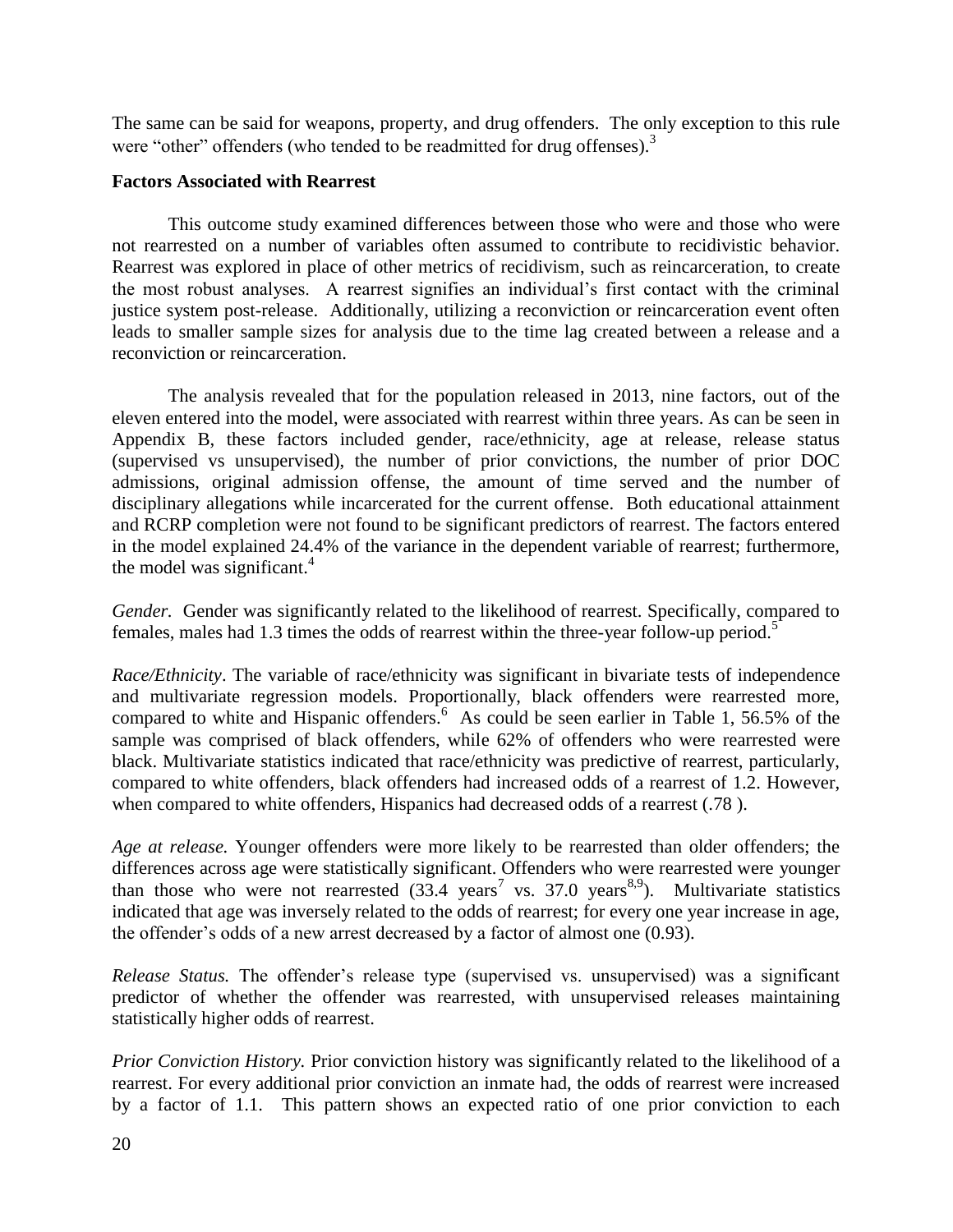subsequent rearrest. The average number of prior convictions for the full sample of offenders was  $4.4<sup>10</sup>$  indicating the sample of releases had extensive criminal histories. The bivariate results indicated that 47.8% of those with one prior conviction on record were rearrested, 53.2% of those with two prior convictions were rearrested, 56.3% of those with three prior convictions were rearrested, and  $62.2\%$  of those with four or more prior convictions were rearrested.<sup>11</sup> Approximately 82% of inmates who were rearrested had a previous conviction on record.

*Prior Correctional History/DOC Admissions.* Prior correctional history was significantly related to the likelihood of rearrest. For every additional prior state incarceration, the odds of rearrest were increased by a factor of 1.2. The average number of prior admissions for the full sample of offenders was  $1.2$ .<sup>12</sup> Twenty four percent of the full sample of released offenders had a minimum of one prior state incarceration and an additional 28.7% had two or more prior state incarceration terms, totaling 52.7% of the sample of inmates. Highlighting the importance of this variable as an indicator of continued offending, the results demonstrate that 57.4% of those with one prior state prison term were rearrested, 60.6% of those with two prior terms were rearrested, 66.3% of those with three prior terms were rearrested, and 78.6% of those with four or more prior incarcerations were rearrested.<sup>13</sup>

*Index Incarceration Offense on Record.* The index incarceration offense was significant in bivariate tests of independence and multivariate regression models predicting a new arrest. Offenders who committed property, community supervision offenses, weapon, drug and "other" crimes had an increased probability of a new arrest when compared to violent offenders, with community supervision violations maintaining the highest odds of rearrest (2.2). Specifically, offenders who committed community supervision violations (65.5% rearrest), property (58.5% rearrest), weapon (56.9% rearrest), "other" (53.3% rearrest) and drug (50.5% rearrest) offenses were rearrested proportionally more than offenders who committed a violent offense (35.9% rearrest). $^{14}$ 

*Time Served.<sup>15</sup>* Time served was significantly associated with rearrest patterns. Compared to those who served sentences up to one year, inmates who served sentences between one and two years had increased odds of a rearrest by a factor of 1.3 compared with inmates serving less than one year.

*Disciplinary Allegations.* The number of discipline allegations against an inmate while in prison was positively and significantly associated with rearrests. For every additional discipline that an inmate had, the odds of rearrest were increased by a factor of 1.0.

## **REHABILITATION, REENTRY AND TREATMENT INITIATIVES AT DOC**

DOC offers rehabilitation, re-entry and treatment initiatives at DOC facilities and contracted RCRPs to include education, vocational training, work release, and drug treatment programming.

Taking into account that different inmates will fair differently based on factors discussed above, when assessing overall program effectiveness, the DOC uses three key factors to determine which programs and services allow the offender to achieve the best results. First, the department examines how facility-based programs and services compare to a nationally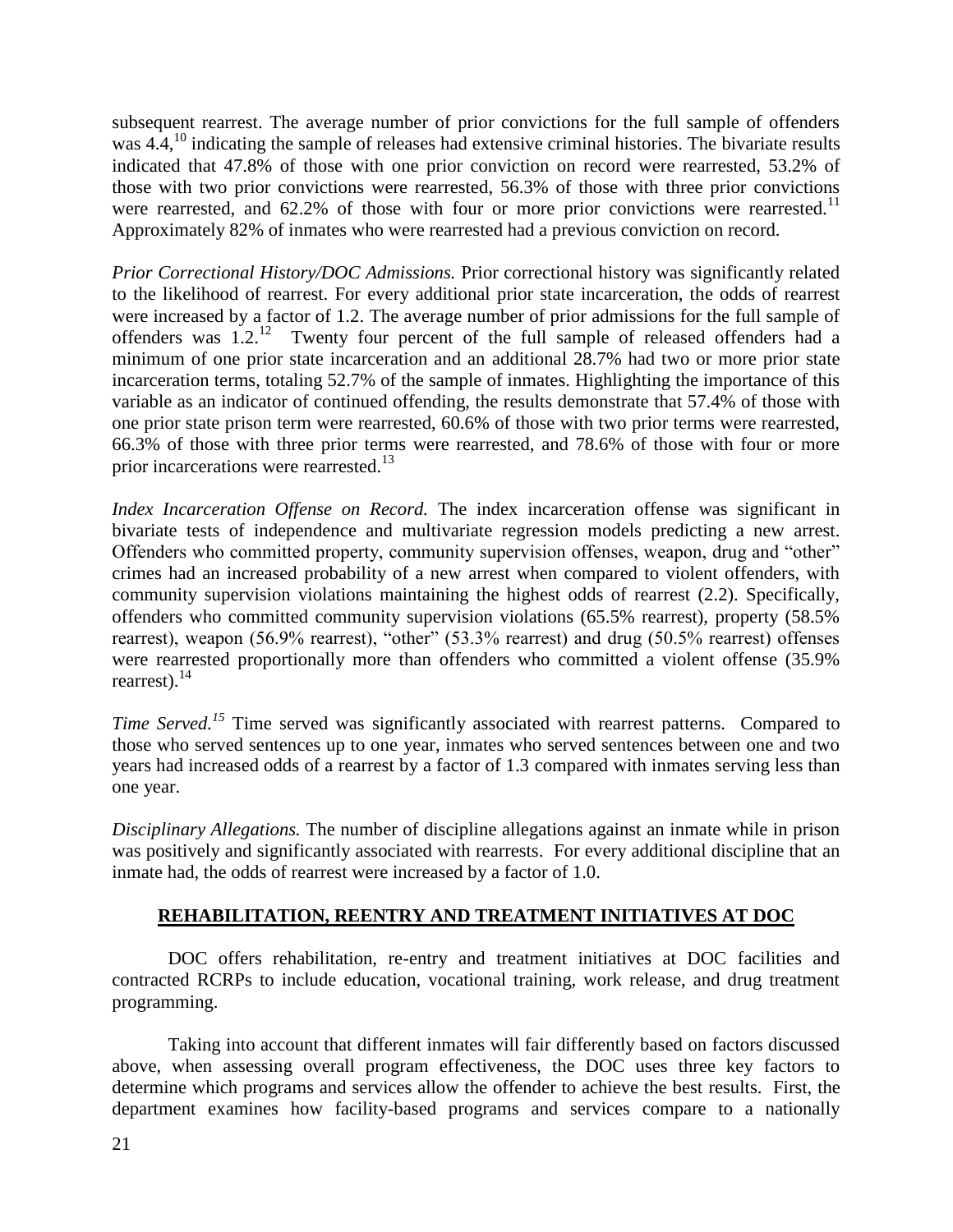recognized evidence-based practice research on "what works." Secondly, there is a continual examination of internal data on those released offenders that return to DOC custody. Third, the department examines the inmate's progress with practicing skills they developed from programming. Lastly, inmates are provided an opportunity to express which departmental programs they believe best assisted them with achieving their fullest potential and their recommendations for program improvement by completing feedback surveys.

#### **Education**

Vocational, adult mandatory and youthful offenders education programming are offered at DOC facilities. Analyses of each program are presented below.

#### *Adult Mandatory Education*

Under N.J.S.A. 30:4-92.1 (P.L. 2009, c.330) inmates who are over the age of 21 who do not have a high school diploma or high school equivalency degree (HSE) and have 18 months or more remaining on their sentence before a mandatory release date are eligible for mandatory education programming to obtain an HSE. Adult mandatory education programming is available at all 13 facility locations.

Data related to inmate Test of Adult Basic Education (TABE) scores and High School Equivalency (HSE) obtainment were examined.

There were 398 inmates who participated in mandatory education from the 2013 release cohort. Note: Implementation of N.J.S.A. 30:4-92.1 occurred as a series of incremental stages and participation in educational services increased from 2013 to 2016. The group's mean score for the first TABE test on record for the booking was  $6.2$ .<sup>16</sup> The mean score for the last TABE test on record was  $8.6$ .<sup>17</sup> A significant improvement in average scores was noted between the first test and the last test.<sup>18</sup>

Of the 398 inmates who participated in mandatory education and released in 2013, 44% took a HSE exam while incarcerated. Of those who took an exam, 93.1% passed.

Recidivism information for the cohort of released inmates who participated in mandatory education is found below (Table 5).

|                                  | <b>Mandatory Education</b><br><b>Participants</b><br>$n = 398$ |                | <b>No Mandatory</b><br><b>Education</b><br>$n=9,271$ |                |
|----------------------------------|----------------------------------------------------------------|----------------|------------------------------------------------------|----------------|
|                                  | Mean (sd),<br>Range                                            | <b>Percent</b> | Mean (sd),<br>Range                                  | <b>Percent</b> |
| <b>Number of Rearrests</b>       | $1.3(1.7), 0-11$                                               | 54.8           | $1.3(1.9), 0-21$                                     | 52.2           |
| Number of Reconvictions          | 0.6(1.0), 0.6                                                  | 36.4           | 0.6(1.1), 0.12                                       | 38.3           |
| Number of Reincarcerations       | 0.4(0.6), 0.3                                                  | 31.9           | 0.4(0.6), 0.4                                        | 29.7           |
| Number of Reincarcerations for a | 0.3(0.6), 0.3                                                  | 20.4           | $0.2(0.5)$ , 0-4                                     | 15.7           |

**Table 5. Recidivism Details for Mandatory Education Participation**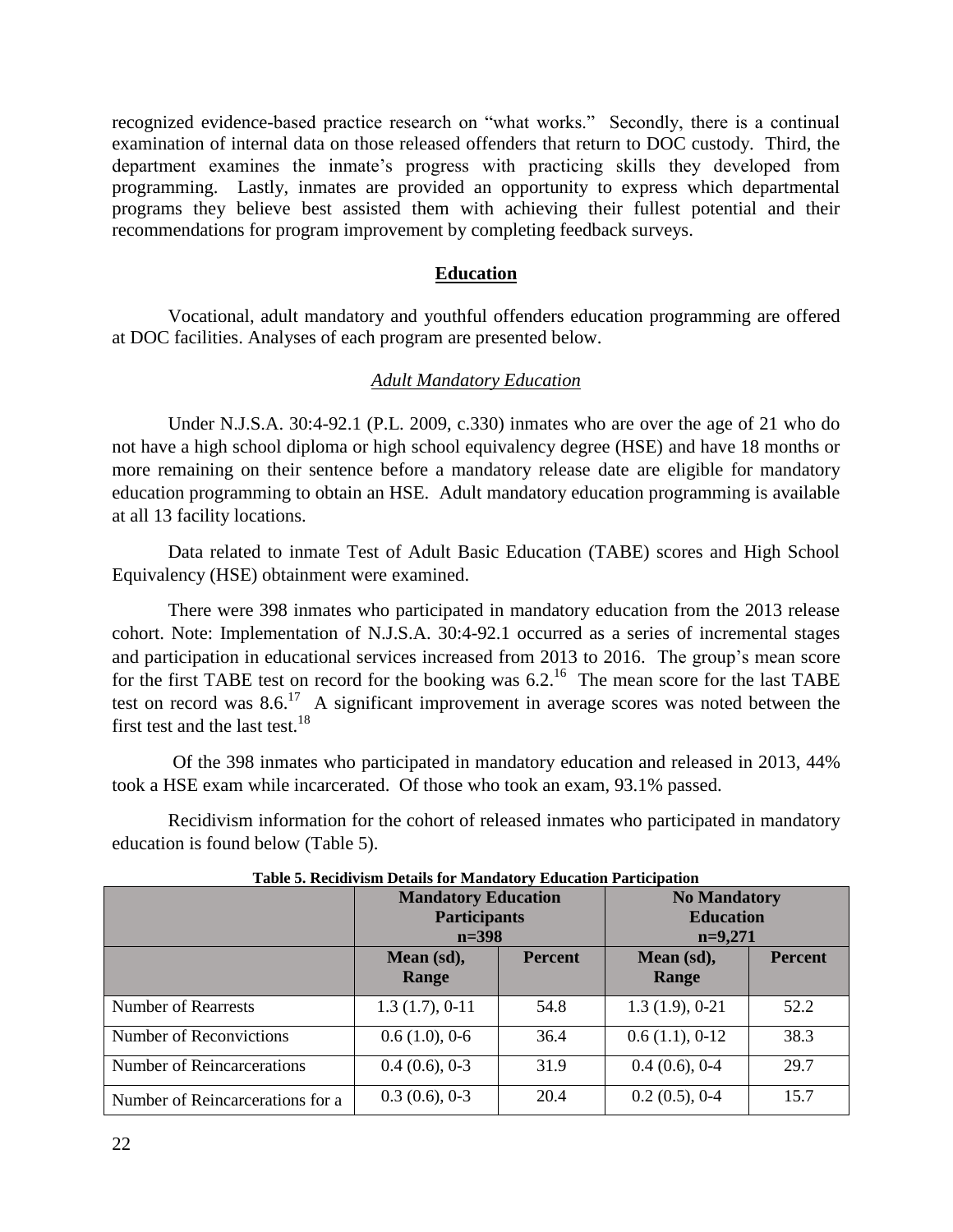| Community Supervision<br>$V$ iolation $**$ |  |  |
|--------------------------------------------|--|--|
|                                            |  |  |

\*\**p*<.01

### *Youthful Offenders Education*

DOC provides education programming for youthful offenders as required by the State Facilities Education Act. The State Facilities Education Act (SFEA) of 1979 (N.J.S.A. 18A:7B-1 et seq.) was enacted for the purpose of providing a thorough and efficient education to all eligible students in State facilities. All youth offenders under the age of 20, as well as those under age 21 with an Individualized Educational Plan (IEP), are provided traditional high school coursework. Students earn credits from their home school districts toward the fulfillment of their high school diplomas. Youth students are mandated to attend such coursework until they reach an ineligible age. SFEA programming is available at three DOC locations: Mountainview Youth Correctional Facility, Garden State Youth Correctional Facility, and Edna Mahan Correctional Facility.

One hundred three (103) inmates who were released in 2013 were eligible for SFEA programming. The mean first TABE test on record for the index booking within the cohort was 6.5.<sup>19</sup> The mean score for the last TABE test on record was  $7.3^{20}$ . A significant improvement in average scores was noted between the first test and the last test.  $21$ 

Of the 103 SFEA inmates released in 2013, 93 (90.3%) had a high school diploma or higher education level listed on record at the time of release.

Table 6 presents the recidivism information for the cohort of released inmates who participated in SFEA programming. The percentages of SFEA inmates who were rearrested, reconvicted, and reincarcerated were found to be 65%, 45%, and 36%, respectively. Approximately 31% of SFEA inmates were returned to prison for a community supervision violation. SFEA inmates are a distinct group who cannot be compared to the general population of inmates on measures of recidivism because of their age.

|                                                                     | Mean (sd), Range  | <b>Percent</b> |
|---------------------------------------------------------------------|-------------------|----------------|
| <b>Number of Rearrests</b>                                          | 1.5(1.8), 0.11    | 65.0           |
| Number of Reconvictions                                             | 0.61(0.89), 0.6   | 44.7           |
| Number of Reincarcerations                                          | $0.40(0.57), 0-2$ | 35.9           |
| Number of Reincarcerations for a Community Supervision<br>Violation | 0.34(0.53), 0.2   | 31.1           |

**Table 6. Recidivism Details for SFEA Inmates**

*Vocational Education*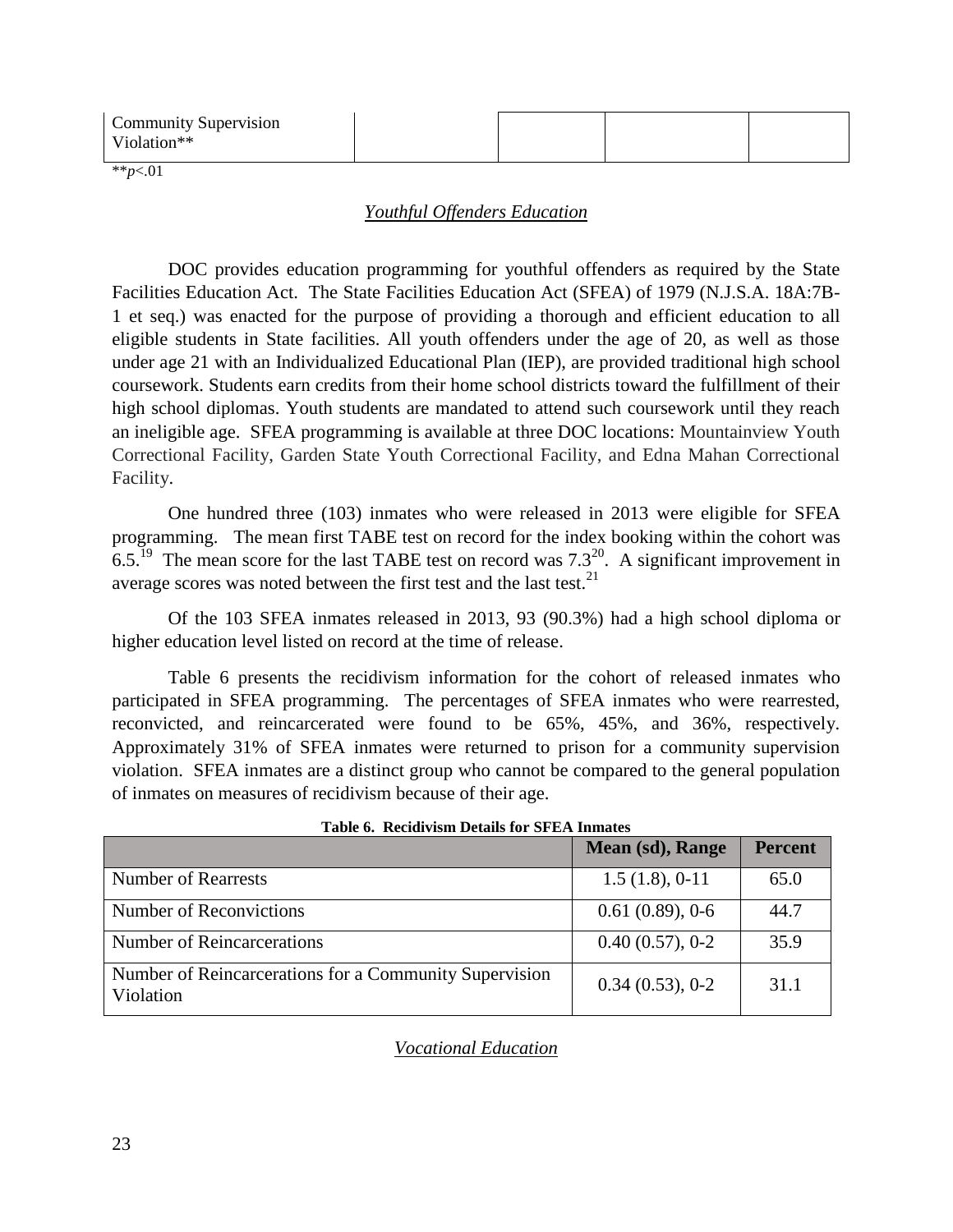DOC provides vocational education programs to inmates at all facilities. There are 23 courses of study which include cabinetmaking, cosmetology/barbering, plumbing, and graphic arts, among others.

Recidivism for inmates who participated in vocational education  $(n=1,297)$  was examined (Table 7). Differences between vocational education participants and non-participants were noted for rearrests, reconvictions, and reincarcerations for the community supervision violations. The average number of rearrests was  $1.33^{22}$  for those releases who did not progress through a vocational education program; this represented a statistically significant difference from the vocational education participants.<sup>23</sup> The average number of reconvictions on record were found to be lower for vocational education participants vs. non-participants (0.52 vocational education<sup>24</sup> vs 0.66 non-vocational education<sup>25,26</sup>). A lower percentage of vocational education participants were reincarcerated compared to non-participants. Finally, the average number of reincarcerations for a community supervision violation was statistically higher for inmates who completed vocational education  $(0.24 \text{i}$  vocational education<sup>27</sup> vs.  $0.18 \text{in}$ vocational education<sup>28,29</sup>).

|                                                                                  | <b>Vocational Education</b><br><b>Participants</b><br>$n=1,297$ |                | <b>Non-Participants</b><br>$n=8,372$ |                |
|----------------------------------------------------------------------------------|-----------------------------------------------------------------|----------------|--------------------------------------|----------------|
|                                                                                  | Mean (sd), Range                                                | <b>Percent</b> | Mean (sd), Range                     | <b>Percent</b> |
| Number of Rearrests***                                                           | 1.08(1.6), 0.19                                                 | 50.9           | $1.3(2.0), 0-21$                     | 52.5           |
| Number of Reconvictions***                                                       | 0.52(0.95), 0.10                                                | 34.4           | 0.7(1.1), 0.12                       | 38.8           |
| Number of Reincarcerations                                                       | $0.35$ $(.0.60)$ , $0-3$                                        | 28.9           | 0.4(0.6), 0.4                        | 30.0           |
| Number of Reincarcerations for a<br><b>Community Supervision</b><br>Violation*** | 0.24(0.52), 0.3                                                 | 19.8           | $0.2(0.5)$ , 0-4                     | 15.3           |

**Table 7. Recidivism Details for Vocational Education Inmates**

\*\*\**p*<.001

Employment rates for all inmates post-release were stratified by vocational education participation (Table 8). Statistically significant differences in the employment rates were found between the vocational education and non-vocational education groups at the one- and three-year follow-up intervals, and for the rates of employment at any time in the totality of the three-year follow-up period.

|                                           | <b>Vocational Education</b><br><b>Sample</b> | <b>No Vocational</b><br><b>Education</b> |
|-------------------------------------------|----------------------------------------------|------------------------------------------|
|                                           | $n = 626$                                    | $n=3473$                                 |
| Employed One-Year Post-Release**          | 48.6%                                        | 42.5%                                    |
| <b>Employed Two-Years Post-Release</b>    | 44.2%                                        | 40.2%                                    |
| Employed Three-Years Post-Release*        | 44.7%                                        | 40.3%                                    |
| Employed At Any Time Within Three Years** | 73.0%                                        | 67.8%                                    |

**Table 8. Vocational Education and Post-Release Employment**

\**p*<.05; \*\**p*<.01

## **Drug Treatment**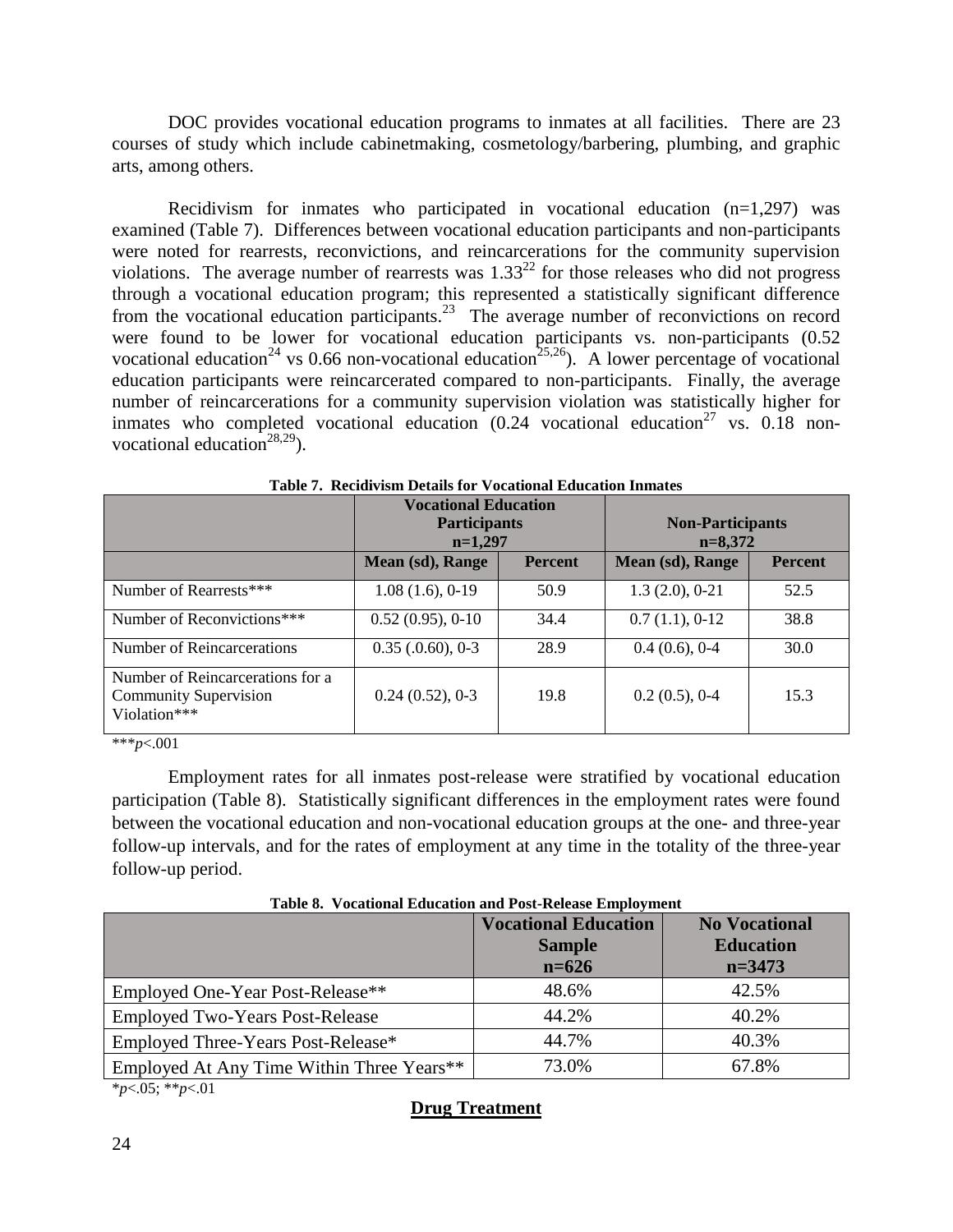The DOC provides addiction treatment services to its substance use disorder offender population. The DOC has made significant changes to drug treatment services since the 2013 cohort was released which will be reflected in future reports. Licensed drug treatment programs are now available at eight Residential Community Release Program facilities, and, after an extensive planning and renovation process, Mid-State Correctional Facility reopened in April 2017 as the first licensed, clinically driven drug treatment prison operated by the DOC. Living in Balance (LIB) is a research-based, psycho-educational program which provides treatment sessions for persons who abuse or are addicted to alcohol and other drugs of abuse. Participation is dependent on sentence length and hallway house eligibility. LIB programs are available in all DOC facilities. The Engaging the Family (ETF) program engages the spouse/committed partner and children of inmates as allies in the end of the criminal and addictive lifestyle of their loved ones. The goals of the program are to strengthen marriage and family relationships of inmates, enhance the well-being of children of incarcerated fathers, and motivate and prepare incarcerated fathers to maintain drug free and crime free lifestyles. Participation is focused on inmates who will serve the entirety of their sentence behind bars. ETF is available in nine DOC facilities. Alcoholics Anonymous is available in all DOC facilities and Narcotics Anonymous is available in two facilities.

Recidivism for the group of individuals who participated in drug programming  $(n=2,069)$ was examined (Table 9). Inmates who participated in drug programming were statistically different from those who did not on two recidivism variables: reconviction and reincarceration due to a community supervision violation. Inmates who participated in drug programming maintained lower reconviction rates (36.2% vs 38.7%), but demonstrated higher return to prison rates for violations (19.6% vs 14.9%).

|                                                            | <b>Drug</b><br><b>Programming</b><br><b>Participants</b><br>$n = 2,069$ | Non-Participants <sup>30</sup><br>$n=7,600$ |
|------------------------------------------------------------|-------------------------------------------------------------------------|---------------------------------------------|
| Rearrested                                                 | 50.7%                                                                   | 52.8%                                       |
| Reconvicted*                                               | 36.2%                                                                   | 38.7%                                       |
| Reincarcerated***                                          | 30.2%                                                                   | 29.7%                                       |
| Reincarcerated for a Community Supervision<br>Violation*** | 19.6%                                                                   | 14.9%                                       |

**Table 9. 2013 Release Cohort Drug Program Participants and Recidivism**

#### **NJDOC RESIDENTIAL COMMUNITY RELEASE PROGRAMS**

DOC currently has 15 contracted residential community release program (RCRP) facilities which serve both male and female inmates. Of these 15 programs, two are assessment centers, eight are correctional treatment programs with a work release component, three are work release programs, and one is a special needs program.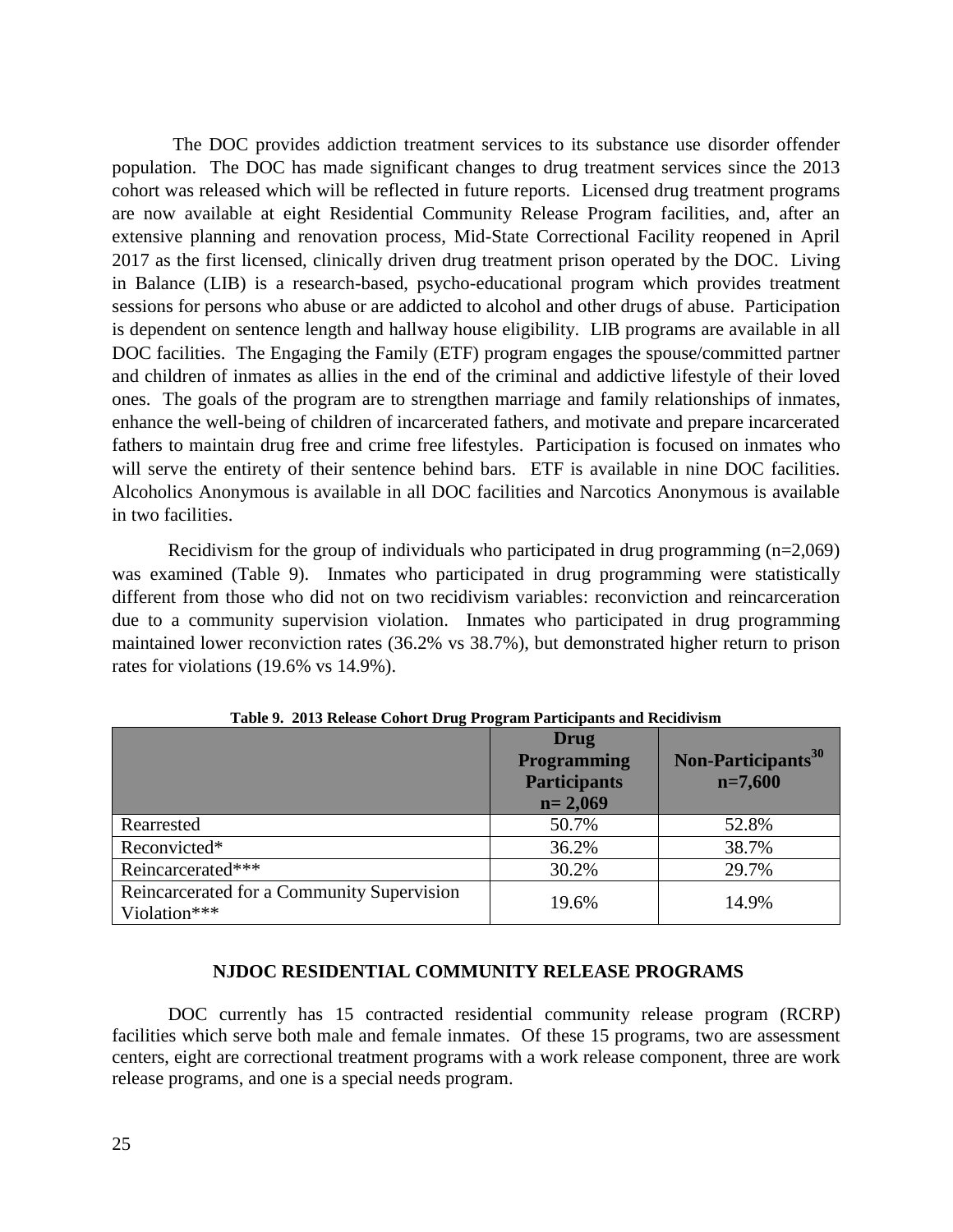RCRP reentry and rehabilitation initiatives include work release, drug treatment, and educational programs.<sup>31</sup> Of the 9,669 inmates who were released in the year 2013, 3,019 (31.2%) were admitted to a RCRP and 2,362 (24.4%) of the full release cohort completed a RCRP. 78% of those admitted to an RCRP then completed an RCRP.

Criminal histories of all inmates within this sample were followed for 36-months postrelease. Recidivism on three measures of follow-up (i.e., reconviction, reincarceration, reincarceration for a community supervision violation) were lower for inmates who completed RCRPs in 2013 compared to those who did not complete a RCRP. Of the inmates who completed a RCRP, 1,244 (52.7%) were rearrested. Recidivism details are set forth in Table 10 below.

|                                                            | <b>RCRP Program</b><br><b>Participants</b><br>$n = 2,362$ | Non-Participants <sup>32</sup><br>$n=7,307$ |
|------------------------------------------------------------|-----------------------------------------------------------|---------------------------------------------|
| Rearrested                                                 | 52.7%                                                     | 52.2%                                       |
| Reconvicted***                                             | 35.0%                                                     | 39.2%                                       |
| Reincarcerated***                                          | 23.3%                                                     | 31.9%                                       |
| Reincarcerated for a Community Supervision<br>Violation*** | 13.5%                                                     | 16.7%                                       |

**Table 10. RCRP Completion and Recidivism**

\*\*\**p*<.001

## *Work Release Programs*<sup>33</sup>

Recidivism within 36-months of release was examined for inmates participating in work release programs (see Table 11). Recidivism on every measure of follow-up (rearrest, reconviction, reincarceration, reincarceration for a community supervision violation) was lower for inmates who completed a work program in 2013 compared to those who did not complete a work program.

| Table II. WOLK Kerease and Keeldivishi                    |                                                       |                                    |  |
|-----------------------------------------------------------|-------------------------------------------------------|------------------------------------|--|
|                                                           | <b>Work Program</b><br><b>Completers</b><br>$n = 461$ | <b>Non-Completers</b><br>$n=9,208$ |  |
| Rearrested**                                              | 46.0%                                                 | 52.6%                              |  |
| Reconvicted***                                            | 29.5%                                                 | 38.6%                              |  |
| Reincarcerated***                                         | 19.1%                                                 | 30.4%                              |  |
| Reincarcerated for a Community Supervision<br>Violation** | 11.5%                                                 | 16.2%                              |  |

**Table 11. Work Release and Recidivism**

\*\**p*<.01; \*\*\**p*<.001

In addition, income data for inmates within the 2013 cohort were requested of the Department of Labor (DOL). Data were available for 4,099 inmates (see Table 8). Nearly 50.4% of inmates in the work release sample were employed compared with 42.9% of inmates in the no work release sample. For the 2013 release cohort, work releases were more likely to be employed within 1 year of release than inmates who did not participate in a work program. The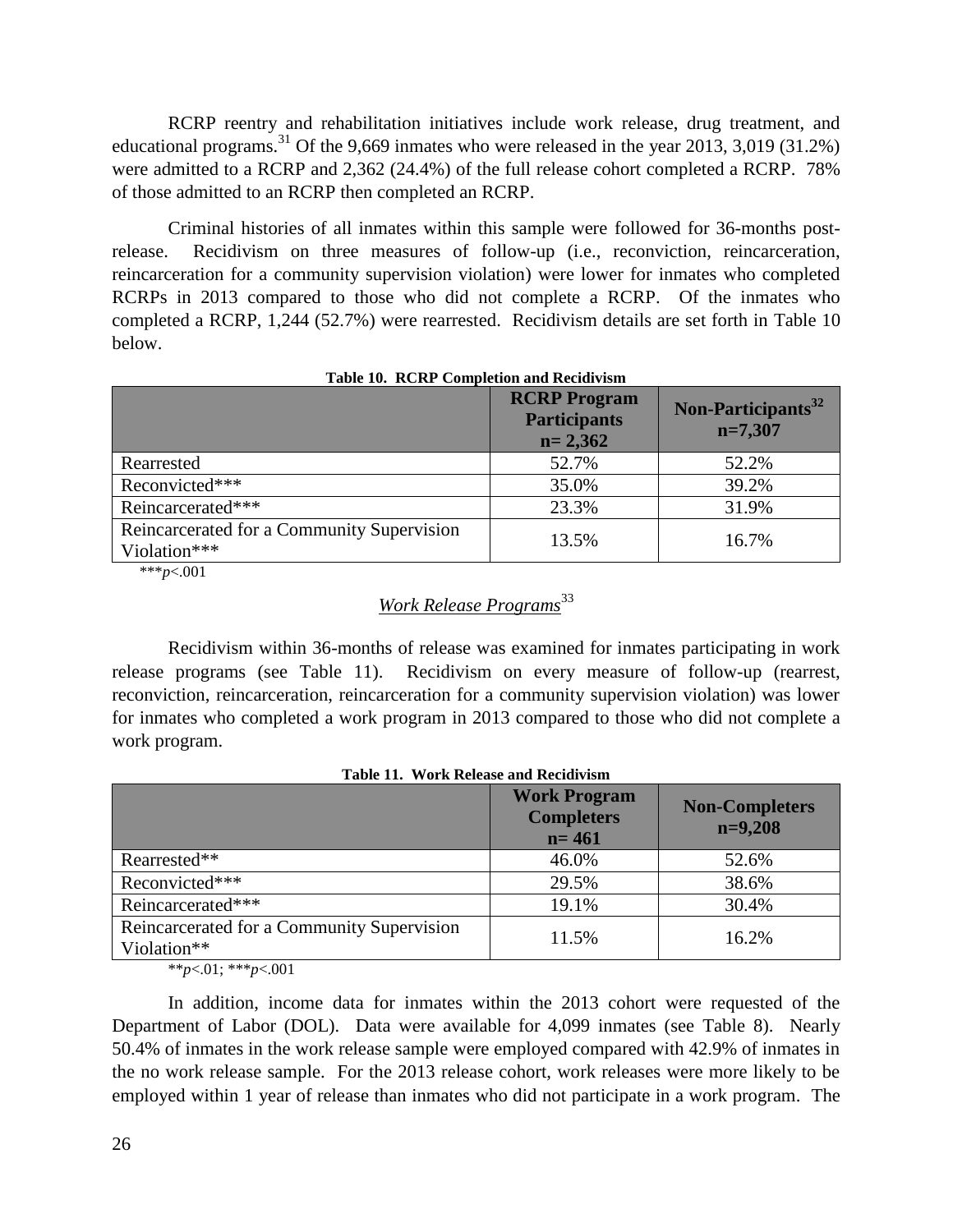percentage of inmates employed at both two-years and three-years post-release were slightly higher for the work release sample than the non-work release sample. Overall, nearly 73% of the work release sample was employed at any point during the three year follow-up period compared with 68% of non-work releases.

| $2.0028$ $2.001$ $(1.0241)$ $2.00000$ $0.0000$ $0.00000$ $0.00000$ |                     |                        |  |  |
|--------------------------------------------------------------------|---------------------|------------------------|--|--|
|                                                                    | <b>Work Release</b> | <b>No Work Release</b> |  |  |
|                                                                    | $n = 273$           | $n=3,826$              |  |  |
| Employed One-Year Post-Release*                                    | 50.4%               | 42.9%                  |  |  |
| <b>Employed Two-Years Post-Release</b>                             | 41.4%               | 40.7%                  |  |  |
| <b>Employed Three-Years Post-Release</b>                           | 45.8%               | 40.6%                  |  |  |
| Employed At Any Time Within Three Years                            | 72.5%               | 68.3%                  |  |  |
| $\star$ $\sim$ $\Lambda$ $\epsilon$                                |                     |                        |  |  |

| <b>Table 12. Work Release and Employment Rates</b> |  |  |  |
|----------------------------------------------------|--|--|--|

\**p*<.05

## *Correctional Treatment Programs with a Work Release Component*<sup>34</sup>

Eight of the 15 contracted RCRP facilities are correctional treatment programs with a work release component. In these facilities, drug treatment is provided for three months and continues throughout an inmate's participation in the work release component. One of these facilities is specialized to serve special needs inmates with mental health issues only.

Recidivism within 36-months of release was examined for inmates participating in correctional treatment programs with a work release component (see Table 13). Recidivism on three measures of follow-up (i.e., reconviction, reincarceration, reincarceration for a community supervision violation) was statistically lower for inmates who completed these facilities in 2013 compared to those who did not complete these facilities.

|                                                            | <b>Drug Treatment</b><br><b>House Completers</b><br>$n=1,675$ | <b>Non-Completers</b><br>$n=7,994$ |
|------------------------------------------------------------|---------------------------------------------------------------|------------------------------------|
| Rearrested                                                 | 53.0%                                                         | 52.2%                              |
| Reconvicted*                                               | 35.6%                                                         | 38.7%                              |
| Reincarcerated***                                          | 21.4%                                                         | 31.6%                              |
| Reincarcerated for a Community Supervision<br>Violation*** | 12.5%                                                         | 16.6%                              |

**Table 13. Correctional Treatment Programs with a Work Release Component and Recidivism**

\**p*<.05; \*\*\**p*<.001

## **Juvenile Justice Commission**

## *2013 Release Cohort: Youth Characteristics*

The 2013 cohort was comprised of 450 youth released from JJC facilities. All juveniles were released from a committed (69.6%) or a probationer status (30.4%). More than a third (39.3%) of the cohort left from secure care (100% of those were committed youth), 58.0% left from residential programs (52.1% were committed and 47.9% were probationers), and 2.7% left from day programs (100% probationers). The average length of stay in custody was 349 days.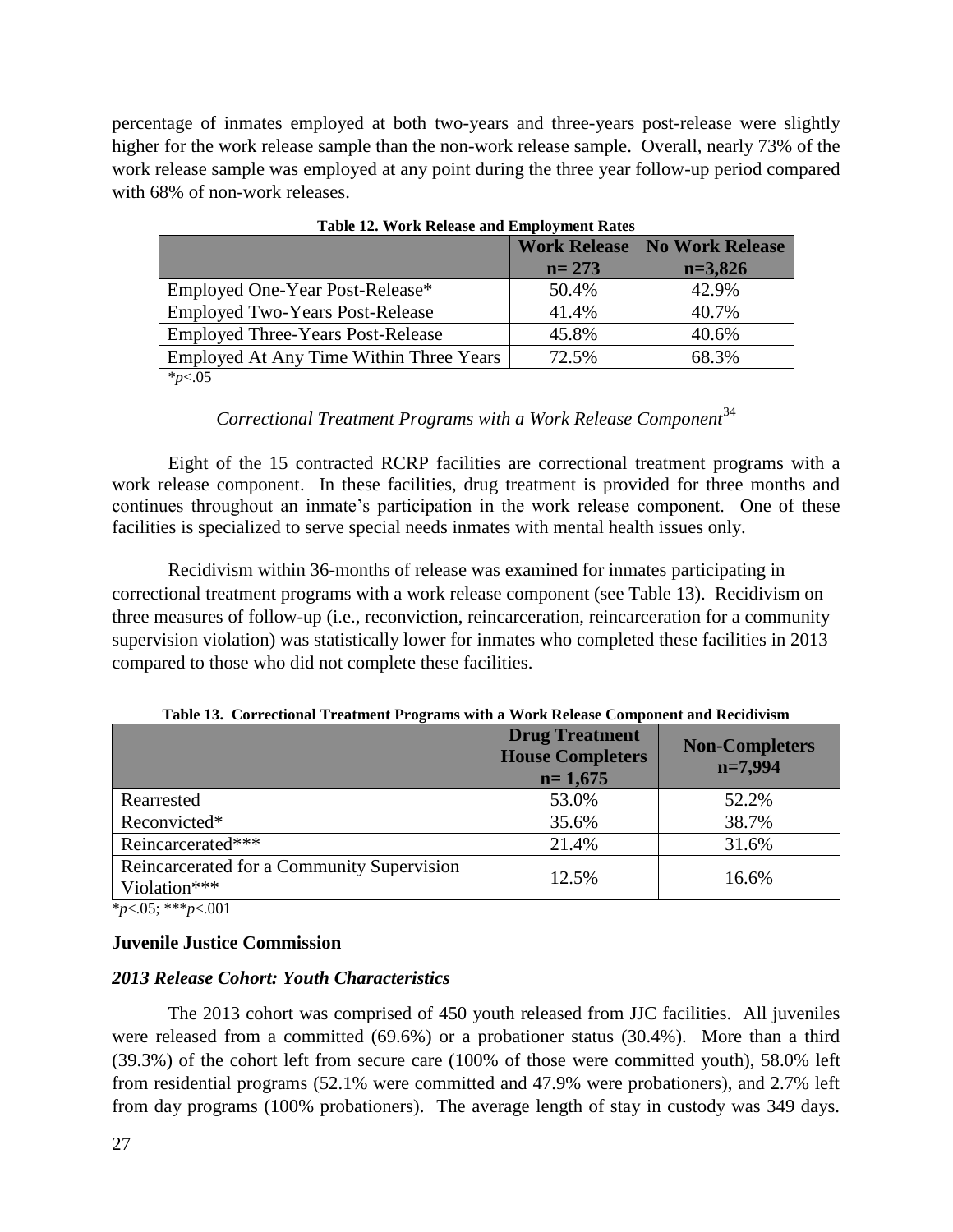The average length of stay was 326 days for youth departing residential programs, 396 days for youth departing secure care, and 141 days for youth departing day programs.

Of the youth released, 94.9% were males and 5.1% were females. The average age at release was 18.1 years. The racial breakdown of the cohort was 69.1% Black, 20.7% Hispanic, 10.0% White, and 0.2% Asian (or 10.0% White and 90.0% non-White). The majority of the youth served sentences for persons offenses (44.4%), followed by violations of probation (VOP)  $(23.8\%)$ , property offenses  $(11.1\%)$ , drug offenses  $(9.1\%)$ , weapons offenses  $(7.6\%)$ , and public order offenses (4.0%).

#### *2013 Release Cohort Recidivism Rates*

 The reporting of results begins with a focus on an examination of the overall recidivism rates for youth released from JJC custody in 2013. As shown in Figure 3, the rate of recidivism increased over time through the three-year period for each of the three measures, although there is a noticeable slowing after 24 months. By one year following release, 55.3% of the youth released in 2013 had a new court filing/arrest. In addition, less than one-half (47.1%) committed a new offense resulting in an adjudication/conviction, while 20.4% re-offended resulting in a new commitment to a State facility. At two years following release, recidivism rates had increased considerably: almost three-quarters (73.2%) had a new court filing/arrest, 61.8% had a new adjudication/conviction, and 27.3% had a new commitment to a State facility. By three years after release almost eight in ten youth had new court filings/arrests (78.9%), 67.6% had new adjudications/convictions, and 30.2% had new commitments, representing 136 of the 450 youth.

 The study also examined average time to recidivate (in days) for all youth re-offending within three years. Average time to recidivate was as follows:

- for those with a new court filing/arrest,  $277 \text{ days}$ ;
- for those with a new adjudication/conviction, 288 days; and
- for those with a new commitment, 308 days.

In other words, it took approximately nine months for youth with new court filings/arrests to re-offend, and about nine and a half months for those with new adjudications/convictions to re-offend. Furthermore, those with a new commitment took a bit more than ten months to reoffend.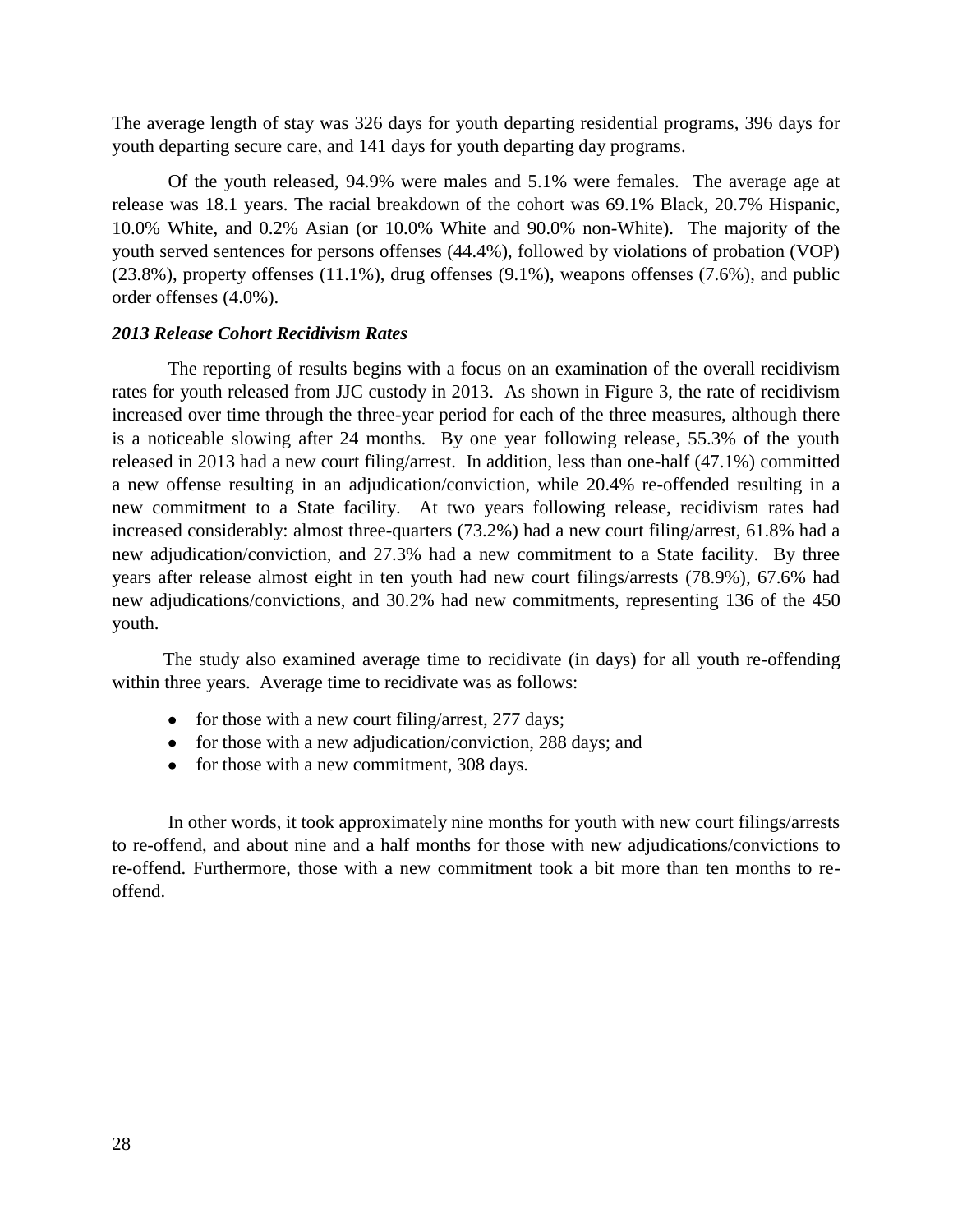

**Figure 3. Overall Recidivism Rates for Youth Released from JJC Custody in 2013**

#### *Recent Trends in Juvenile Recidivism*

As part of the analysis, a comparison was made with the previous years' findings with regard to the three measures of juvenile recidivism. As indicated in the table below, new court filings/arrests have decreased over time, down 7.2 percentage points since 2010. New adjudications/convictions have decreased by 4.0 percentage points since 2010. And, most importantly, the data demonstrate that over time there has been a decrease in the percentage of youth recidivating and returning to the system with a new commitment. This is down 6.7 percentage points from 2010. This positive change means that of the youth in the 2013 cohort, 69.8% were maintained in the community.

| Release Year | Court Filing/Arrest | Adjudication/Conviction | Commitment |  |
|--------------|---------------------|-------------------------|------------|--|
| 2010         | 86.1%               | 71.6%                   | 36.9%      |  |
| 2011         | 84.0%               | 71.9%                   | 32.4%      |  |
| 2012         | 80.4%               | 68.0%                   | 32.8%      |  |
| 2013         | 78.9%               | 67.6%                   | 30.2%      |  |

**Table 14. Recent Trends in Juvenile Recidivism, 2010 to 2013**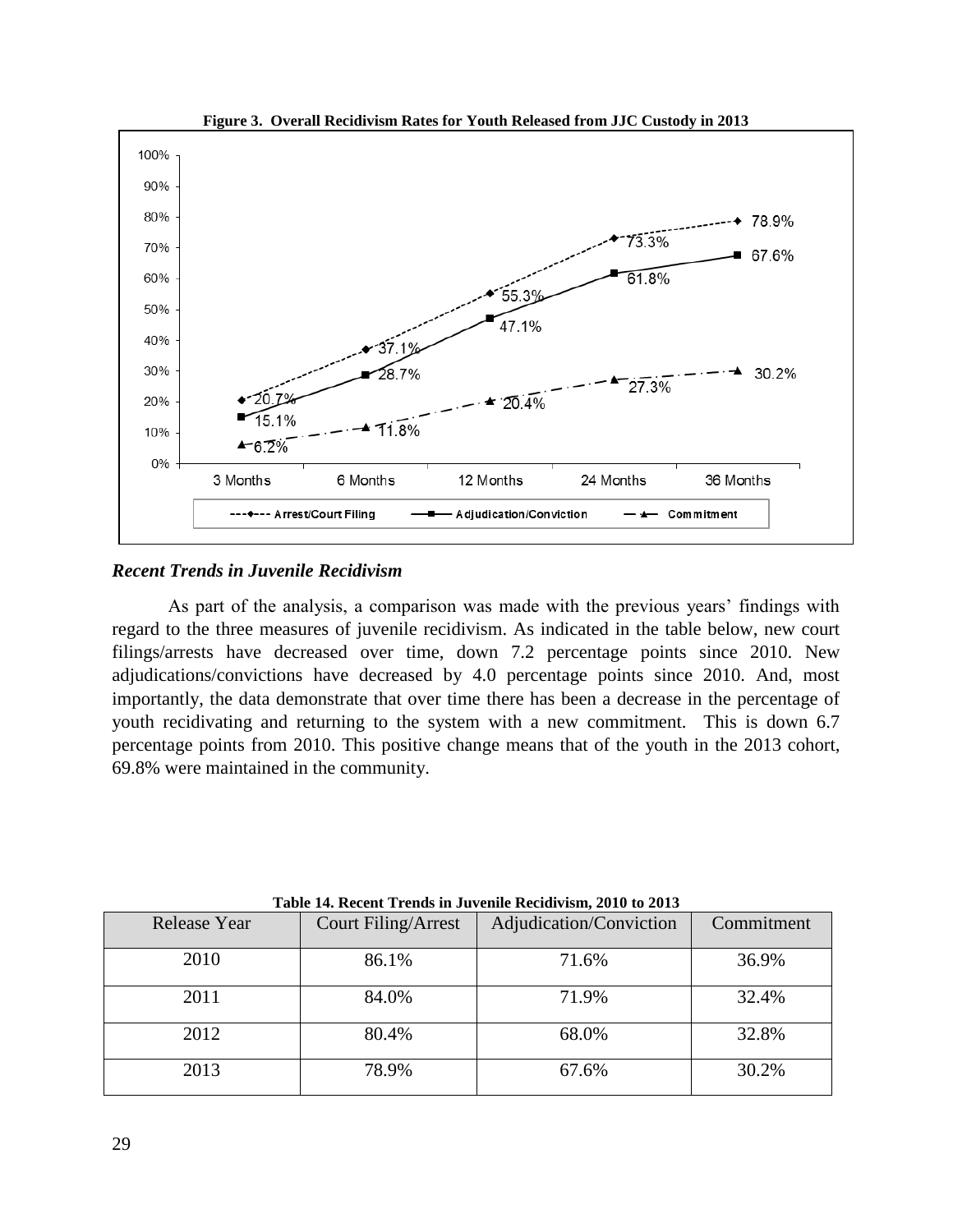The JJC also examined changes in the time it took for youth to re-offend, measured in days from the date of a youth's release to the date of re-offense. Since 2010, time to recidivate for court filing/arrest and adjudication/conviction has increased (a positive finding), while time to recidivate for new commitments has decreased.

| Release Year | <b>Court Filings/Arrest</b> | Adjudication/Conviction | Commitment |  |
|--------------|-----------------------------|-------------------------|------------|--|
| 2010         | 262                         | 276                     | 327        |  |
| 2011         | 272                         | 282                     | 304        |  |
| 2012         | 288                         | 306                     | 342        |  |
| 2013         | 277                         | 288                     | 308        |  |

**Table 15. Average Time To Recidivate In Days, 2010 to 2013**

#### *Differences in Recidivism: Youth Characteristics*

This recidivism study examined differences between those who did and those who did not recidivate in terms of a limited number of youth characteristics available for examination. The analysis of bivariate relationships revealed that for the released population examined in this report, among the variables having substantial portions of both committed and probationer youth data available, six factors were associated at a statistically significant level with recidivism within three years (on one or more of the three measures).

*Gender*. Released males were more likely to have recidivated than females. The recidivism rate for males was higher for new court filings/arrests within three years of release  $(80.3\% \text{ vs. } 52.2\%^*)$ ,<sup>35</sup> for new adjudications/convictions  $(68.9\% \text{ vs. } 43.5\%^*)$ ,<sup>36</sup> and for new commitments  $(30.9\% \text{ vs. } 17.4\%).^{37}$ 

*Race/Ethnicity*. Released Black youth were most likely to have had a new court filing/arrest (84.9%), followed by White youth (66.7%), and Hispanic youth (65.6%). $*^{38}$  Again, Black youth were most likely to have received a new adjudication/conviction (73.0%), followed by White youth (60.0%), and Hispanic youth (53.8%). $*^{39}$  (Asian youth did not recidivate in this cohort on the arrest/new filings, adjudication/conviction, or the commitment measures.) Finally, Black youth were more likely to have received a new commitment (33.1%) followed by Hispanic youth (32.3%), and White youth  $(6.7\%)$ .\*<sup>40</sup>

As part of the analysis, race/ethnicity was recoded into "minority" and "nonminority" categories (with White as the sole race/ethnicity category coded as nonminority). Minority youth were more likely to have had a new court filing/arrest  $(80.2\% \text{ vs. } 66.7\%^*)$ ,  $(4)$  a new adjudication/conviction (68.4% vs. 60.0%),<sup>42</sup> as well as a new commitment (32.8% vs. 6.7% $*$ ).<sup>43</sup>

*Municipality of Residence*. Released youth were categorized as residing in one of the fifteen most densely populated New Jersey cities (the Urban 15 areas) or not.<sup>44</sup> Those residing in the Urban 15 areas were more likely than those in non-Urban 15 areas to have recidivated based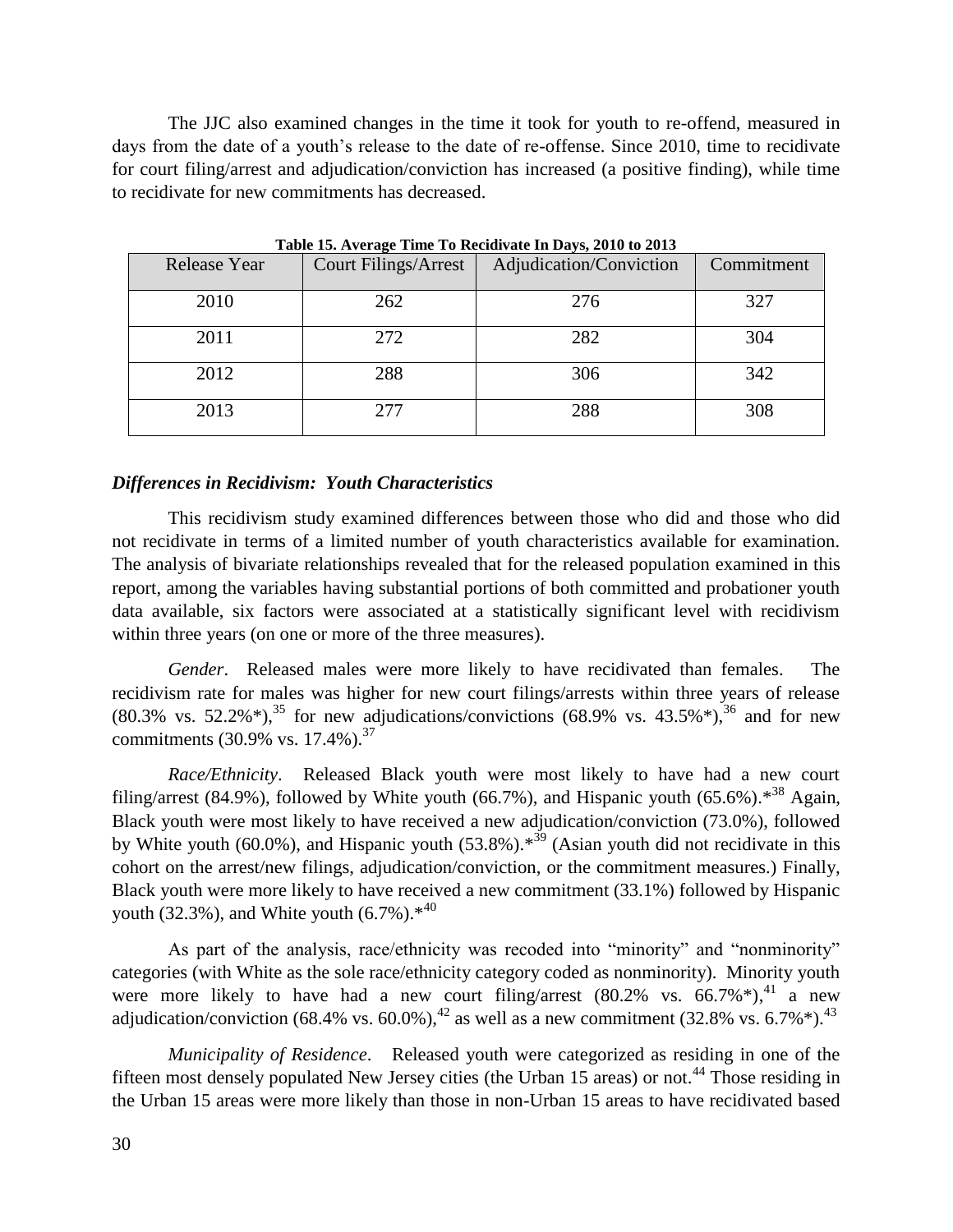on new court filings/arrests  $(83.9\% \text{ vs. } 74.0\%^*)$ .<sup>45</sup> Additionally, youth residing in the Urban 15 areas were more likely to have a new adjudication/conviction,  $(72.2\% \text{ vs. } 63.0\%^*)^{46}$  and a new commitment (35.9% vs. 24.7%\*).<sup>47</sup>

*Number of Adjudications*. The average number of adjudications of delinquency accumulated by youth at the time of commitment/admission to the JJC (both prior and current adjudications) was 6.4. The average number of adjudications for youth who experienced a new court filing/arrest within three years of release was higher than for those who did not (6.9 vs. 4.5\*).<sup>48</sup> The same was true for new adjudications/convictions (7.1 vs. 4.9\*),<sup>49</sup> and for new commitments  $(7.4 \text{ vs. } 6.0^*)$ .<sup>50</sup>

*Type of Offense*. Youth committed/admitted to the JJC for drug offenses were most likely to have had a new court filing/arrest within three years (95.1%), followed by those entering with weapons offenses (91.2%), public order offenses (88.9%), property offenses  $(86.0\%)$ , Violations of Probation (VOPs, 81.3%), and then persons offenses  $(69.5\%)$ .\*<sup>51</sup> For new adjudications/convictions, the highest rate was for drug offenses (90.2%), followed by property offenses (78.0%), public order offenses (77.8%), weapons (73.5%), VOPs (68.2%), and finally persons offenses (58.0%). $*^{52}$  Finally, for new commitments, the highest rate was for public order offenses (61.1%), followed by weapons (44.1%), drug offenses (36.6%), VOPs (33.6%), property offenses (30.0%), and then person offenses (22.0%). $*^{53}$ 

*Degree of Offense*. Youth committed/admitted to the JJC for 3<sup>rd</sup> degree offenses were more likely to have had a new court filing/arrest within three years (86.3%), followed by those entering with  $4<sup>th</sup>$  degree offenses (85.7%), VOPs (which have no designated degree) (81.2%), disorderly persons or petty disorderly persons offenses (DP/PDP) (79.2%),  $2<sup>nd</sup>$  degree offenses (78.0%), and finally 1<sup>st</sup> degree offenses (66.7%).<sup>\*54</sup> For new adjudications/convictions, the highest rate was for youth with  $3<sup>rd</sup>$  degree offenses (79.4%), followed by 4<sup>th</sup> degree offenses (76.2%), followed by DP/PDP offenses (70.8%), VOPs (68.3%),  $2<sup>nd</sup>$  degree offenses (65.3%), and then  $1<sup>st</sup>$  degree offenses (52.4%).<sup> $*^{55}$ </sup> Finally, for new commitments, youth with DP/PDP offenses had the highest recidivism rate (41.7%), followed by  $4<sup>th</sup>$  degree offenses (38.1%), 3<sup>rd</sup> degree offenses (36.3%), VOPs (32.7%), 2nd degree offenses (27.1%), and  $1<sup>st</sup>$  degree offenses  $(19.0\%)$ .<sup>56</sup>

*Additional Factors.* Several additional characteristics of released juveniles were examined, with a primary concern for their relationship with *new court filings/arrests* within three years. The focus of the further analysis was on areas of youths' functioning, needs, and prior delinquency and placement history. For these additional variables, data is collected either exclusively or largely on JJC's committed youth (rather than on JJC's probationers). As a result, the findings are relevant largely for the JJC's committed population.

- Recidivists were found to score higher on the JJC's Initial Classification & Custody Document (ICCD) which guides placement decisions and serves as a broad measure of prior delinquency and placement history. The average ICCD score for recidivists was 13.0, compared with 11.5 for non-recidivists. $57$
- The Comprehensive Informational Assessment tool assesses levels of need on eight separate life domains along with an overall assessment of total need. The domains include: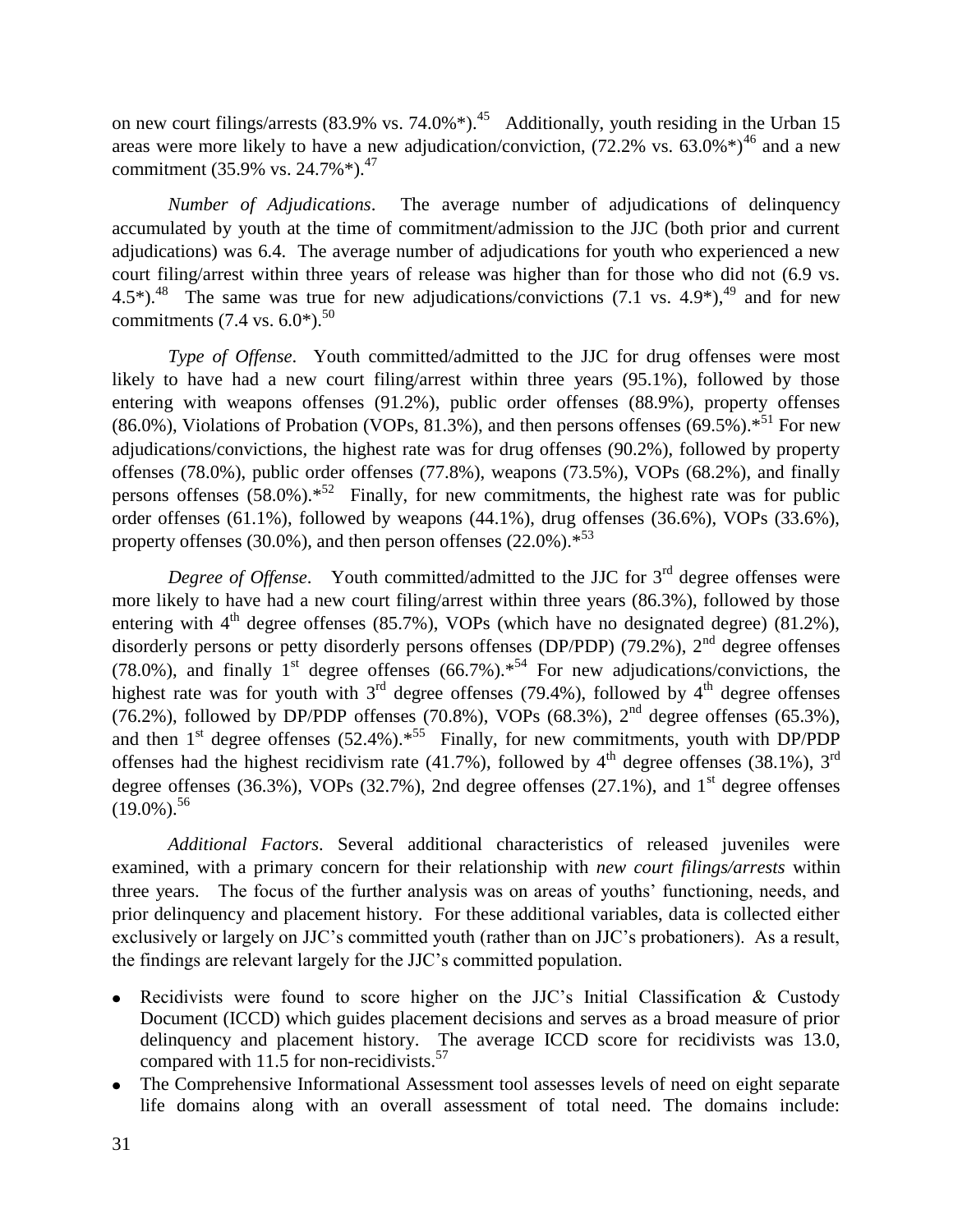family/household; educational/vocational; substance abuse; peers/role models; attitudes/behaviors; use of time/leisure activity; medical/physical health; and psychological/mental health. The analysis considered the relationship between four of these needs areas and recidivism. Recidivists were found to have higher need scores than nonrecidivists regarding substance abuse,  $4.3$  vs.  $3.4*$ ,  $58$  education/vocation,  $3.9$  vs.  $3.6<sup>59</sup>$  and peers/role models  $(3.7 \text{ vs. } 3.3)$ .\*<sup>60</sup> In the family/household domain, recidivists had lower needs scores  $3.5$  vs. 4.0 than non-recidivists.<sup>61</sup>

- Recidivists were found to have a higher number of staff assessed areas of need (moderate or higher) (5.1 vs. 4.8) than the non-recidivists based on the CIA. $^{62}$
- Recidivists and non-recidivists had roughly similar scores of functional intelligence (83.3 vs.) 83.7), based on the Kaufman Brief Intelligence Test (KBIT). $^{63}$

## **REHABILITATION AND REENTRY PROGRAMMING ANALYSES**

Youth involved with the JJC receive the same basic curricula in three common programs. New Freedom is a cognitive-behavioral substance abuse curriculum that works with residents' thinking patterns to affect and redirect future behavior through the stages of change. The Phoenix curriculum is built on a motivational enhancement and cognitive-behavioral model, and is specifically targeted toward disentangling youth from gangs. And ART (aggression replacement training) focuses on the underlying philosophy that every act of adolescent aggression, whether in school, at home, or in the community, has both external and internal causes. ART is an evidence-based cognitive behavioral intervention that consists of three components: anger control, behavioral skills, and moral reasoning.

There are a few key intervention strategies that differ significantly based on each youth's needs and risk factors. This recidivism study examined differences between those who did and those who did not recidivate in terms of several key interventions provided by the JJC. This analysis focused on *new court filings/arrests* within three years (unless otherwise noted).

*High School Completion.* For youth without a high school diploma or GED, the JJC provides a full, year-round academic program aligned to Core Curriculum Content Standards of the Department of Education. Those who came in to the JJC without a high school diploma or GED earned an average of 68.2 credits while in JJC custody. Additionally, while just 8.0% of youth entering the JJC had their GED or diploma prior to intake, 36.9% had their GED or diploma when exiting the JJC. Youth who had a GED or high school diploma when leaving the JJC in 2013 were less likely to recidivate than those who did not  $(76.2\% \text{ vs. } 81.0\%)$ .<sup>64</sup>

*Sex Offender Treatment.* Sex offender specific treatment is provided in both the secure and residential environments. Of the entire cohort, 6.6% of the youth received sex offender treatment. Of that subgroup, 20.0% received the treatment in a residential program and 80.0% received that treatment in a secure care environment. The recidivism rate for those in secure care receiving sex offender treatment was 50.0% and 0.0% for those receiving sex offender treatment in a residential setting.\*<sup>65</sup>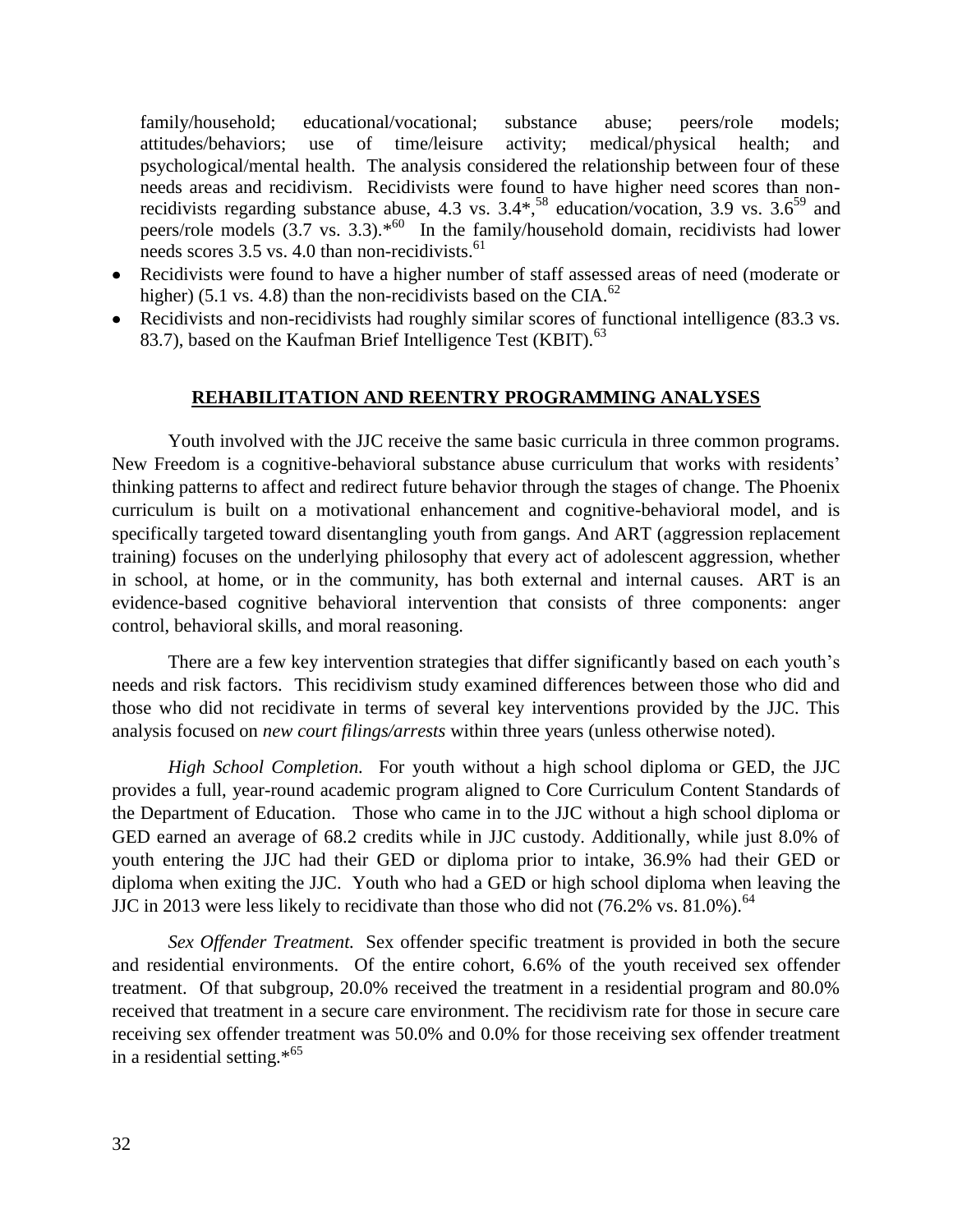*Substance Abuse Treatment.* Of the entire cohort, 34.9% received intensive substance abuse treatment. Like sex offender specific treatment, intensive substance abuse treatment is provided in both secure and residential environments. Of the youth receiving intensive substance abuse treatment, 42.7% received treatment in a secure setting and 57.3% received treatment in a residential setting. Some youth received intensive substance abuse treatment in both venues. For the purpose of this analysis, these youth were classified according to the venue in which they received the majority of their substance abuse treatment—secure or residential. The recidivism rate for those receiving most of their intensive substance abuse treatment in secure care was 86.8%, as compared to 78.1% for those receiving the majority of their intensive substance abuse treatment in a residential setting.<sup>66</sup>

*Transitional Reentry Programs.* In 2009, the JJC started transitional programs in certain residential facilities on a small scale. Transitional programs are available for both committed and probationer youth (males). Committed youth attend as a condition of their parole, and probationers attend when they have completed a community residential program and have been granted a release date. This transitional setting allows residents to gain responsibility gradually as they prepare to return to their community, in a facility that is closer to their home. The youth receive education in their home school district or at the transitional program, which follows the Core Curriculum Content Standards of the NJ Department of Education. Each youth receives a myriad of other services that are best suited to meet his release plan, including career exploration, health/wellness, life skills, family reunification or independent living. Residents are permitted to visit their homes, schools, religious services and work sites in accordance with program policies. A resident's stay can range from two weeks to 45 days. Program completion is determined by each resident's behavior, their individual completion of transitional goals and the recommendation of the transitional team.

By 2013, these transitional programs had taken root in two locations. At Essex Residential, starting in 2009, youth from Essex, Hudson and Union counties could be assigned to this transitional setting. In 2010, the Southern Transitional program began for Atlantic County residents. In the 2013 cohort, 14.0% of the youth participated in these programs. Youth participating in a transitional program had a higher recidivism rate (81.0%) than youth who did not participate in a transitional program  $(78.6\%)$ .<sup>67</sup> As the transitional programs expand and achieve full implementation, the goal is to see a higher rate of youth involvement in these programs and better outcomes for youth participating in the fully implemented transitional programs.

*Type of Facility.* Finally, as mentioned above, youth in JJC custody are housed in either secure or residential settings. This analysis compared recidivism across residential and secure care settings in a more in-depth way, again focusing on rearrest/court filings, but considering additional time frames, including time to recidivism.

As illustrated in Figure 4, youth departing residential programs had lower rates of rearrest/court filings within one-year (50.2%) than youth departing secure settings (63.3%). $*$ <sup>68</sup> At the three-year mark, the difference in recidivism between residential (77.4%) and secure care youth  $(81.4\%)$  was smaller, but still observable.<sup>69</sup> Moreover, youth who departed secure settings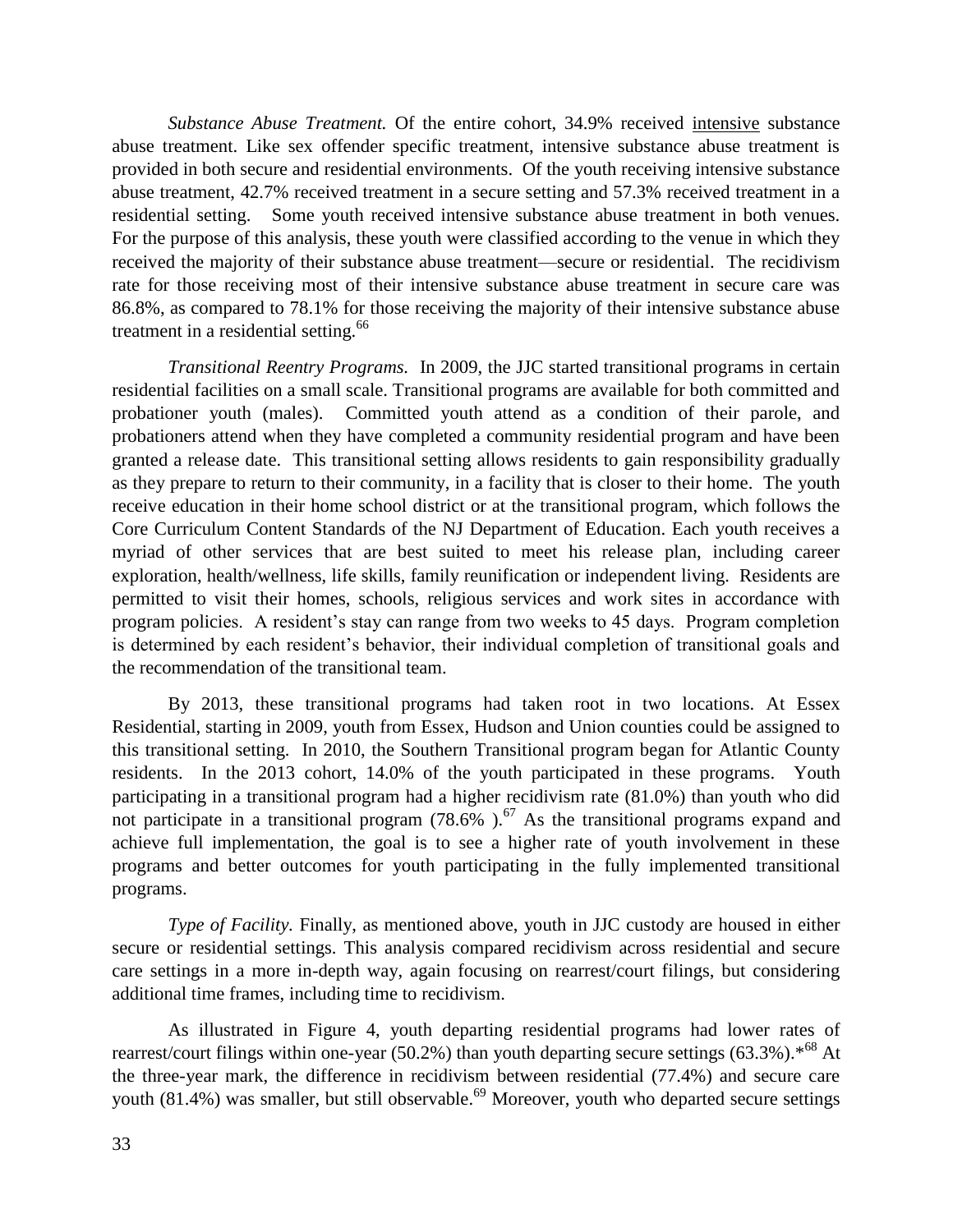recidivated 69 days sooner than youth departing residential settings (235 vs. 304 days). $*^{70}$ Similarly, youth who spent a majority (51% or more) of their time in custody in secure care recidivated sooner than youth who spent a majority of their time in residential placement (250 vs. 302 days). $*^{71}$ 



**Figure 4. Re-Arrest Rates for Departures from Secure Care vs. Residential Placement**

### **CONCLUSION**

This report is the seventh in a series of reports measuring various outcomes relative to New Jersey's adult and juvenile offender populations and meets a legislative mandate. To this end, the New Jersey Department of Corrections (DOC), the New Jersey State Parole Board (SPB) and the Juvenile Justice Commission (JJC) examined the recidivism of a select cohort of offenders (juvenile and adult) released from the custody of each respective law enforcement agency in calendar year 2013. In addition to measuring overall recidivism levels, this report describes adult and juvenile cohort characteristics and analyzes those factors associated with recidivism. Both supervised (SPB) and unsupervised (DOC) releases were examined in the analyses.

For the purposes of this report, the DOC defines recidivism in agreement with the Department of Justice, Bureau of Justice Statistics and the Pew Center on the States, while the JJC defines recidivism in accordance with the National Council of Juvenile Correctional Administrators (CJAC). For the adult analysis, the analysis is expanded beyond the usual recidivism measure of reincarceration to also include data on rearrest, reconviction, and reincarceration for a community supervision violation that occurs during the follow-up period.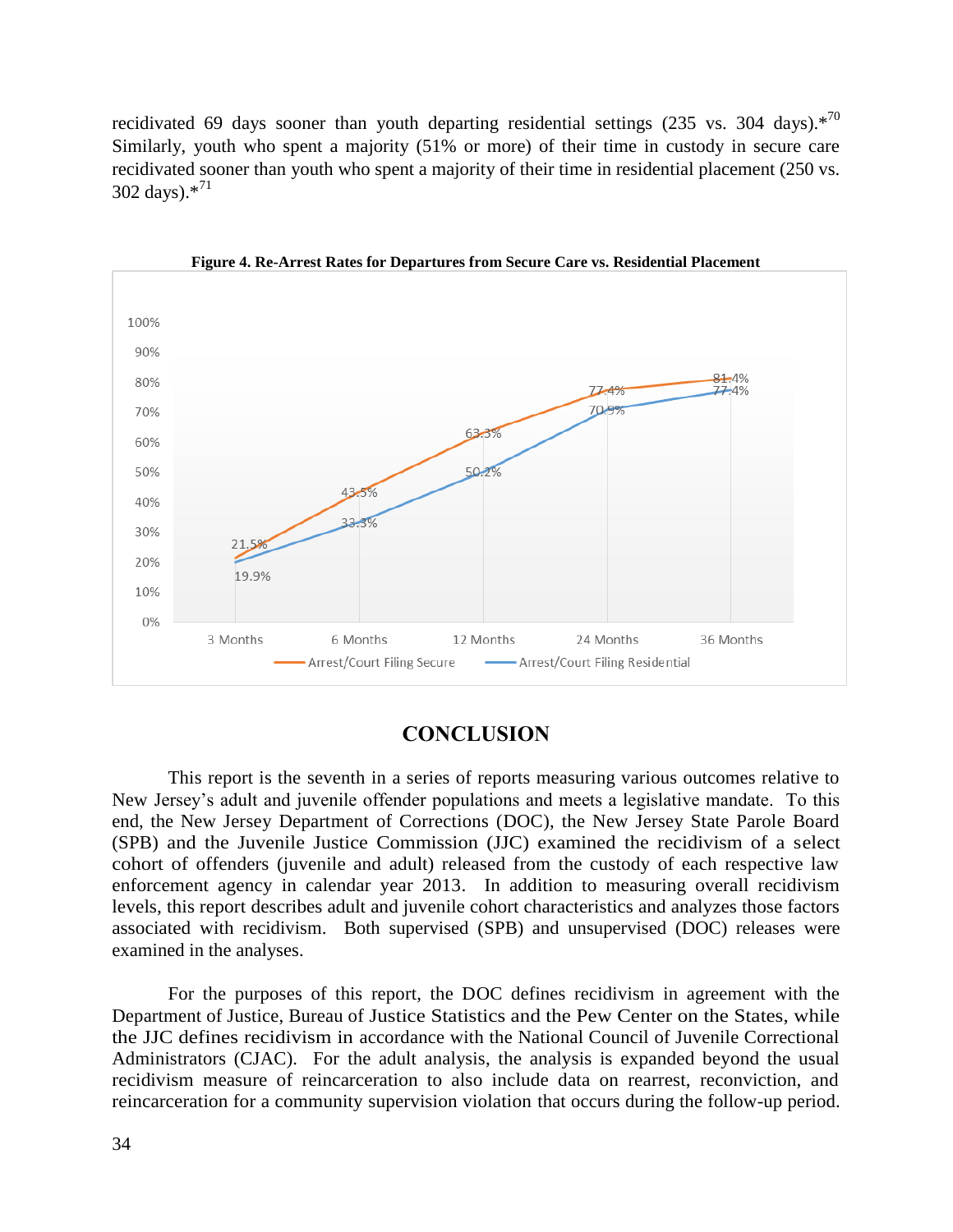For the juvenile analysis, recidivism was defined as a new offense that would be a crime if perpetrated by an adult, committed by a previously-adjudicated youth who has been released from a program or returned to the community. A three-year follow-up period was utilized for all analyses.

For adult offenders in 2013, the State of New Jersey had lower rates from 2012 for rearrest, reconviction, and reincarceration post-release. Approximately 70% of adult inmates released in 2013 did not return to prison within the three-year follow-up period. These rates are lower than national estimates. A 2014 Bureau of Justice Statistics (BJS) report analyzing recidivism rates in 30 states found that after a three-year period, 67.8% of inmates were rearrested and 45.2% were reconvicted. Further, 49.7% of inmates experienced a return to prison.<sup>72</sup> The 2013 estimates presented in this report again place New Jersey well below the estimates for the 30 states included in the BJS study.

In a 2015 publication from the Brennan Center for Justice at the New York University School of Law, New Jersey was praised for its crime rate and prison population reduction. From 2011-2014, New Jersey reduced its prison population by 9.5% and the crime rate decreased by 20% during this period.<sup>73</sup> The results of the present analyses support the notion that New Jersey has continued to demonstrate a pattern of simultaneously reducing recidivism and the crime rate while maintaining public protection.

Despite the gains made in recidivism and crime rate deductions, the findings of this report highlight the continued difficulty many inmates face upon re-entry, particularly within 12 months. Nearly 55% of releases are rearrested within the first 12 months of release. After this one-year mark, rearrest rates drop significantly. These rates are consistent with national trends,  $^{74}$  but are concerning nonetheless. The DOC is firmly committed to providing inmates in its custody with programming and resources that will place them in a better position to succeed at the completion of their sentences. The Department aims to not only protect the public by operating safe, secure and humane correctional facilities, but also providing proper classification, appropriate treatment of inmates and offering programs in the areas of education, behavior modification and substance use treatment that promote successful reentry into society. Specifically, the Department has provided those in DOC custody with licensed substance use disorder treatment and other programming to prevent substance use and relapse. The DOC has worked closely with the Department of Human Services to tailor licensing standards to a correctional setting, thus providing inmates with the same treatment opportunities available in the community. Licensed drug treatment programs are now available at eight Residential Community Release Program facilities, and, after an extensive planning and renovation process, Mid-State Correctional Facility reopened in April 2017 as the first licensed, clinically driven drug treatment prison operated by the DOC.

The Department has also continued its efforts to provide educational services to those in custody with great success. While completing their sentences, large numbers of inmates are earning their high school and equivalency diplomas and associate degrees. The Department also offers a wide range of vocational programming and has issued increasing numbers of industry-based vocational certificates so that inmates are better prepared for meaningful employment once released. Finally, as offenders complete their sentences and prepare to return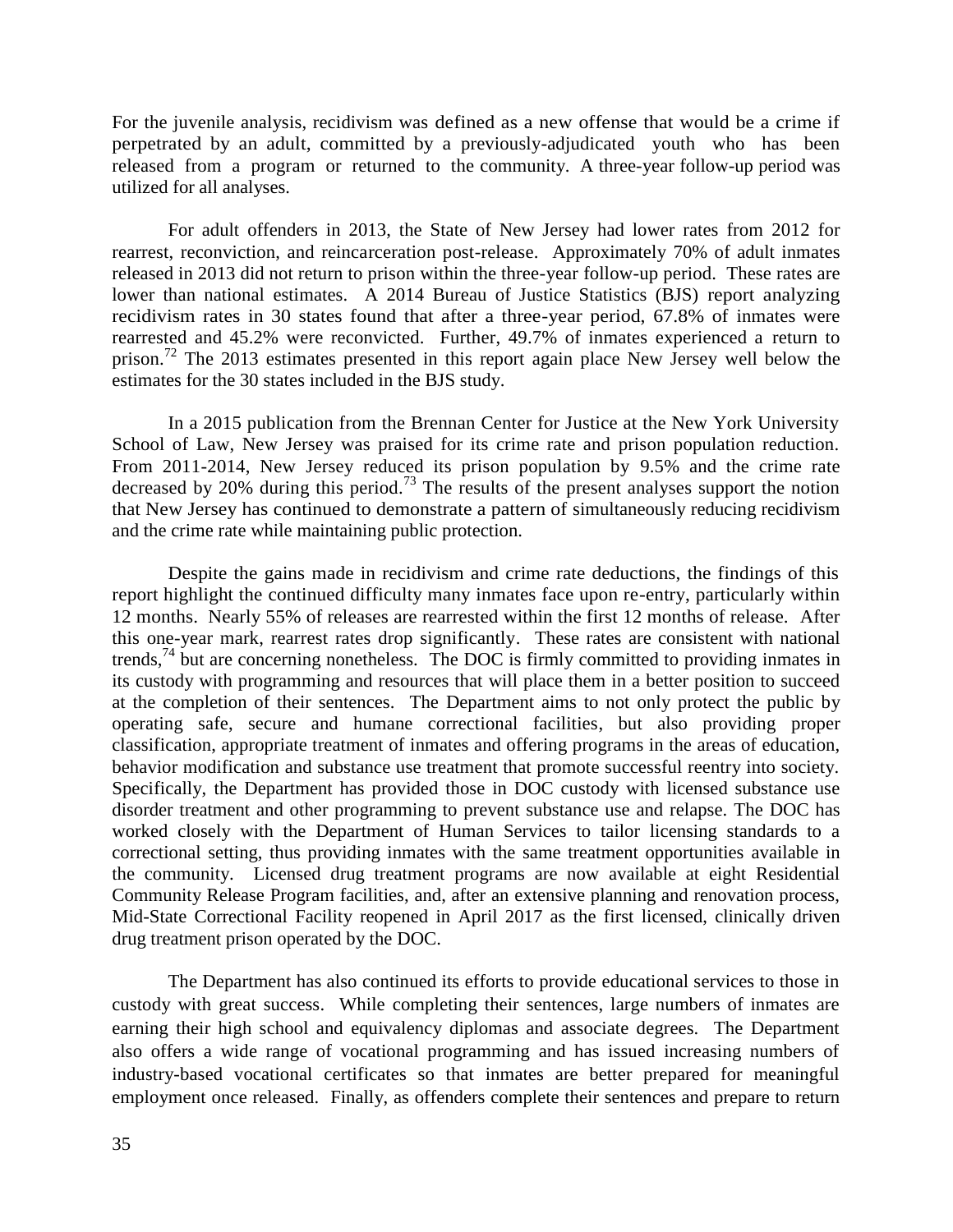to the community, they receive assistance in obtaining necessary identification documents. Assistance is also provided in such areas as family reunification and linkage to housing as well as other important resources.

In this regard, the results of the present analyses support the missions of the DOC. RCRP participation is related to decreased rates of recidivism post-release. RCRP work release participation is related to increased rates of employment in the short-term (i.e., within 12 months of release). Inmates who participate in drug programming have lower rates of reconviction after release and participation in vocational education is related to decreased counts of rearrests and reconvictions post-release. Vocational education participation is related to higher employment rates within 3 years following release. Finally, TABE scores significantly improve between the first and last tests for those who are included in either mandatory education or SFEA populations. The DOC will continue to examine these data to ensure that the Department is making a positive difference in the lives of inmates as they prepare for reentry, resulting in improved public safety in communities throughout New Jersey and beyond.

 For the juvenile cohort, the Juvenile Justice Commission followed the justice system activity of its released youth for three full years after each had been released from custody. Specifically, at the three-year point, 78.9% of the youth released had a court filing/arrest, 67.6% had a new offense leading to an adjudication/conviction, and 30.2% had a new offense leading to a new commitment to the JJC or to State prison. Importantly, an examination of juvenile recidivism rates over a four-year period (2010-2013) indicates recidivism rates have decreased for all three measures. New court filings/arrests have decreased by 7.2 percentage points, new adjudications/convictions have decreased by 4.0 percentage points, and new commitments have decreased by 6.7 percentage points. Over the four-year period the number of days youth remained successfully in the community prior to recidivating has increased for all arrest and conviction measures but has decreased for commitments. It is important to note that when examined by secure environment versus residential stays, youth participating in residential programs were generally more successful following release to the community.

To provide context for these results, it is worth noting that the juvenile justice literature reports that juveniles placed in State correctional programs across the country return to offending and to the correctional system at high rates, and often very quickly. The 2014 publication by the Pew Charitable Public Trusts entitled, "Measuring Juvenile Recidivism," notes the difficulties in comparing states' juvenile recidivism rates due to varying data collection techniques. Some correctional agencies do not track recidivism regularly or include detailed measures of recidivism. In addition, the length of time offenders are followed may also vary from state to state. And, some jurisdictions do not track juvenile offenders' involvement with the adult system.

The extent of identified personal, family and community/neighborhood risk factors faced by youth placed with the JJC underscore the challenges to achieving sustained, successful reintegration back to the community. The JJC continues to work to strengthen communities and families.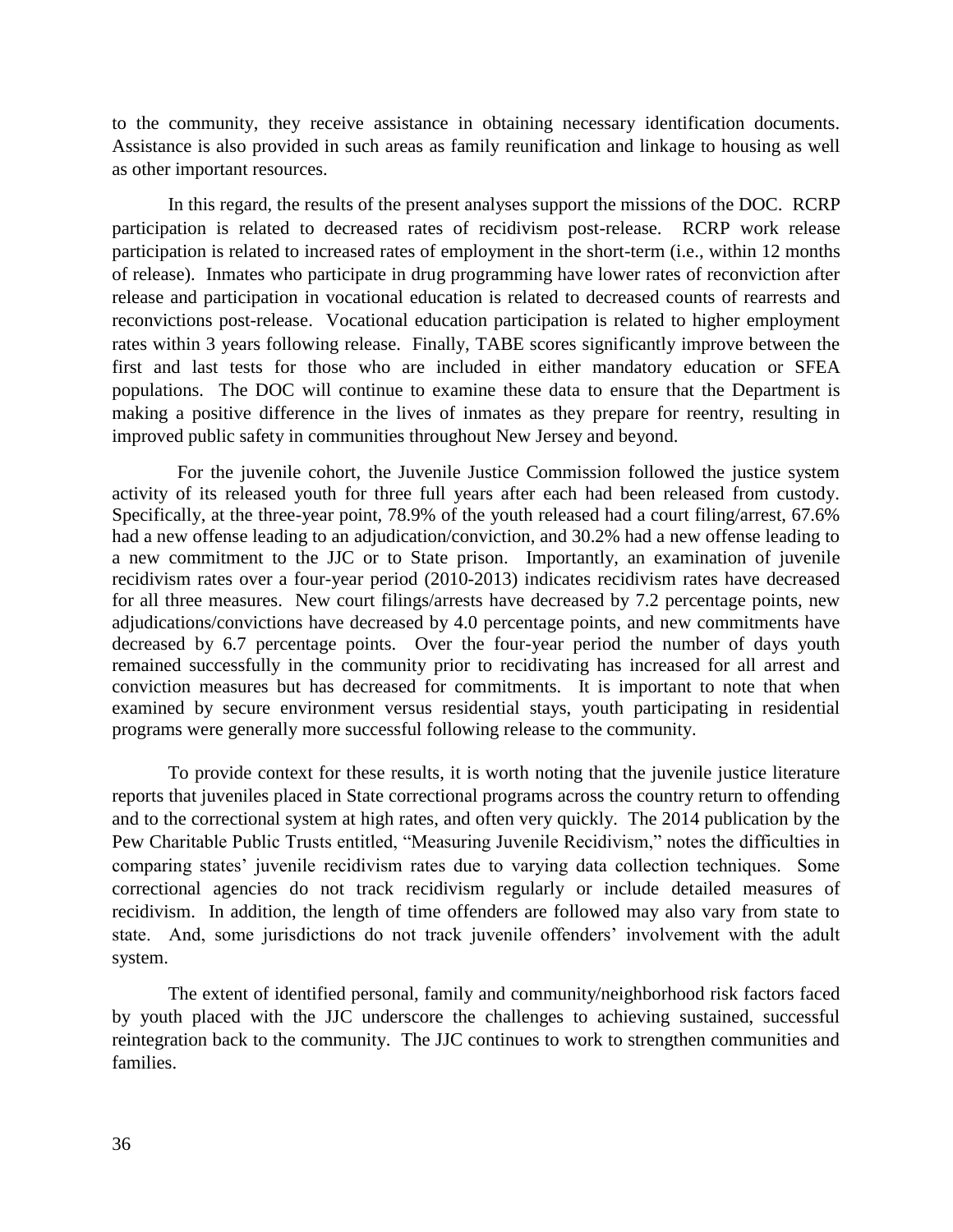It is important to note that all juveniles leaving JJC custody receive parole supervision, unlike the adult system. The JJC's Office of Juvenile Parole and Transitional Services begins working with residents early in their stay to prepare an individualized transition-release plan. In addition, while this report focuses solely on the 450 individuals released from the JJC's care in 2013, the JJC serves a total population of more than 15,000 annually including youth served through its Office of Local Programs and Services, and its secure and residential programs. The Office of Local Programs and Services administers funding to develop and implement a coordinated, community-based continuum of programs and services to address the needs of atrisk and court-involved youth in the community. This continuum of services includes delinquency prevention programs, court diversion programs, detention alternatives, dispositional options, and re-entry programs. The juvenile arrest rate in New Jersey, and nationally, has decreased steadily over the past decade. These data demonstrate that the JJC's efforts, including parole services, the Juvenile Detention and Alternatives Initiative, and community-based prevention programs, are having a significant impact on overall public safety. Since the empirical research in the field indicates that placement in a correctional facility is among the strongest predictors of recidivism, the importance of the JJC's work as it relates to serving youth in these community-based settings is clear.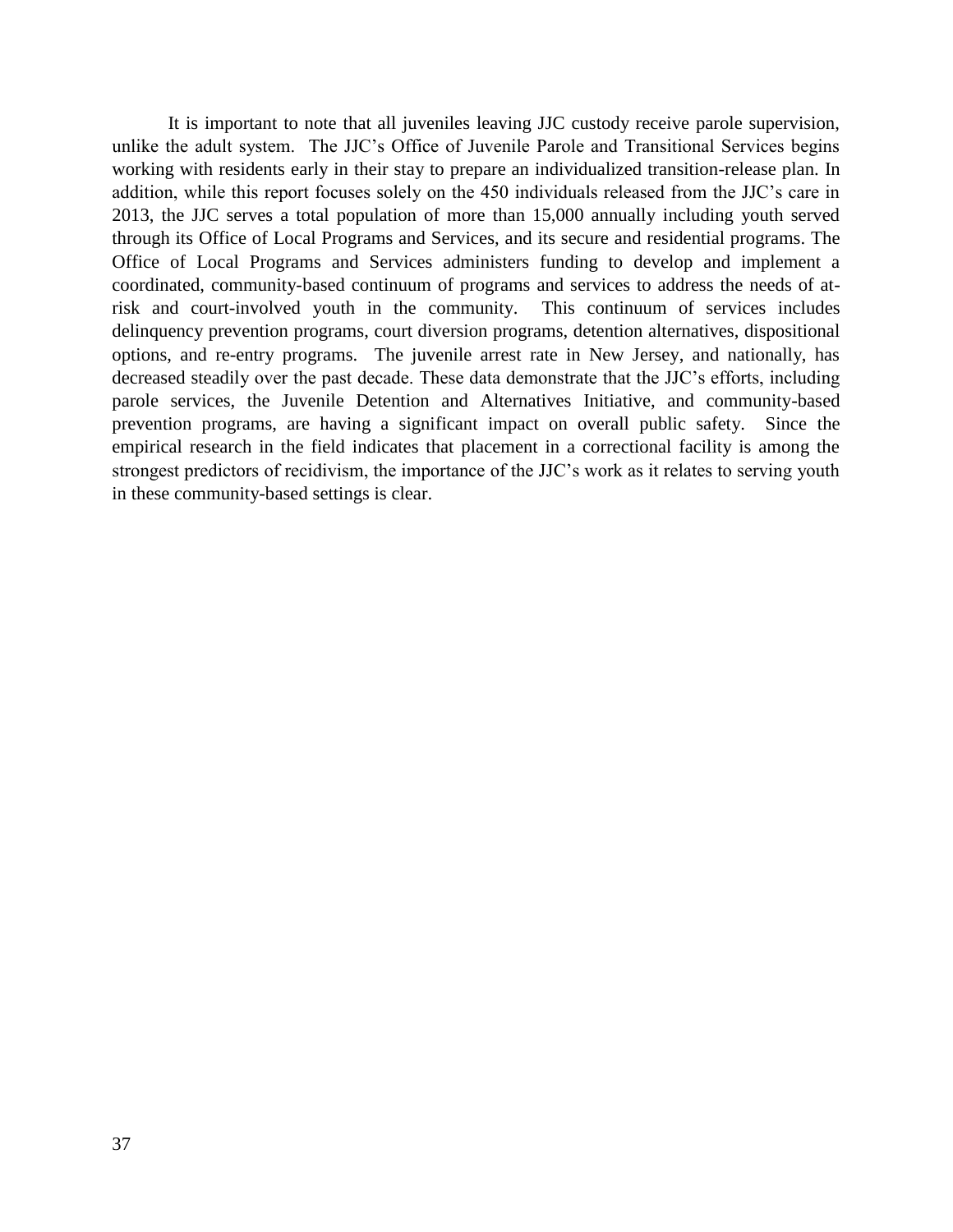## **Appendix A**



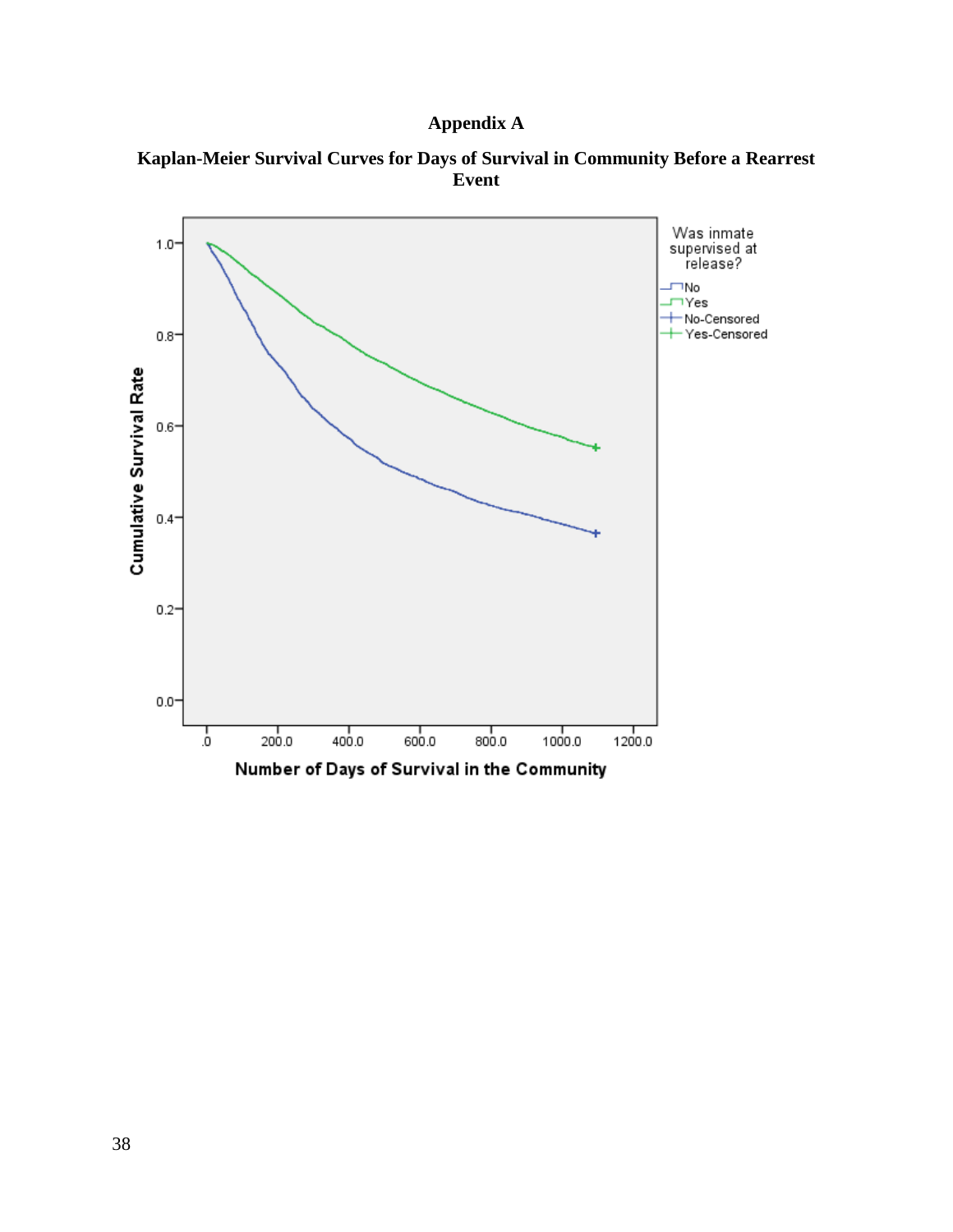## **Appendix B**

| <b>Predictor Variable</b>                          | B       | <b>ExpB</b> | <b>Significance</b> |
|----------------------------------------------------|---------|-------------|---------------------|
| Gender (Reference: Female)                         | .290    | 1.3         | .000                |
| <b>Prior Conviction History</b>                    | .138    | 1.1         | .010                |
| <b>Prior Incarceration History</b>                 | .215    | 1.2         | .000                |
| <b>Release Age</b>                                 | $-0.08$ | 0.9         | .000                |
| <b>Admission Offense (Reference: Violent)</b>      |         |             | .000                |
| <b>Weapon Offense</b>                              | .409    | 1.5         | .000                |
| <b>Property Offense</b>                            | .628    | 1.9         | .000                |
| Drug Offense                                       | .315    | 1.4         | .000                |
| Other Offense                                      | .489    | 1.6         | .000                |
| Supervision Violation Offense                      | .778    | 2.2         | .000                |
| Race (Reference: White)                            |         |             | .000                |
| <b>Black</b>                                       | .190    | 1.2         | .001                |
| Hispanic                                           | $-.242$ | .78         | .002                |
| Other                                              | $-1.86$ | .16         | .000                |
| <b>Release Status (Reference: No Supervision)</b>  | $-.393$ | .68         | .000                |
| Time Served: (Reference: Up to 1 Year)             |         |             | .000                |
| 1-2 Years                                          | .259    | 1.3         | .000                |
| $2+$ Years                                         | $-.003$ | .99         | .969                |
| <b>Disciplinary Allegations</b>                    | .050    | 1.1         | .000                |
| <b>Education Level (Reference: Some schooling,</b> |         |             | .570                |
| not a HS graduate)                                 |         |             |                     |
| HS graduate/HSE                                    | $-.053$ | .948        | .334                |
| College graduate and above                         | $-.003$ | .997        | .977                |
| <b>Completed RCRP</b> (Reference: No)              | .026    | 1.0         | .661                |

## **Logistic Regression Analysis Predicting Adult Rearrest**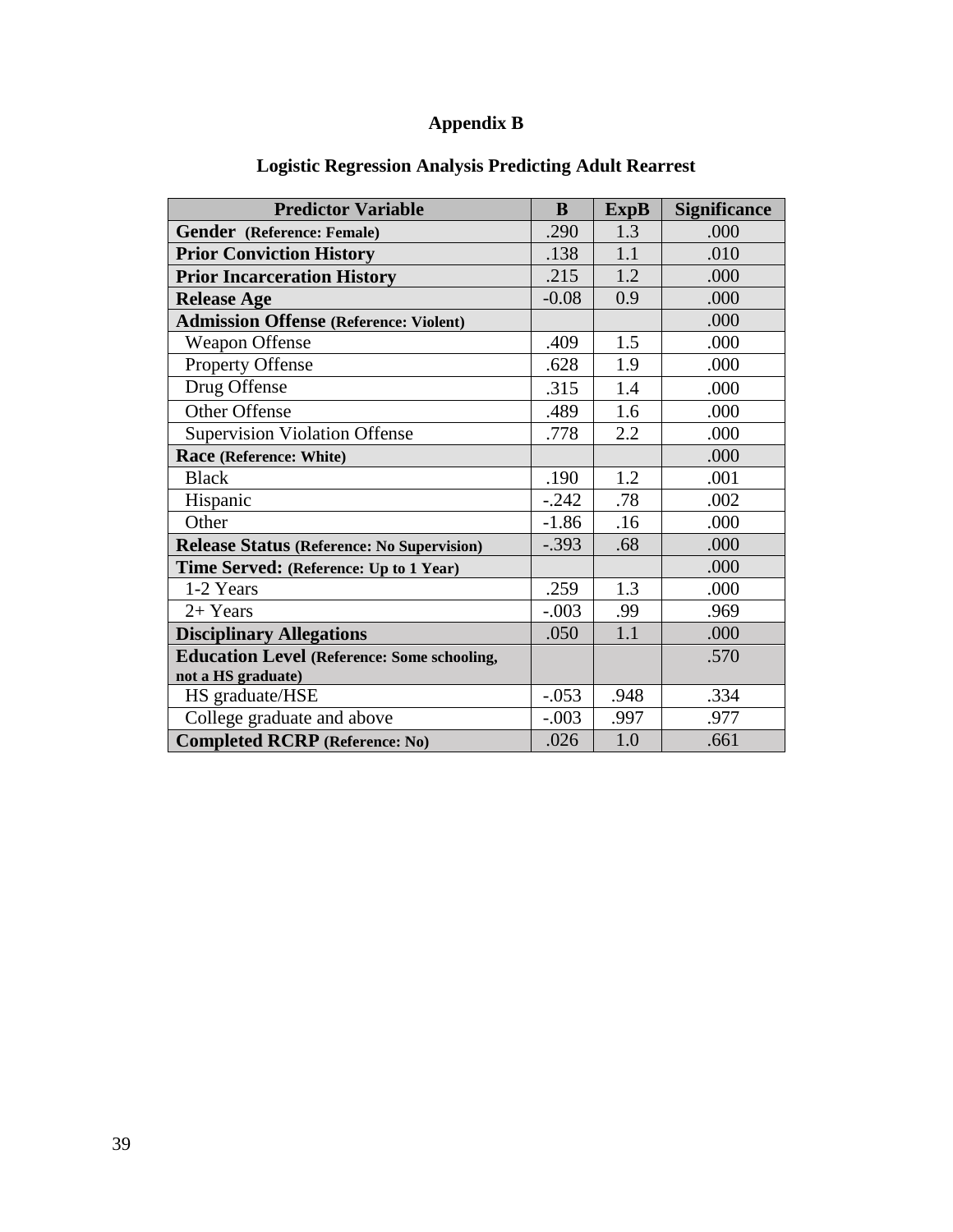#### **ENDNOTES**

```
^{2} sd= 10.4; median=33.0.
x^3 x^2=548.5,df= 25, p \leq.001.
x^4 x^2=1829.32, df= 19, p \leq.001.
<sup>5</sup> p≤.001.<br>
<sup>6</sup> x<sup>2</sup>=174.41, df= 3, p≤.001.
\int_{0}^{7} sd= 9.6
s sd= 10.9
^{9} t=16.75, df= 9,227.4, p\leq.001.
10 sd= 4.7
<sup>11</sup> x^2 =622.56, df = 4, p \le 0.001.
^{12} sd= 1.3
x^2 = 516.01, df = 4, p \le 0.001.
x^2=404.75, df=5, p \le 0.001.
```
<sup>15</sup> The amount of time served by the inmates in the sample was originally a continuous variable counted in days. However, this variable had a range of 13,527 days indicating there was a great deal of skewness (also demonstrated by the mean, median and the standard deviation). The variability was negatively effecting the model and was therefore modified. This variable was subsequently categorized into three groups of moderately equivalent sample sizes- under one year, from one year to two years and over two years.

 $^{16}$  *sd*=2.7.  $^{17}$   $sd=3.5$ .  $18 \text{ }\mu$  =-7.95, df=315, *p* <.001  $^{19}$  *sd*=3.6.  $^{20}$   $sd=3.8$ .  $^{21}$  *t*=-2.8, df=97, *p*<.01  $^{22}$  *sd*= 2.0.  $^{23}$   $^{12.9}$ ; df=1961.6, *p*<.001.  $^{24}$  *sd*=.95.  $^{25}$   $sd=1.11$ .  $^{26}$  *t*=4.8, df=1887.4, *p*<.001. *<sup>27</sup> sd*=0.52  $28 \text{ }\frac{1}{sd} = 0.46$ <sup>29</sup> *t*=-3.8, df=1621.35, *p*<.001

<sup>30</sup> Non-participants were defined as inmates who attended a drug treatment RCRP and were returned to a DOC facility (i.e. non-completers) or DOC inmates who never attended a drug treatment RCRP.

 $31$  The results of the analyses in this section cannot be directly compared with those of the recidivism analyses as each includes different samples of inmates.

<sup>32</sup> Non-participants were defined as inmates who attended a RCRP and were returned to a DOC facility (i.e. non-completers) or DOC inmates who never attended a RCRP.

<sup>&</sup>lt;sup>1</sup> The DOC has begun phasing out the completion of the LSI-R for eventual adoption and full implementation of an alternative nationally validated risk assessment. As such, the 2013 release cohort did not maintain sufficient numbers to justify inclusion among the other variables. This will change as we proceed with a new risk assessment.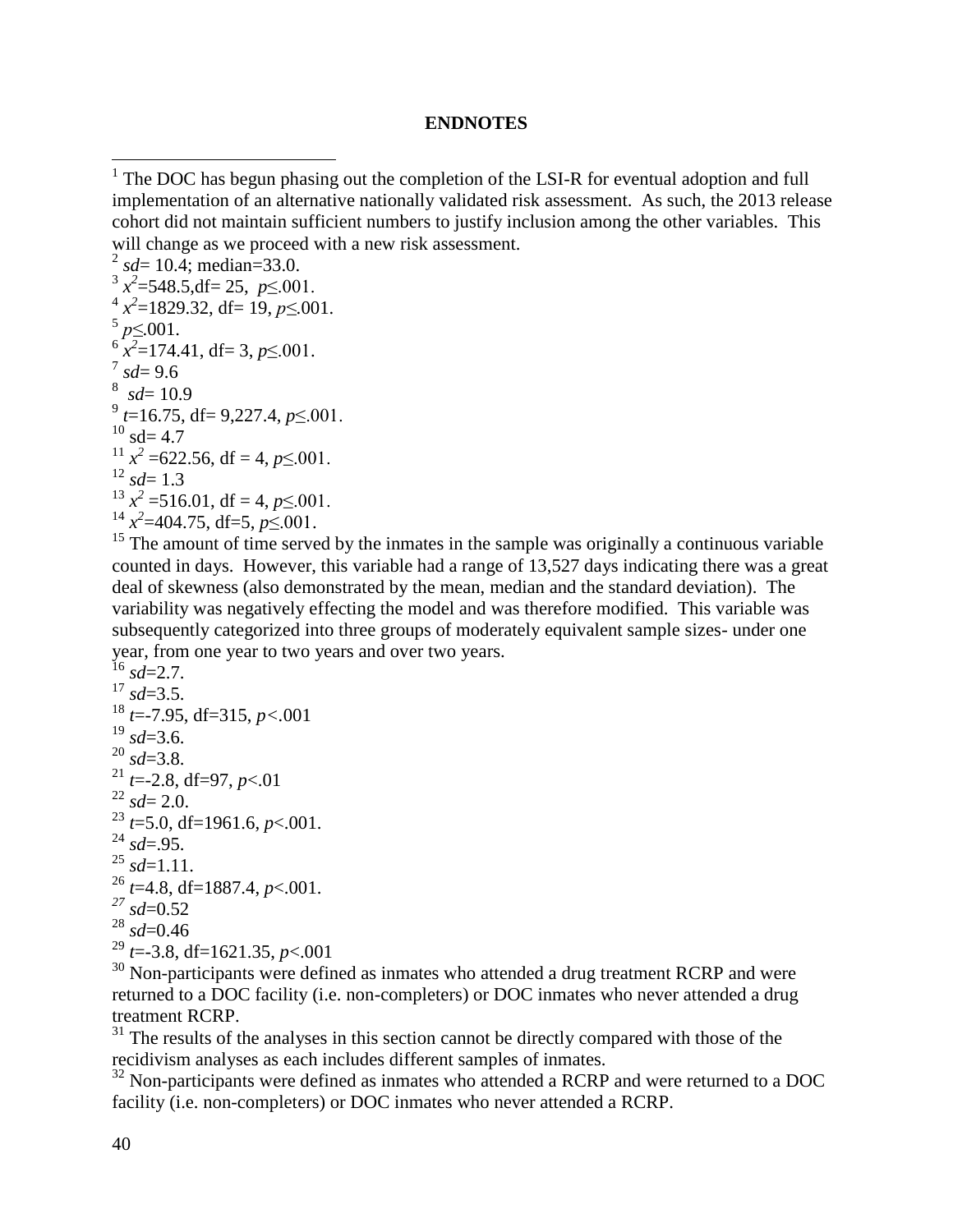<sup>34</sup> The eight facilities in 2013 consisted of CURA, Fenwick, Harbor, Hope Hall, Kintock Bridgeton, Kintock Newark, Garret House, and Tully House.

<sup>35</sup> Statistically significant relationships are identified using an  $\cdot$ .  $X^2$ =10.387, df=1, p=.001.

 $x^2$ =6.411, df=1, p=.01.

 $\overline{\phantom{a}}$ 

 $x^3$   $X^2$ =1.892, df=1, p=.169.

 $3^8$   $X^2$  = 24.367, df = 3, p = 000.  $x^3$ <sup>39</sup>  $X^2$ =15.517, df=3, p=.001.

 $x^2$ =13.693, df=3, p=.003.

 $x^2$  = 4.485, df = 1, p = 0.034.

 $42 X^2 = 1.302$ , df=1, p=.254.

 $x^2$  = 13.156, df = 1, p = 000.

44 The Urban 15 Cities are as follows: Bayonne City, Camden City, Clifton City, East Orange City, Elizabeth City, Irvington Town, Jersey City, Newark City, Passaic City, Paterson City, Toms River Township, Trenton City, Union City, Vineland and Woodbridge Township.

 $45 X^2 = 6.550$ , df=1, p=.010.  $4^6$   $X^2$  = 4.346, df = 1, p = 037.  $A^{47} X^2 = 6.697$ , df=1, p=.01.  $48$  F=27.269, df=1, p=.000.  $49$  F=28.520, df=1, p=.000.  $50$  F=12.257, df=1, p=.001.  $51 X^2 = 23.131$ , df=5, p=.000.  $52 X^2 = 21.883$ , df=5, p=.001.  $5^3 X^2 = 19.051$ , df=5, p=.002.  $5^4$   $X^2$ =11.845, df=5, p=.037.  $5^5 X^2 = 16.511$ , df=5, p=.006.  $5^6$   $X^2$ =9.680, df=5, p=.085.  $57$  F=3.450, df=1, p=.064.  $58$  F=5.65, df=1, p=.018.  $59$  F=2.703, df=1, p=.101.  $^{60}$  F=4.473, df=1, p=.035.  $61$  F=1.312, df=1, p=.253.  $^{62}$  F=1.078, df=1, p=.300.  $^{63}$  F=0.063, df=1, p=.802.  $x^2$ =1.547, df=1, p.214.  $x^2$ =5.00, df=1, p=.025.  $^{66}$   $X^2$ =1.732, df=1, p=.188.  $^{67}$   $X^2$ =0.187, df=1, p=.665.  $^{68}$   $X^2$ =7.449, df=2, p=.024.  $^{69}$   $X^2$ =2.573, df=2, p=.276.  $70$  F=3.575, df=2, p=.029.  $71$  F=4.147, df=1, p=.042.

 $33$  The ten work release programs in 2013 consisted of Ballington, Clinton, Field, Fletcher, Garrett, Kintock Bridgeton and Kintock Newark (Male), Kintock Bridgeton 2 and Urban Renewal 1 and 2.